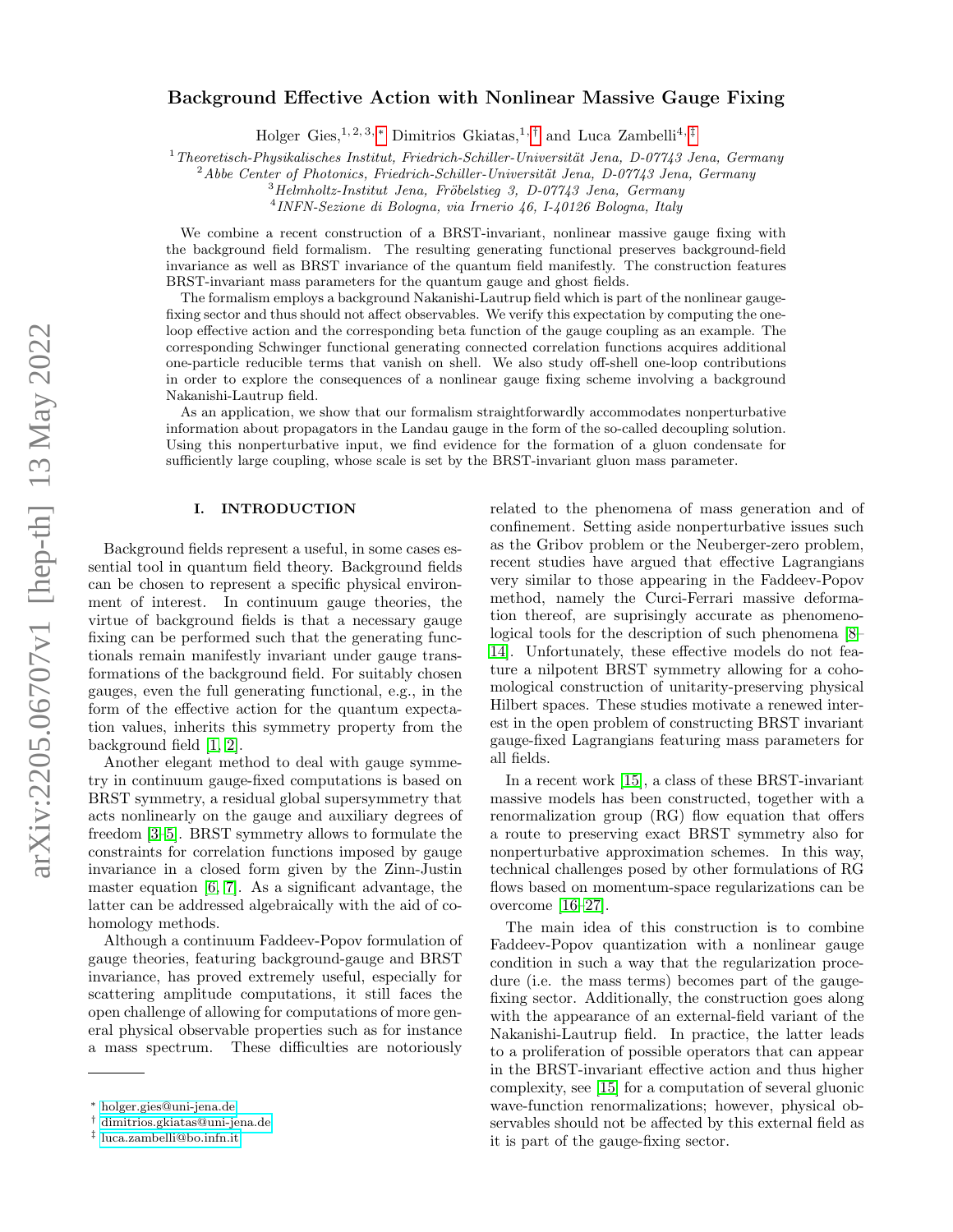These observations are a main motivation for the present work in which we combine the construction of [\[15\]](#page-19-8) with the background field method in such a way that quantities of physical interest are characterized by the full invariance under background transformations whereas the BRST symmetry still holds for the quantum gauge fields and its gauge-fixing sector. In this way advantages of both methods become available for concrete computations.

For this, we generalize the nonlinear gauge fixing of [\[15\]](#page-19-8) featuring mass-parameters for the ghost and gluon fields to the inclusion of a background field preserving all relevant invariances. A generalization to nonperturbative RG flow equations in the tradition of background field flows [\[28–](#page-20-1)[40\]](#page-20-2), as applied in practice in convenient approximation schemes [\[29,](#page-20-3) [30,](#page-20-4) [41](#page-20-5)[–43\]](#page-20-6) is straightforwardly possible. Of course, gauge invariant RG flows do not hinge on the background field method. For alternative formulations of gauge-invariant flows, see, e.g., [\[44–](#page-20-7) [57\]](#page-21-0). Several approaches to BRST invariant flows have been constructed and used, e.g., in [\[39,](#page-20-8) [58](#page-21-1)[–66\]](#page-21-2); gaugeconsistent solutions of non-perturbative vertex expansions have recently become accessible in this way [\[67\]](#page-21-3).

As a first application, we perform a nontrivial check by computing the flow of the one-loop effective action and the corresponding  $\beta$  function of the coupling. The result demonstrates explicit independence of the external Nakanishi-Lautrup field which serves as a test of the required independence of details of the gauge-fixing sector. In addition to rediscovering standard results, the BRST-invariant mass terms can be used for a controlled investigation of IR phenomena: e.g., the perturbative Landau pole of the running coupling can be screened by a controlled decoupling of IR modes. The same holds for the unstable Nielsen-Olesen mode in constant magnetic fields affecting the effective action. Moreover, our formalism straightforwardly accommodates nonperturbative information about propagators in the Landau gauge in the form of the so-called decoupling solution featuring a massive gluon and a massless ghost [\[21,](#page-20-9) [68–](#page-21-4) [81\]](#page-22-0). Using this nonperturbative input together with a selfdual background, a simple one-loop computation already provides evidence for the formation of a gluon condensate for sufficiently large coupling in agreement with results from nonperturbative functional RG studies [\[43,](#page-20-6) [82\]](#page-22-1).

The present paper is organized as follows: In Sect. [II](#page-1-0) we construct the gauge-fixed generating functional of quantum gauge theory analogously to [\[15\]](#page-19-8) but upon the inclusion of a background field and preserving background-field invariance. Section [III](#page-4-0) is devoted to an analysis of a consistency condition on the background Nakanishi-Lautrup field. In Sect. [IV,](#page-4-1) we study the relation between the Schwinger functional and the effective action, where the former acquires an additional oneparticle reducible (1PR) term from our gauge-fixing sector. Section [V](#page-6-0) is focused on the one-loop effective action and contains most of our results of phenomenological relevance. Sections [VI-](#page-9-0)[IX](#page-15-0) investigate the new 1PR term in the Schwinger functional in order to analyze potential contributions to scattering amplitudes; we develop various approaches to implement the consistency condition arising from the gauge-fixing section. We also discuss the possibility to treat the background Nakanishi-Lautrup field as a disorder field, thus computing quenched averages over it. We conclude in Sect. [X.](#page-16-0)

# <span id="page-1-0"></span>II. BACKGROUND QUANTIZATION WITH FOURIER NOISE

The goal of this section is to quantize the off-shell formulation of pure Yang-Mills theory in a BRSTand background-invariant manner. For this, we follow Ref. [\[15\]](#page-19-8) where the contribution of the auxiliary field, which leads to the BRST invariant off-shell action, is encoded within a generalized gauge-fixing sector via the noise action. Here, we begin by working in d-dimensional Minkowski spacetime. However, after performing the gauge fixing procedure we shall Wick rotate the gauge-fixed generating functional to the ddimensional Euclidean spacetime. In addition, we use explicit adjoint indices to label the fields and quantities in color space. For instance, the covariant derivative in the adjoint representation takes the form

$$
D_{\mu}^{ab} = \partial_{\mu}\delta^{ab} + \bar{g}f^{acb}A_{\mu}^{c}.
$$
 (1)

Under finite gauge transformations, the gauge field transforms as follows

$$
A^{\omega}_{\mu} = U A_{\mu} U^{-1} + \frac{\mathrm{i}}{\bar{g}} (\partial_{\mu} U) U^{-1}, \tag{2}
$$

$$
U(\omega) = e^{i\bar{g}\omega^a T^a},\qquad(3)
$$

and infinitesimally

$$
\delta_{\omega}A_{\mu}^{a} = \partial_{\mu}\omega^{a} + gf^{acb}\omega^{b}A_{\mu}^{c} = D_{\mu}^{ab}\omega^{b},\tag{4}
$$

with  $\omega(x)$  being the gauge parameter. The gauge field lives in the adjoint representation  $A_{\mu} = A_{\mu}^{a}T^{a}$ , where  $(T^a)^{bc} = i f^{abc}$ . Then,  $U(\omega) = e^{\bar{g}\omega^a f^{acb}}$  corresponds to spacetime dependent elements of the Lie group  $G$ . The components of the field strength tensor  $F_{\mu\nu} = F^a_{\mu\nu} T^a$  in the adjoint representation read

$$
F_{\mu\nu}^a = \partial_\mu A_\nu^a - \partial_\nu A_\mu^a + \bar{g} f^{abc} A_\mu^b A_\nu^c,\tag{5}
$$

which leads to the pure Yang-Mills action of the form

$$
S_{\rm YM} = -\frac{1}{4} F^a_{\mu\nu} F^{a\mu\nu}.
$$
 (6)

Here and in the following, we use a condensed notation: whenever two identical color indices both refer to field variables, the summation convention over these repeated indices is extended to integration over the corresponding spacetime points, which are condensed and implicitly associated to color indices.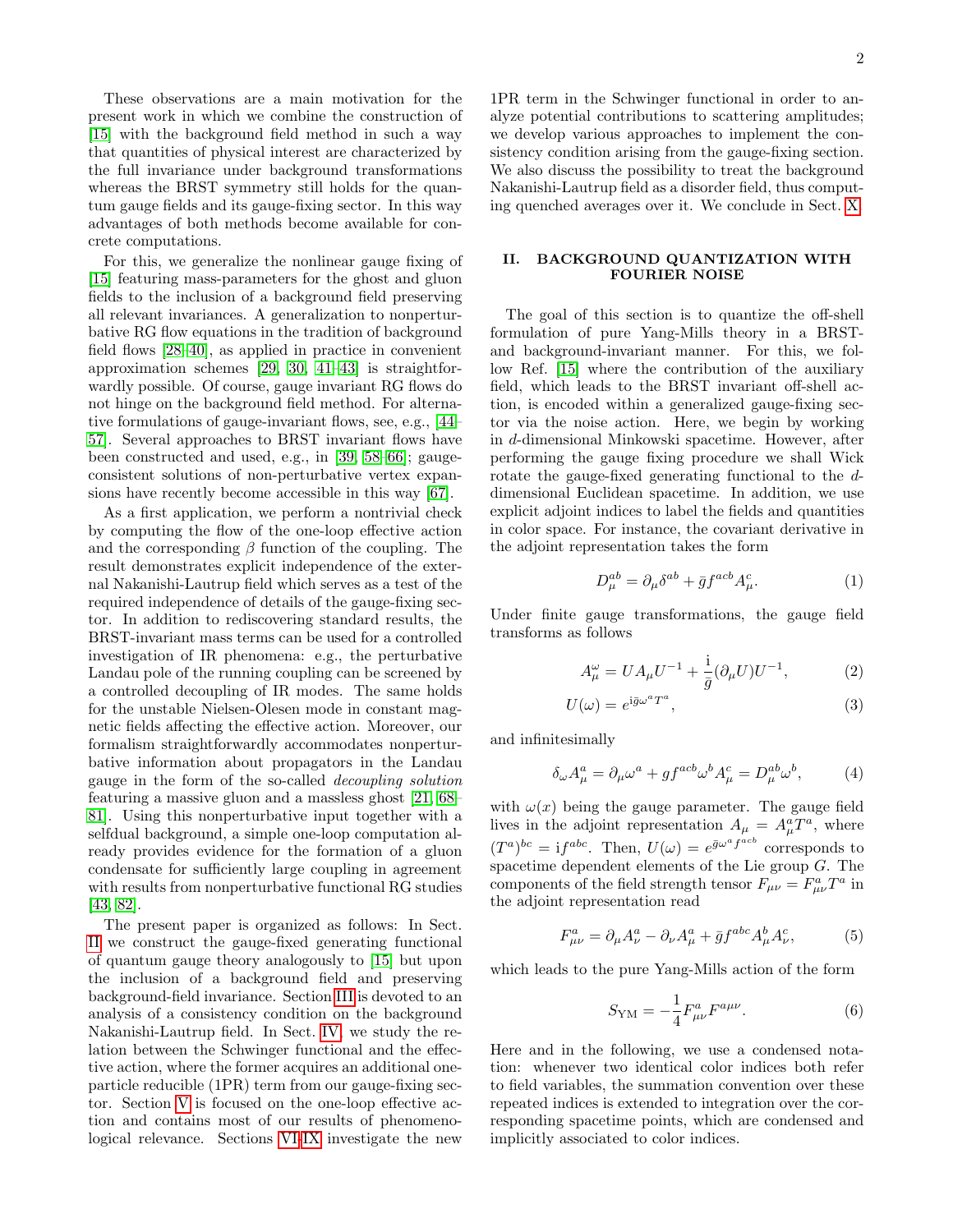For quantization, we start from the vacuumpersistence amplitude in the off-shell formulation where we integrate over gauge inequivalent configurations using the Faddeev-Popov method with corresponding ghosts  $c, \bar{c}$  together with a Nakanishi-Lautrup auxiliary field b and a noise field  $n = n^a T^a$ . The latter has been introduced in [\[83\]](#page-22-2) and employed in the present context in [\[15\]](#page-19-8). We write

$$
Z = \int \mathcal{D}A \mathcal{D}b \mathcal{D}c \mathcal{D}\bar{c} \mathcal{D}n \ e^{\mathrm{i}(S_{\mathrm{YM}}[A] + S_{\mathrm{gauge}}[A,b,c,\bar{c},n])}, \quad (7)
$$

where

$$
S_{\text{gauge}}[A, c, \bar{c}, b] = S_{\text{gf}}[A, b] + S_{\text{noise}}[b, n] + S_{\text{gh}}[A, c, \bar{c}],
$$
\n(8)

$$
S_{\rm gf}[A,b] = -b^a F^a[A],\tag{9}
$$

$$
S_{\text{gh}}[A, c, \bar{c}] = \bar{c}^a \mathcal{M}^{ab}(A)c^b.
$$
 (10)

Here,  $F^a[A]$  denotes the gauge-fixing functional which also determines the Faddeev-Popov operator:

$$
\mathcal{M}^{ab} = \left. \frac{\delta F^a [A^\omega]}{\delta \omega^b} \right|_{\omega = 0} = \left( \frac{\delta F^a [A]}{\delta A_\mu^c} \right) D_\mu^{cb}.\tag{11}
$$

Upon integrating out the noise field, the noise action can be translated into an action for the Nakanishi-Lautrup field

$$
e^{iS_{\rm NL}[b]} = \int \mathcal{D}n \; e^{iS_{\rm noise}[b,n]}.\tag{12}
$$

Choosing a suitable Gaussian weight for the noise action reproduces the known local action which is quadratic in the auxiliary Nakanishi-Lautrup field,  $S_{\text{NL}} = \frac{\xi}{2} \int b^a b^a$ , where  $\xi$  denotes the gauge paramter, cf. [\[15\]](#page-19-8) for details. The corresponding BRST invariant action can be translated into its on-shell version by integrating out the b field. The bare action of Eq. [\(7\)](#page-2-0), is off-shell BRST invariant for any  $S_{\text{noise}}$ , see the end of this section for more details on this symmetry.

Whereas Faddeev-Popov quantization fixes the gauge transformations of the quantum field  $A_{\mu}$ , retaining BRST as a residual global symmetry, the background field method can be used in order to maintain the local symmetry of background field gauge transformations. For this, we decompose the gauge field  $A^a_\mu$ ,

$$
A^a_\mu \to \bar{A}^a_\mu + a^a_\mu,\tag{13}
$$

into a background field  $\bar{A}^a_\mu$  and fluctuations which we denote by  $a^a_\mu$ . In addition, we also change the gaugefixing functional in a manner that allows to preserve background-field invariance, as shown in Eq. [\(26\)](#page-3-0). From here on, we always use background and fluctuation fields only. Inserting such a decomposition in the vacuumpersistence amplitude Eq. [\(7\)](#page-2-0), and coupling external sources  $j_{\mu}$  to the fluctuations only, we obtain the following generating functional

$$
Z[j, \bar{A}] = \int \mathcal{D}a \mathcal{D}b \mathcal{D}n \, \exp\left\{i\left(S_{\text{YM}}[a + \bar{A}] + S_{\text{gf}}[a, \bar{A}, b]\right) + S_{\text{noise}}[b, n] + j_{\mu}^{a} a^{a\mu}\right\} \Delta_{\text{FP}}[a, \bar{A}]. \tag{14}
$$

Here, we have introduced the Faddeev-Popov determinant  $\Delta_{\text{FP}} = \det \mathcal{M}$  of the corresponding operator  $\mathcal{M}^{ab}$ of Eq. [\(11\)](#page-2-1) after integrating out the ghost fields.

Instead of the standard Gaussian weight mentioned above, we choose a Fourier weight for the noise action following Ref. [\[15\]](#page-19-8),

$$
S_{\text{noise}}[b, n] = (v^a - b^a) n^a, \tag{15}
$$

<span id="page-2-0"></span>where  $v = v^a T^a$  corresponds to an external scalar field, which adds to the set of adjoint color fields of the theory. Averaging over the noise field, leads to the Nakanishi-Lautrup action of the form

$$
e^{-S_{\rm NL}[b]} = \int \mathcal{D}n \exp\left\{i n^a (v^a - b^a)\right\} = \delta[v^a - b^a]. \tag{16}
$$

As a consequence, the generating functional using the Fourier weight takes the form

<span id="page-2-1"></span>
$$
Z[j, \bar{A}] = \int \mathcal{D}a \exp \left\{ i \left( S_{\text{YM}}[a + \bar{A}] - v^a F^a[a, \bar{A}] \right) \right. \\ \left. + j^a_\mu a^{a\mu} \right) \right\} \Delta_{\text{FP}}[a, \bar{A}], \tag{17}
$$

where a possible additional dependence of the gaugefixing sector on the external field  $v$  is assumed but not explicitly indicated.

In order to facilitate the upcoming computations, we perform a Wick rotation of the gauge-fixed generating functional. Then, the Euclidean path integral takes the form

<span id="page-2-4"></span>
$$
Z[j, \bar{A}] = \int \mathcal{D}a \exp \left\{ - \left( S_{\text{YM}}[a + \bar{A}] + v^a F^a[a, \bar{A}] \right) - j_\mu^a a_\mu^a \right\} \Delta_{\text{FP}}[a, \bar{A}], \tag{18}
$$

where the Euclidean Yang-Mills action corresponds to

<span id="page-2-3"></span>
$$
S_{\rm YM} = \frac{1}{4} F^a_{\mu\nu} F^a_{\mu\nu}.
$$
 (19)

The Fadeev-Popov determinant is generated by a Euclidean functional integral over ghost fields

$$
\Delta_{\rm FP}[a,\bar{A}] = \int \mathcal{D}c \mathcal{D}\bar{c} \,\,\mathrm{e}^{-S_{\rm gh}[a,\bar{A},c,\bar{c}]},\tag{20}
$$

$$
S_{\rm gh}[a,\bar{A},c,\bar{c}] = -\bar{c}^a \mathcal{M}^{ab}(A)c^b.
$$
 (21)

<span id="page-2-2"></span>We now use the freedom to choose the form of the gauge-fixing condition. In the following, it is important to distinguish between two different ways of writing the symmetry transformation of the original field A in terms of the decomposed fields. In the quantum gauge transformation, the background field does not transform at all, but the transformation is fully carried by the fluctuation field,

$$
\bar{A}^{\omega}_{\mu} = \bar{A}_{\mu},
$$
  

$$
a^{\omega}_{\mu} = U \left( \bar{A}_{\mu} + a_{\mu} \right) U^{-1} + \frac{i}{\bar{g}} \left( \partial_{\mu} U \right) U^{-1},
$$
 (22)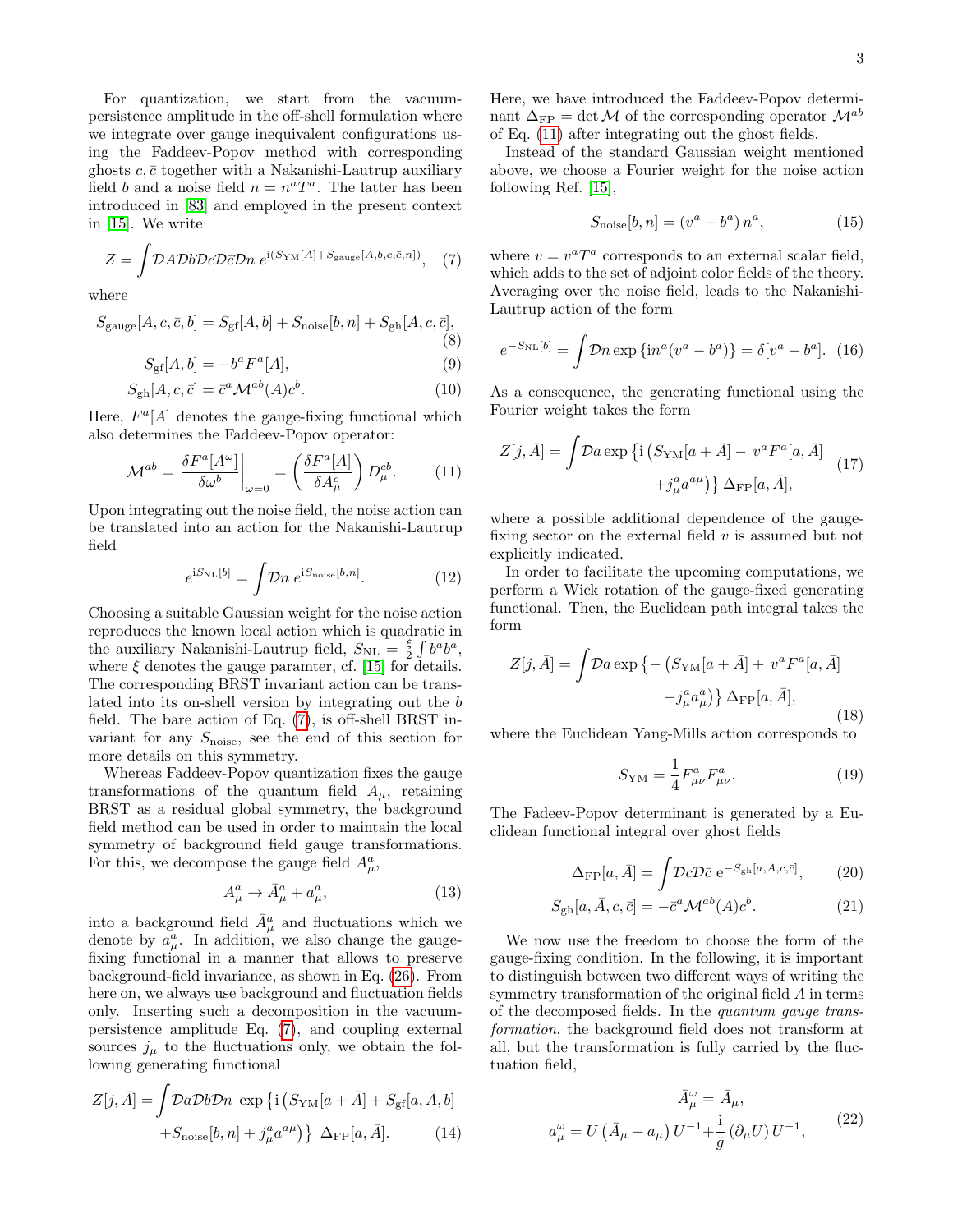or infinitesimally

$$
\delta^{\mathcal{Q}}_{\omega} \bar{A}^{a}_{\mu} = 0,
$$
\n
$$
\delta^{\mathcal{Q}}_{\omega} a^{a}_{\mu} = D^{ab}_{\mu} \omega^{b} = \bar{D}^{ab}_{\mu} \omega^{b} + \bar{g} f^{acb} \omega^{b} a^{c}_{\mu},
$$
\n(23)

where  $D_{\mu}^{ab}$  is the covariant derivative with respect to the full field  $A = \overline{A} + a$ , while  $\overline{D}_{\mu}^{ab}$  is the background covariant derivative.

By contrast, the background gauge transformation affects both the background and fluctuation field:

<span id="page-3-1"></span>
$$
\bar{A}^{\omega}_{\mu} = U \bar{A}_{\mu} U^{-1} + \frac{i}{\bar{g}} (\partial_{\mu} U) U^{-1},
$$
\n
$$
a^{\omega}_{\mu} = U a_{\mu} U^{-1}.
$$
\n(24)

Infinitesimally, we obtain

<span id="page-3-2"></span>
$$
\delta^{\text{B}}_{\omega}\bar{A}^{a}_{\mu} = \partial_{\mu}\omega^{a} + \bar{g}f^{acb}\omega^{b}\bar{A}^{c}_{\mu} = \bar{D}^{ab}_{\mu}\omega^{b},
$$
  
\n
$$
\delta^{\text{B}}_{\omega}a^{a}_{\mu} = \left[D^{ab}_{\mu} - \bar{D}^{ab}_{\mu}\right]\omega^{b} = \bar{g}f^{acb}\omega^{b}a^{c}_{\mu},
$$
\n(25)

Both transformations add up to the full gauge transformation of the original field  $A$  in Eq. [\(13\)](#page-2-2). However, it is the quantum gauge transformation which must be fixed in order to have a well-defined functional integral. BRST symmetry will thus correspond to the residual global symmetry of the quantum gauge transformation.

The background field method now consists in choosing a gauge-fixing condition for the quantum gauge transformations that is invariant under the background gauge transformations. A generic choice are Lorenz-like covariant linear gauges, cf. [\[1,](#page-19-0) [2,](#page-19-1) [84\]](#page-22-3). Here, however, we follow [\[15\]](#page-19-8) and choose a nonlinear gauge-fixing condition of the following form:

$$
F^{a}[a,\bar{A}] = a_{\mu}^{b} \mathsf{Q}^{abc}_{\mu\nu} a_{\nu}^{c} + \mathsf{L}_{\mu}^{ab} a_{\mu}^{b}, \tag{26}
$$

where

$$
\begin{split} \mathsf{Q}^{abc}_{\mu\nu} &= \frac{v^a}{2|v|^2} \left[ \bar{m}^2 \delta_{\mu\nu} \delta^{bc} - \frac{1}{\xi} \bar{D}^{bd}_\mu \bar{D}^{dc}_\nu \right], \\ \mathsf{L}^{ab}_\mu &= \Big( 1 + \frac{\bar{m}^2_\text{sh}}{-\bar{D}^2} \Big)^{ac} \bar{D}^{cb}_\mu. \end{split}
$$

The invariance under background transformations is obvious, since the differential operators involve background covariant derivatives only, and the fluctuation field transforms homogeneously, i.e., color-vector-like, under Eqs. [\(24,](#page-3-1)[25\)](#page-3-2).

The quadratic part in the fluctuations is chosen in such a way that a bare mass term for the gauge field is generated by the gauge-fixing action and the linear part contributes to the suppression of the IR divergences which arise by introducing a ghost mass-like term. Consequently, the gauge-fixing condition, Eq. [\(26\)](#page-3-0), leads to the gauge-fixing action after integration by parts

$$
S_{\rm gf}[a,\bar{A},v] = \frac{\bar{m}^2}{2} a^a_\mu a^a_\mu + \frac{1}{2\xi} \left( \bar{D}^{ab}_\mu a^b_\mu \right) \left( \bar{D}^{ac}_\nu a^c_\nu \right) + v^a \left( 1 + \frac{\bar{m}^2_{\rm gh}}{-\bar{D}^2} \right) \bar{D}^{ab}_\mu a^b_\mu.
$$
 (27)

The Faddeev-Popov determinant in the nonlinear gauge-fixing condition becomes

$$
\Delta_{\rm FP}[a,\bar{A}] = \text{Det}\left\{\frac{v^a}{2|v|^2} \left[2\bar{m}^2 a^c_\mu D^{cb}_\mu\right.\right.\left. - \frac{1}{\xi} \bar{D}^{cd}_\mu \bar{D}^{de}_\nu a^e_\nu D^{cb}_\mu - \frac{1}{\xi} a^d_\nu \bar{D}^{de}_\nu \bar{D}^{ec}_\mu D^{cb}_\mu\right.\left. + \left(1 + \frac{\bar{m}^2_{\rm gh}}{-\bar{D}^2}\right) \bar{D}^{ac}_\mu D^{cb}_\mu\right\},
$$
\n(28)

which provides the ghost action

$$
S_{\text{gh}}[a,\bar{A},c,\bar{c}] = -\bar{c}^{a} \left\{ \frac{v^{a}}{2|v|^{2}} \left[ 2\bar{m}^{2} a_{\mu}^{c} - \frac{1}{\xi} \bar{D}_{\mu}^{cd} \bar{D}_{\nu}^{de} a_{\nu}^{e} - \frac{1}{\xi} a_{\nu}^{d} \bar{D}_{\nu}^{de} \bar{D}_{\mu}^{ec} \right] + \left( 1 + \frac{\bar{m}_{\text{gh}}^{2}}{-\bar{D}^{2}} \right) \bar{D}_{\mu}^{ac} \right\} (D_{\mu}^{cb} c^{b}).
$$
\n(29)

The action, apart from the source contribution, is invariant under the background gauge transformations which transform the remaining fields  $(a, c, \bar{c}, v)$  homogeneously. In particular, the finite background gauge transformations in addition to Eq. [\(24\)](#page-3-1) require:

$$
v^{\omega} = Uv U^{-1}
$$
,  $c^{\omega} = Uc U^{-1}$ ,  $\bar{c}^{\omega} = U\bar{c} U^{-1}$ . (30)

The infinitesimal background gauge transformations correspondingly comprehend Eq. [\(25\)](#page-3-2) and

$$
\delta^{\mathcal{B}}_{\omega}v^{a} = -\bar{g}f^{acb}\omega^{b}v^{c}, \ \delta^{\mathcal{B}}_{\omega}c^{a} = -\bar{g}f^{acb}\omega^{b}c^{c},
$$

$$
\delta^{\mathcal{B}}_{\omega}\bar{c}^{a} = -\bar{g}f^{acb}\omega^{b}\bar{c}^{c}.
$$
 (31)

<span id="page-3-0"></span>Furthermore, the same part of the action, is invariant under the following nilpotent BRST transformations

$$
sa_{\mu}^{a} = D_{\mu}^{ab}c^{b}, \quad s\bar{A}_{\mu}^{a} = 0
$$
  
\n
$$
sc^{a} = -\frac{\bar{g}}{2}f^{abc}c^{b}c^{c}, \quad s\bar{c}^{a} = v^{a}, \quad sv^{a} = 0.
$$
 (32)

In fact, we can write

$$
S_{\rm gf}[a,\bar{A},v] + S_{\rm gh}[a,\bar{A},c,\bar{c}] = s\Psi,
$$
\n(33)

$$
\Psi = \bar{c}^a F^a[a, \bar{A}]. \tag{34}
$$

<span id="page-3-3"></span>However, the manifest invariance of the action under BRST transformations, for nonlinear gauge fixing condition, holds true not only for our gauge fixing but also for a wide variety of nonlinear gauge fixing conditions [\[85–](#page-22-4) [87\]](#page-22-5). In addition to the BRST transformations we considered, which leave the background field invariant, also extended BRST transformations have been constructed within the framework of the background field method. In this extended version, the background field varies by a BRST-closed classical ghost field, initially introduced in Ref. [\[88\]](#page-22-6) and subsequently further implemented in the study of different models [\[89](#page-22-7)[–92\]](#page-22-8). Possible extensions of BRST transformations for nonlinear gauge-fixing conditions are not addressed in this work.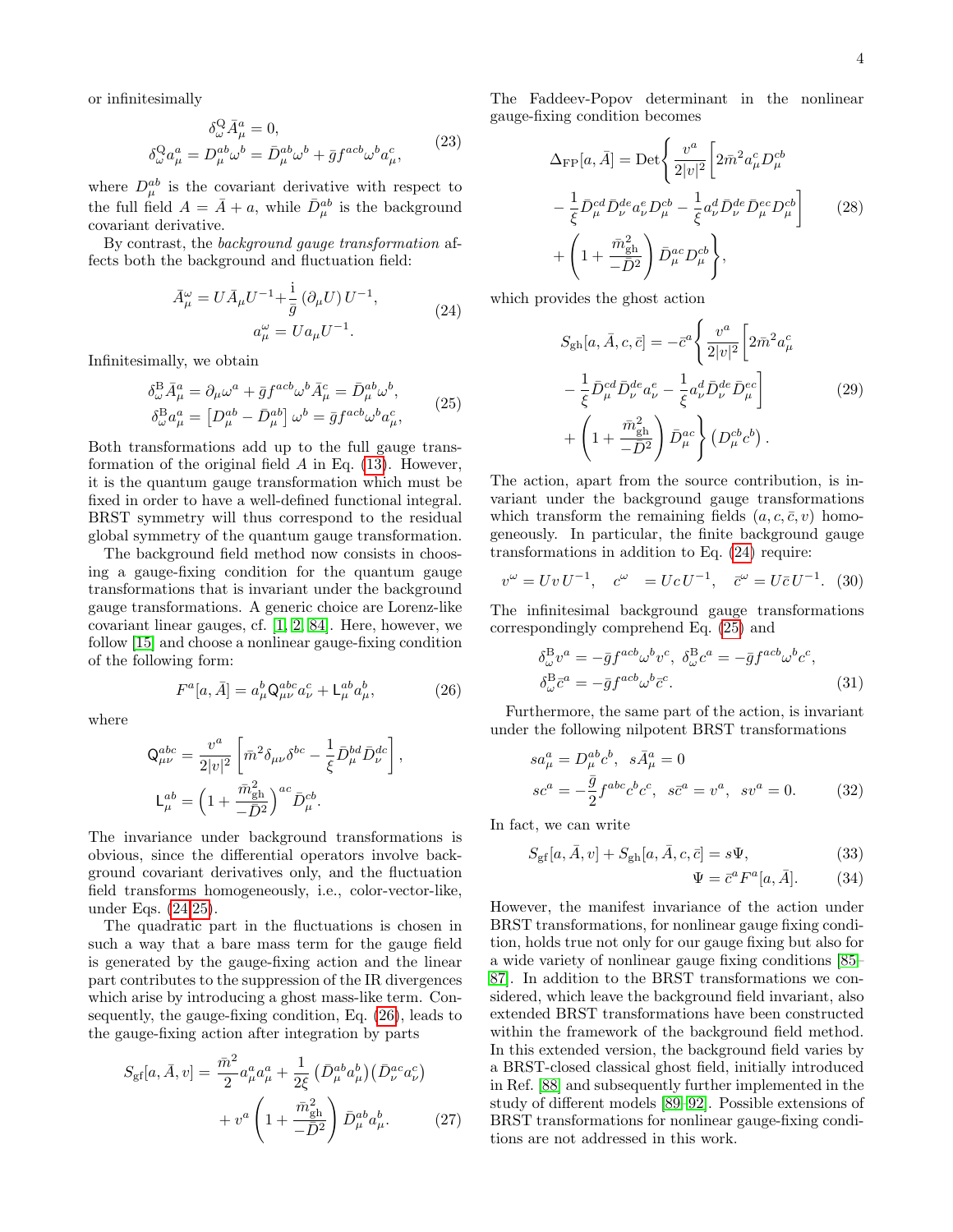## <span id="page-4-0"></span>III. EQUATIONS OF MOTION IN THE BACKGROUND FORMALISM

It is worthwhile to take a closer look at the background field equations of motion, as they depend on the external  $v$  field entering through the nonlinear gauge fixing. For this, we first express the field strength tensor which appears in the Yang-Mills action as a function of the background field and of the fluctuation according to the decomposition of Eq. [\(13\)](#page-2-2),

$$
F^{a}_{\mu\nu} \rightarrow \bar{F}^{a}_{\mu\nu} + \bar{D}^{ab}_{\mu} a^{b}_{\nu} - \bar{D}^{ab}_{\nu} a^{b}_{\mu} + \bar{g} f^{abc} a^{b}_{\mu} a^{c}_{\nu}, \qquad (35)
$$

$$
\bar{F}^a_{\mu\nu} = \partial_\mu \bar{A}^a_\nu - \partial_\nu \bar{A}^a_\mu + \bar{g} f^{abc} \bar{A}^b_\mu \bar{A}^c_\nu. \tag{36}
$$

Using Eq. [\(35\)](#page-4-2), the Yang-Mills action, Eq. [\(19\)](#page-2-3), in the background field formalism takes the form

$$
S_{\rm YM} = \frac{1}{4} \bar{F}^a_{\mu\nu} \bar{F}^a_{\mu\nu} + \bar{F}^a_{\mu\nu} \left( \bar{D}^{ab}_{\mu} a^b_{\nu} \right) + \frac{1}{2} \left( \bar{D}^{ab}_{\mu} a^b_{\nu} \right) \left( \bar{D}^{ac}_{\mu} a^c_{\nu} \right) - \frac{1}{2} \left( \bar{D}^{ab}_{\mu} a^b_{\nu} \right) \left( \bar{D}^{ac}_{\nu} a^c_{\mu} \right) + \frac{\bar{g}}{2} f^{abc} a^b_{\mu} a^c_{\nu} \bar{F}^a_{\mu\nu} + \mathcal{O}(a^3).
$$
 (37)

The second term on the right-hand side of this expression dictates the form of the background equations of motion at vanishing fluctuations. The quadratic parts will be relevant for the quantization in the following sections.

It is convenient to introduce a shorthand notation for the vector boson's action, i.e. the total action at vanishing ghost fields

$$
S_{\rm v}[a,\bar{A},v] = S_{\rm YM}[a,\bar{A}] + S_{\rm gf}[a,\bar{A},v]. \tag{38}
$$

Taking into account the gauge fixing action of Eq. [\(27\)](#page-3-3), the vector action reads explicitly

$$
S_{\rm v}[a, \bar{A}, v] = \frac{1}{4} \bar{F}^{a}_{\mu\nu} \bar{F}^{a}_{\mu\nu} + \left[ \bar{F}^{a}_{\mu\nu} + v^{a} \left( 1 + \frac{\bar{m}^{2}_{\rm gh}}{-\bar{D}^{2}} \right) \right] \bar{D}^{ab}_{\mu} a^{b}_{\mu} + \frac{1}{2} a^{a}_{\mu} \left[ \left( -(\bar{D}^{2})^{ab} + \bar{m}^{2} \delta^{ab} \right) \delta_{\mu\nu} + \left( 1 - \frac{1}{\xi} \right) \bar{D}^{ac}_{\mu} \bar{D}^{cb}_{\nu} \right] a^{b}_{\nu} + \bar{g} f^{abc} a^{b}_{\mu} a^{c}_{\nu} \bar{F}^{a}_{\mu\nu} + \mathcal{O}(a^{3}).
$$
\n(39)

The classical background equations of motion are obtained by

$$
\left. \frac{\delta S_{\mathbf{v}}[a,\bar{A},v]}{\delta a_{\nu}^{a}} \right|_{a \to 0} = 0, \tag{40}
$$

assuming that the ghost fields vanish in their classical configuration. The resulting classical equations of motion for the nonlinear gauge fixing in the background field formalism can be written as

$$
\bar{D}^{ab}_{\mu}\bar{F}^{b}_{\mu\nu} = -J^a_{\nu}[\bar{A}, v],\tag{41}
$$

where the deviations from the standard classical equation can be summarized in a current

<span id="page-4-8"></span>
$$
J_{\mu}^{a}[\bar{A}, v] = \bar{D}_{\mu}^{ab} \left[ \left( 1 + \frac{\bar{m}_{\text{gh}}^{2}}{-\bar{D}^{2}} \right) v \right]^{b}.
$$
 (42)

This current is associated to the linear term in the gauge-fixing functional. However, background-covariant current conservation

<span id="page-4-7"></span>
$$
\bar{D}_{\mu}^{ab} J_{\mu}^{b} [\bar{A}, v] = 0, \qquad (43)
$$

<span id="page-4-2"></span>which is implied by Eq. [\(41\)](#page-4-3), places a restriction on the form of the external field  $v^a$ , i.e.

$$
\left(-\bar{D}^2 + \bar{m}_{\text{gh}}^2\right)v^a = 0.
$$
 (44)

This last relation must be obeyed by  $v^a$  in order for the background equations of motion Eq. [\(41\)](#page-4-3) to be consistent.

# <span id="page-4-1"></span>IV. SCHWINGER FUNCTIONAL AND EFFECTIVE ACTION FOR NONLINEAR GAUGE FIXING

The background field formalism provides an elegant path towards constructing a gauge-invariant effective action Γ, being the generating functional of one-particle irreducible (1PI) correlation functions. In comparison to standard computations in covariant gauges [\[84\]](#page-22-3), new structures arise in our approach from the nonlinear gauge containing the external  $v$  field. In order to illustrate these new structures, it is useful to study both the effective action as well as the Schwinger functional W which is the generating functional for the connected correlation functions. Let us start with the Schwinger functional defined by

<span id="page-4-5"></span>
$$
W[j, \bar{A}] = \log Z[j, \bar{A}], \tag{45}
$$

where  $i$  denotes an auxiliary source coupled to the fluctuations. The effective action is given by the Legendre transform of the Schwinger functional, i.e.,

$$
\Gamma[a, \bar{A}] = \sup_{j} \left\{ j_{\mu}^{a} a_{\mu}^{a} - W[j, \bar{A}] \right\}.
$$
 (46)

<span id="page-4-4"></span>Here,  $a_{\mu}^{a}$  denotes the so-called classical field conjugate to the source  $j^a_\mu$ . By construction, it equals the expectation value of the quantum gauge field (in a common abuse of notation also called  $a^a_\mu$  above) in the presence of the source. Corresponding transformations with respect to the ghost fields and a ghost source could be introduced but are not necessary for the present purpose. From these definitions, we obtain the quantum equation of motion

<span id="page-4-6"></span><span id="page-4-3"></span>
$$
j_{\mu}^{a} = \frac{\delta \Gamma[a, \bar{A}]}{\delta a_{\mu}^{a}}.
$$
\n(47)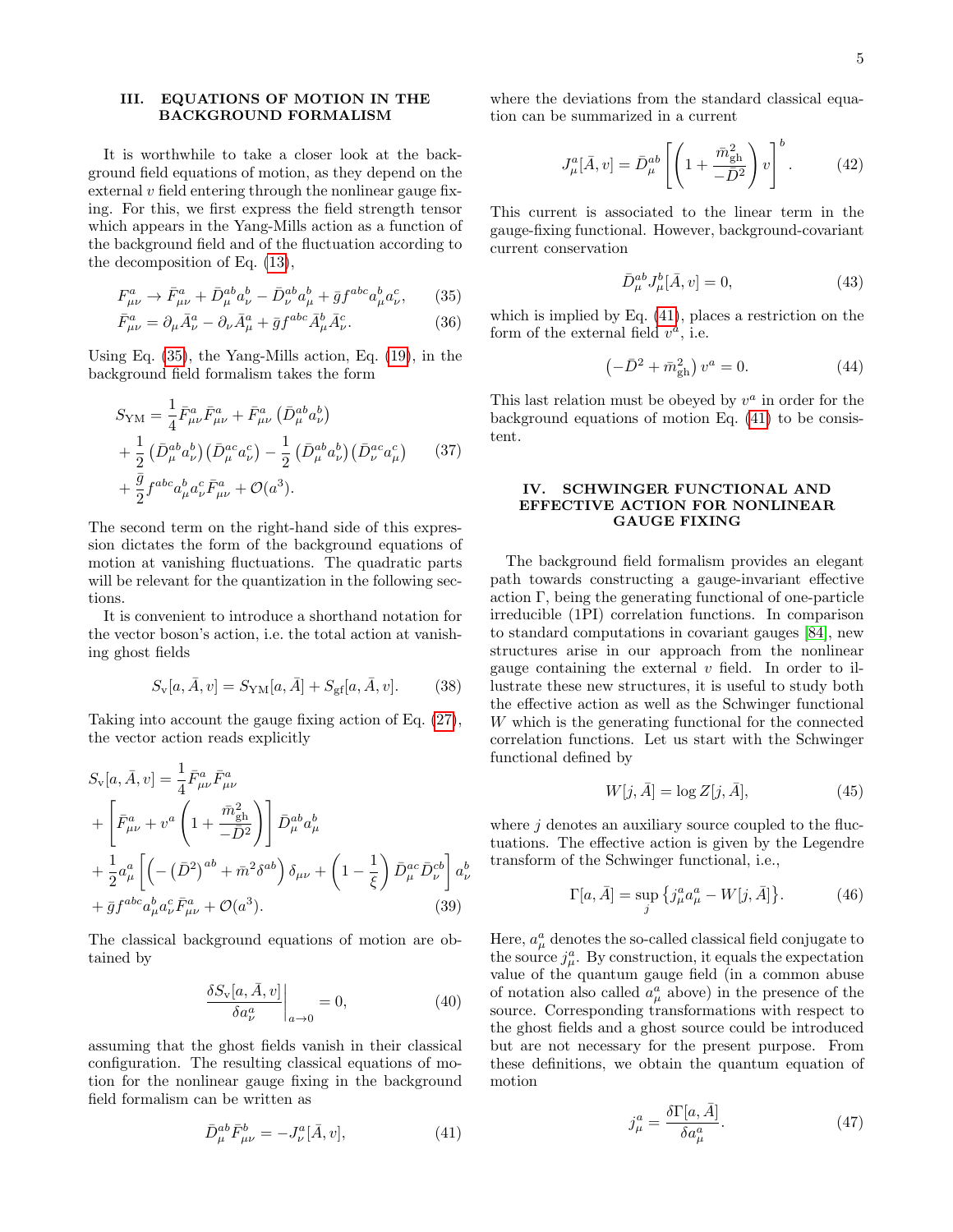Both generating functionals can be represented in terms of a functional integral. In the following, we drop the bar of the background field,  $A \rightarrow A$ , for better readability. Let us start with the Schwinger functional,

$$
e^{W[j,A]} = \int \mathcal{D}a' \ e^{-S_v[a',A] + j^a_\mu a'^a_\mu} \Delta_{\rm FP}[a',A], \qquad (48)
$$

where we denoted the integration variables by  $a'$  to distinguish them from the expectation value a introduced above. In the following, we concentrate on the one-loop approximation which we obtain by expanding the local action to Gaussian order, e.g.,

<span id="page-5-3"></span>
$$
S_{\rm v}[a', A] \simeq S_{\rm v}[0, A] + \frac{\delta S_{\rm v}[0, A]}{\delta a'_{\mu}{}^{a}} a'_{\mu}{}^{a} + \frac{1}{2} a'_{\mu}{}^{a} M^{ab}_{\mu\nu}[A] a'_{\nu}{}^{b}
$$

$$
M^{ab}_{\mu\nu}[A] = \frac{\delta^{2} S_{\rm v}[0, A]}{\delta a'_{\mu}{}^{a} \delta a'_{\nu}{}^{b}}.
$$
(49)

Inserting this expansion into Eq. [\(48\)](#page-5-0), the Gaussian integral can readily be performed. We find to one-loop order

<span id="page-5-1"></span>
$$
-W_{1L}[j, A, v] = S_{\rm v}[A] - \ln \Delta_{\rm FP}[A] + \frac{1}{2} \ln \det M[A]
$$

$$
-W_{\rm source}[j, A, v],
$$
(50)

where we have introduced

$$
S_{\rm v}[A] \equiv S_{\rm v}[0, A] = \frac{1}{4} F^{a}_{\mu\nu} F^{a}_{\mu\nu}, \tag{51}
$$

$$
\Delta_{\rm FP}[A] \equiv \Delta_{\rm FP}[0, A] = \det \left[ \left( 1 + \frac{\bar{m}_{\rm gh}^2}{-D^2} \right) \left( D^2 \right)^{ab} \right],\tag{52}
$$

$$
M_{\mu\nu}^{ab}[A;\xi] = \bar{m}^2 \delta_{\mu\nu}^{ab} - 2\bar{g}f^{abc}F_{\mu\nu}^c - (D^2)^{ab} \delta_{\mu\nu} + \left(1 - \frac{1}{\xi}\right)D_{\mu}^{ac}D_{\nu}^{cb}.
$$
 (53)

Here M denotes the inverse gluon propagator in the background field. The form of  $M$  agrees with the standard one for a linear gauge condition in the background formalism, cf. [\[84,](#page-22-3) [93,](#page-22-9) [94\]](#page-22-10), except for the gluon mass term  $\bar{m}^2 \delta_{\mu\nu}^{ab}$ , arising from the nonlinear gauge fixing. A similar comment applies to the Faddeev-Popov operator. Note that the corresponding determinant can be evaluated at vanishing fluctuations  $a' = 0$  to one-loop order. In Eq. [\(50\)](#page-5-1), we have also abbreviated all sourcetype contributions to the Schwinger functional

$$
W_{\text{source}}[j, A, v] \tag{54}
$$
  
=  $\frac{1}{2} (K^a_\mu[A, v] + j^a_\mu) (M^{-1})^{ab}_{\mu\nu} [A] (K^b_\nu[A, v] + j^b_\nu),$ 

which is the only part that carries an explicit dependence on the external field  $v$ . This dependence is investigated in the several sections below. It arises from the background equations of motion, Eq. [\(40\)](#page-4-4) and more specifically only from  $\frac{\delta S_{\rm gf}}{\delta a'^a_{\mu}}$ . In arriving at Eq. [\(54\)](#page-5-2), we have assumed that the gluonic fluctuation operator  $M$ 

is invertible, with  $M^{-1}$  being its inverse, and introduced the abbreviation

<span id="page-5-8"></span>
$$
\mathcal{K}^a_\mu[A, v] \equiv -\frac{\delta S_\nu[A]}{\delta a'^a_\mu} = D_\nu^{ab} F^b_{\nu\mu} + J_\mu^a[A, v]. \tag{55}
$$

<span id="page-5-0"></span>The structure of Eq. [\(54\)](#page-5-2) arises from completing the square in the exponent in the presence of the linear term.

By contrast, the analogous 1PI effective action does not contain such a term. In order to illustrate the aforementioned claim, we perform a shift  $a' \rightarrow a' + a$  in the effective action Eq. [\(46\)](#page-4-5) to arrive at the integral equation

<span id="page-5-4"></span>
$$
e^{-\Gamma[a,A]} = \int \mathcal{D}a' e^{-S_v[a'+a,A] + \frac{\delta\Gamma[a,A]}{\delta a_\mu^a} a'_\mu{}^a} \Delta_{\rm FP}[a'+a,A].
$$
\n(56)

Next, we perform the expansion of the local action similar to Eq.  $(49)$  about a. Again, we assume the presence of the background field A, but otherwise a vacuum, i.e., a vanishing expectation value  $a = 0$ . Then, Eq. [\(56\)](#page-5-4) takes the form

<span id="page-5-5"></span>
$$
e^{-\Gamma_{1L}[0,A]} \simeq \int \mathcal{D}a' e^{-S_v[0,A]} e^{-\left(\frac{\delta S_v[0,A]}{\delta a'^a_{\mu}} - \frac{\delta \Gamma[0,A]}{\delta a'^a_{\mu}}\right) a'^a_{\mu}}
$$

$$
\times e^{-\frac{1}{2} a'^a_{\mu} \left(\frac{\delta^2 S_v[0,A]}{\delta a'^a_{\mu} \delta a'^b_{\nu}}\right) a'^b_{\nu}} \Delta_{FP}[A].
$$
 (57)

The effective action can be written as the bare action plus loop corrections,  $\Gamma = S_{v} + \Delta \Gamma$ . To linear order in the exponent of Eq. [\(57\)](#page-5-5), the contributions from the classical action  $S_{v}$  cancel, while the contributions from ∆Γ on the right-hand side would induce higher-loop terms and thus can be neglected to one-loop order. The result for the one-loop effective action then is

<span id="page-5-7"></span><span id="page-5-6"></span>
$$
\Gamma_{1L}[A] = \Gamma_{1L}[0, A]
$$
  
=  $S_v[A] - \ln \Delta_{FP}[A] + \frac{1}{2} \ln \det M[A]$ . (58)

We observe that the one-loop effective action acquires a standard form consisting of the bare action and ghost and gluon loop contributions in the form of functional determinants. The explicit  $v$ -field dependence has dropped out to this order. This illustrates that the power of the background field formalism to construct gauge-invariant effective actions is at work also for our nonlinear gauge-fixing involving an a priori arbitrary external field  $v(x)$ .

<span id="page-5-2"></span>From a structural perspective, this result can also be understood from the fact that the additional term in the Schwinger functional, Eq. [\(50\)](#page-5-1), represents a one-particle reducible (1PR) contribution: the two source-like factors  $\mathcal{K}_{\mu}^{a}[A,v]$  are interconnected with a gluon propagator  $\sim M^{-1}$ . By contrast, the effective action generates 1PI correlators by construction. In the background formalism, the difference between the Schwinger functional and the effective action on the level of 1PR diagrams can also be constructed to higher-loop orders [\[95–](#page-22-11)[99\]](#page-22-12).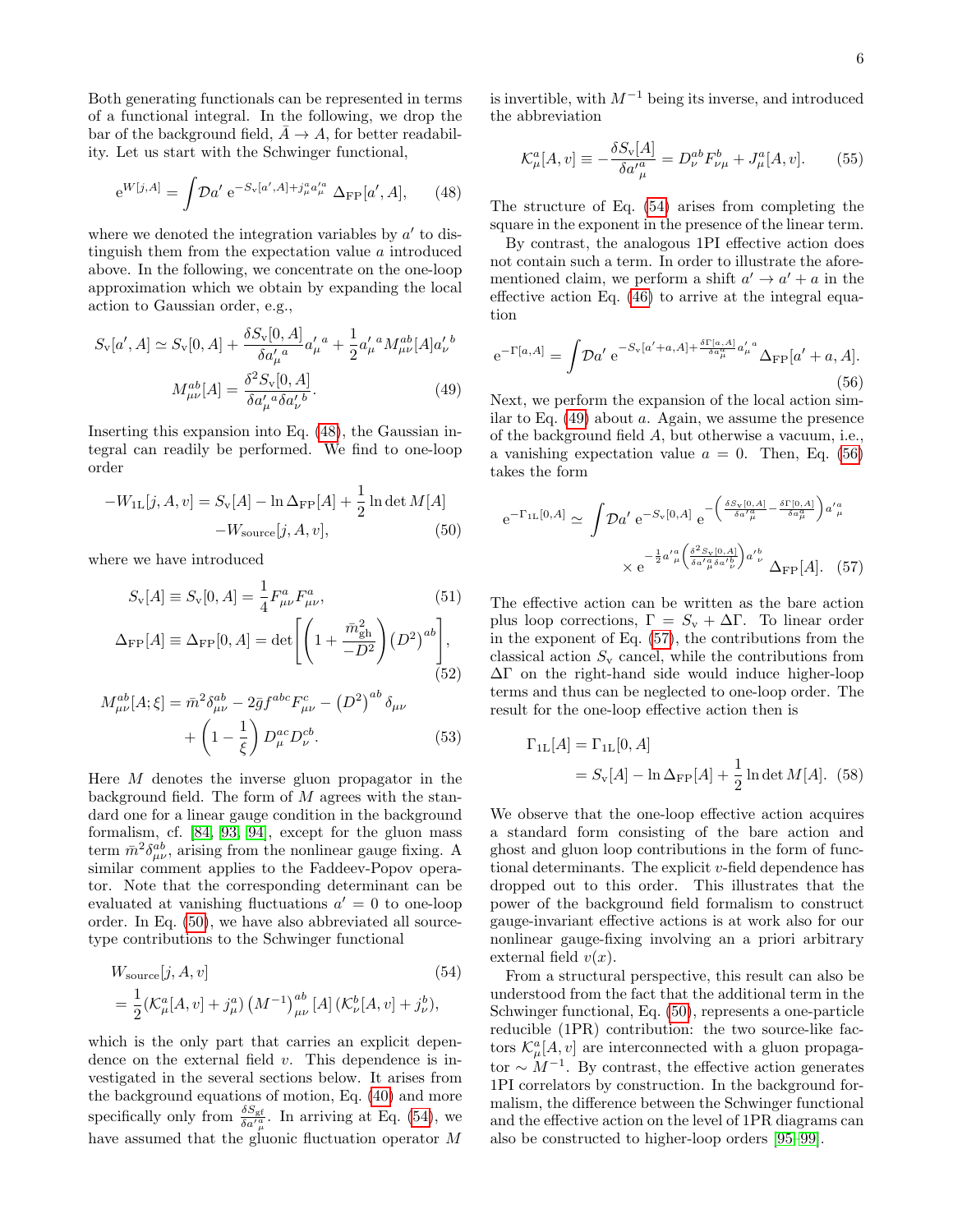#### <span id="page-6-0"></span>V. ONE-LOOP EFFECTIVE ACTION

Let us first study the one-loop effective action which gives also direct access to the running of the coupling. For obtaining explicit results and in order to make contact with the literature, we use the special choice of covariantly constant background fields here, defined by

<span id="page-6-2"></span>
$$
D_{\mu}^{ab}F_{\nu\rho}^{b} = 0. \tag{59}
$$

Further below, we discuss results also beyond this restricted class of fields. Covariantly constant fields can be brought into a pseudo-abelian form in which the gauge potential can be written as

$$
A_{\mu}^{bc}(x) = \hat{n}^{a}(T^{a})^{bc} \left(-\frac{1}{2} \mathsf{F}_{\mu\nu} x^{\nu}\right),\tag{60}
$$

where  $\hat{n}^a$  denotes a constant unit vector,  $\hat{n}^2 = 1$ , in adjoint color space.

#### A. Magnetic background and running coupling

As a first example, let us choose the constant Abelian field strength  $F_{\mu\nu}$  in the form of a constant magnetic field

$$
\mathsf{F}_{\mu\nu} = B \epsilon_{\mu\nu}^{\perp},\tag{61}
$$

where  $\epsilon_{\mu\nu}^{\perp}$  denotes the Levi-Civita symbol in the spatial plane orthogonal to the magnetic field direction (in  $d =$ 4 dimensional spacetime). For this particular field, the Yang-Mills action reduces to

$$
\frac{1}{4}F^{a}_{\mu\nu}F^{a}_{\mu\nu} = \frac{1}{2}B^{2}.
$$
\n(62)

For the computation of the color traces, let us introduce the eigenvalues  $\nu_{\ell}$  of the the color matrix  $(\hat{n}^a T^a)^{bc}$ , with  $\ell = 1, \ldots, N^2 - 1$ , and

$$
\bar{B}_{\ell} = \bar{g} B \nu_{\ell}.\tag{63}
$$

Now, the task is to compute the determinants occurring in Eq. [\(58\)](#page-5-6) which, by virtue of the logarithm, can be rewritten into operator traces. Let us start with the gluon contribution. For simplicity, we perform the computation in the Feynman gauge  $\xi = 1$ , where the operator  $M$  of Eq. [\(53\)](#page-5-7) simplifies to

$$
M = \bar{m}^2 + \mathfrak{D}_{\mathrm{T}}, \quad (\mathfrak{D}_{\mathrm{T}})_{\mu\nu}^{ab} = -\delta_{\mu\nu} (D^2)^{ab} + 2igF_{\mu\nu}^{ab},
$$
\n(64)

and  $\mathfrak{D}_T$  denotes the covariant spin-1 Laplacian. Writ-ing the one-loop effective action of Eq. [\(58\)](#page-5-6) as  $\Gamma_{1L}$  =  $S_{v} + \Delta\Gamma_{gh} + \Delta\Gamma_{gl}$ , and subtracting the zero-field limit as an overall constant (which can be done for each loop contribution separately), the gluonic contribution reads

<span id="page-6-1"></span>
$$
\Delta\Gamma_{\rm gl} = \frac{1}{2} \text{Tr} \left[ \ln \left( \frac{\bar{m}^2 + \mathfrak{D}_{\rm T}[A]}{\bar{m}^2 + \mathfrak{D}_{\rm T}[0]} \right) \right]
$$
(65)  

$$
= \frac{\Omega_d d}{2(4\pi)^{d/2}} \int_0^\infty \frac{ds}{s^{1+d/2}} e^{-\bar{m}^2 s} \sum_{\ell=1}^{N^2 - 1} \times \left[ 1 - \frac{s\bar{B}_\ell}{\sinh \left( s\bar{B}_\ell \right)} - \frac{4s\bar{B}_\ell}{d} \sinh \left( s\bar{B}_\ell \right) \right].
$$

Here, we have kept the dependence on the dimension  $d$ and used the propertime representation of the logarithm and the explicit forms known for the heat kernel of the spin-1 Laplacian (cf. Appendix B of [\[41\]](#page-20-5)). Equation [\(65\)](#page-6-1) represents the zero-point subtracted but unrenormalized gluon loop. The expression is UV divergent corresponding to a log-divergence from the lower bound of the s integral.

Correspondingly, the ghost contribution acquires the explicit zero-point subtracted form,

$$
\Delta\Gamma_{\rm gh} = -\text{Tr}\left[\ln\left(\frac{\bar{m}_{\rm gh}^2 - D^2[A]}{\bar{m}_{\rm gh}^2 - \partial^2}\right)\right]
$$
(66)  

$$
= -\frac{\Omega_d}{(4\pi)^{d/2}} \int_0^\infty \frac{\text{d}s}{s^{1+d/2}} e^{-\bar{m}_{\rm gh}^2 s} \sum_{\ell=1}^{N^2-1}
$$

$$
\times \left[1 - \frac{s\bar{B}_\ell}{\sinh\left(s\bar{B}_\ell\right)}\right],
$$

exhibiting a similar UV log-divergence from the lower bound of the s integral. Finally, the bare action reads  $S_{\rm v} = \frac{1}{2}B^2$  in terms of the bare background field B.

Since the effective action is invariant under background transformation by construction, covariant geometric objects like the covariant derivative must be RG invariant. As the covariant derivative entails the product  $\bar{g}A_{\mu}$  of bare quantities, also the product  $\bar{g}B$  must be RG invariant and thus can equivalently be expressed in terms of the renormalized coupling  $g_R$  and the renormalized field  $B_{\rm R}$ ,

$$
\bar{g}B = g_{\rm R}B_{\rm R}, \quad g_{\rm R} = \sqrt{Z_F}\bar{g}, \quad B_{\rm R} = \frac{B}{\sqrt{Z_F}}, \quad (67)
$$

where  $Z_F$  denotes the wave function renormalization of the background field. In terms of the renormalized field, we can now write the one-loop action as

$$
\Gamma_{1L} = \frac{\Omega_d}{2} B_R^2 + \Delta \Gamma_{gl} + \Delta \Gamma_{gh} - \frac{\Omega_d}{2} (1 - Z_F) B_R^2 (68)
$$

$$
= \frac{\Omega_d}{2} B_R^2 + \Delta \Gamma_{gl,R} + \Delta \Gamma_{gh,R}, \tag{69}
$$

where we have chosen  $Z_F$  such that the log-divergences in the bare loop contributions  $\Delta\Gamma_{\text{gl}/\text{gh}}$  are canceled, and finite corrections  $\Delta\Gamma_{\text{gl}/\text{gh},\text{R}}$  are left. More specifically, in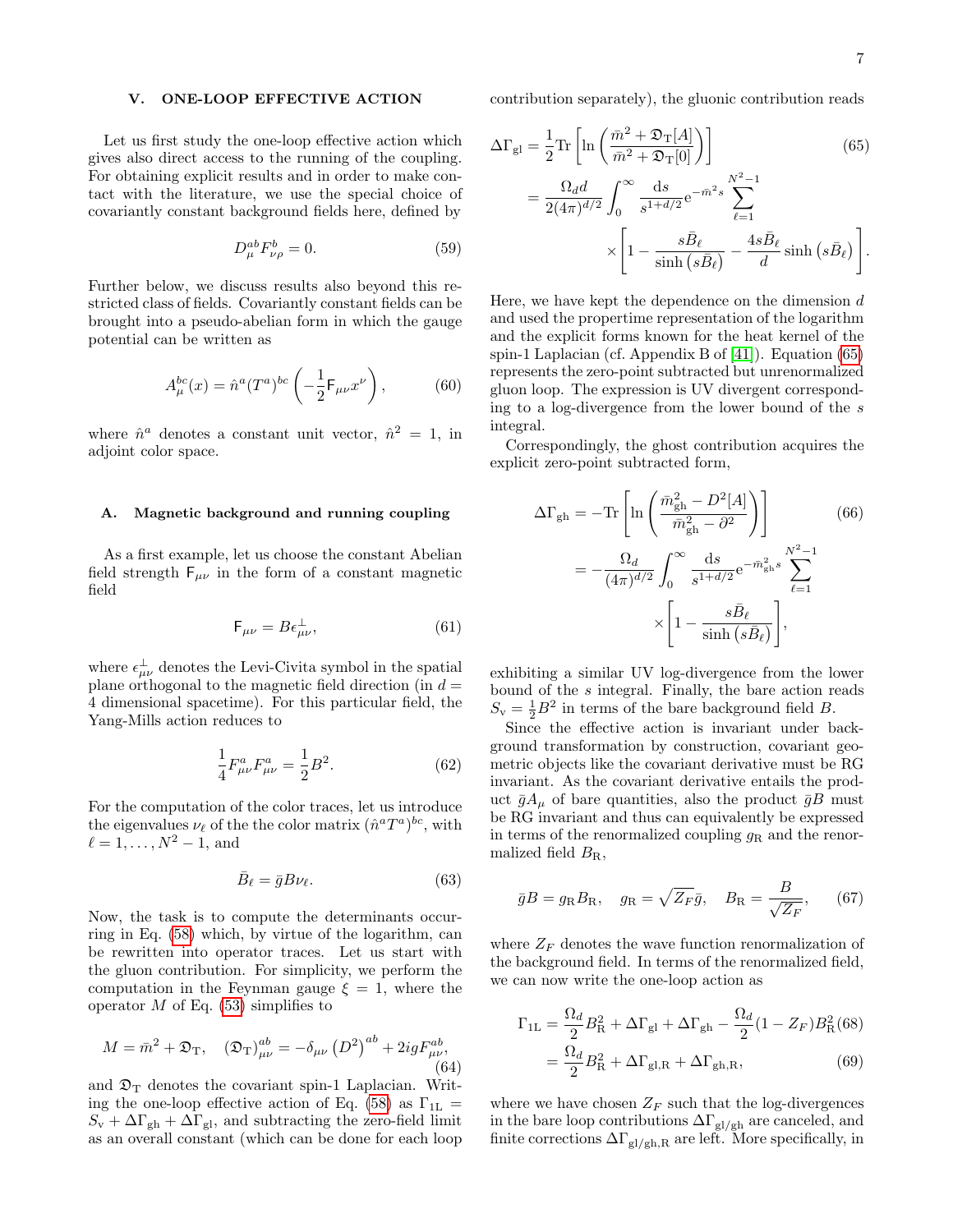the present scheme, we choose

$$
Z_F = 1 + \frac{N_c}{6(4\pi)^{d/2}} g_R^2 \int_0^\infty \frac{ds}{s^{-1+d/2}} \left[ (24 - d)e^{-\bar{m}^2 s} + 2e^{-\bar{m}_{\rm gh}^2 s} \right],\tag{70}
$$

where we have made use of the fact that  $\sum_{\ell} \nu_{\ell}^2$  =  $C_2(G) = N_c$  corresponds to the 2nd Casimir of the gauge group  $G$ , being the number of colors for  $G =$  $SU(N_c)$ . The wave function renormalization carries the UV divergence which can be regularized in different ways. It is instructive to study two examples more explicitly. For simplicity – and independently of the scheme – we use a common scale  $k$  for the gluon and the ghost masses in the following,

$$
k^2 = \bar{m}^2 = \bar{m}_{\text{gh}}^2.
$$
 (71)

Generalization to arbitrary and independent choices are straightforward. Let us start by making contact with the MS scheme. For this, we use the analytic continuation in the variable d of the propertime integral in Eq. [\(70\)](#page-7-0), and introduce the dimensionless renormalized coupling

$$
g^2 = g_{\rm R}^2 \,\mu^{d-4} \tag{72}
$$

with  $\mu$  being an arbitrary (renormalization) scale. Choosing  $d = 4 - 2\epsilon$  and expanding in  $\epsilon$ , yields

<span id="page-7-1"></span>
$$
Z_F = 1 - \frac{22N_c}{6(4\pi)^2}g^2 \left(\frac{-1}{\epsilon} + \ln\frac{k^2}{\mu^2} - \ln 4\pi + \gamma - \frac{1}{11}\right),\tag{73}
$$

ignoring higher orders in  $\epsilon$ . From here, we can immediately deduce the one-loop beta function that governs the scale dependence of the renormalized coupling,

<span id="page-7-2"></span>
$$
\beta_{g^2} = -\frac{\partial}{\partial \ln \mu} g^2 = -\frac{22N_c}{3} \frac{g^4}{(4\pi)^2}.
$$
 (74)

From [\(73\)](#page-7-1), it is obvious that we could equivalently study the dependence of the renormalized coupling on the gluon and ghost mass scale k, serving as an IR regulator, in order to explore the behavior of the theory at different scales. I.e., we obtain the same beta function from  $\beta_{g^2} = k \frac{\partial}{\partial k} g^2$ .

As an alternative to dimensional regularization and the  $\overline{\text{MS}}$  scheme, we can regularize the s integral in Eq. [\(70\)](#page-7-0) by a propertime regulator at the lower bound directly in  $d = 4$  dimensions. The corresponding integral then yields

$$
\int_{\frac{1}{\Lambda^2}}^{\infty} \frac{ds}{s} e^{-k^2 s} = \Gamma\left(0, \frac{k^2}{\Lambda^2}\right) = -\ln \frac{k^2}{\Lambda^2} - \gamma + \mathcal{O}(k^2/\Lambda^2),\tag{75}
$$

where  $\Lambda$  denotes a UV momentum cutoff scale. In the limit  $\Lambda \to \infty$ , we reobtain Eq. [\(74\)](#page-7-2) from the construction  $\beta_{g^2} = k \frac{\partial}{\partial k} g^2$ . However, we can also keep  $\Lambda$  finite, defining an explicitly mass-dependent regularization scheme. In this case, we obtain for the beta function

<span id="page-7-4"></span>
$$
\beta_{g^2} = k \frac{\partial}{\partial k} g^2 = -\frac{22N_c}{3} \frac{g^4}{(4\pi)^2} e^{-\frac{k^2}{\Lambda^2}}.
$$
 (76)

<span id="page-7-0"></span>Whereas the standard result is rediscovered for  $\Lambda \to \infty$ (or  $k \to 0$ ), the beta function approaches zero if the mass scale  $k$  surpasses the UV scale. This is a typical threshold behavior characterizing the decoupling of modes.

Let us now come back to the renormalized loop contributions to the one-loop effective action. After subtraction of the counterterms, the finite result for the action density reads in  $d = 4$  dimensions (using for simplicity  $B_{\ell} = g_{\rm R} B_{\rm R} \nu_{\ell}$  and  $k^2 = \bar{m}^2 = \bar{m}_{\rm gh}^2$ ),

<span id="page-7-3"></span>
$$
\frac{\Gamma_{1L}}{\Omega_4} = \frac{1}{2} B_R^2
$$
\n
$$
+ \frac{1}{(4\pi)^2} \int_0^\infty \frac{ds}{s^3} e^{-k^2 s} \sum_{\ell=1}^{N^2 - 1}
$$
\n
$$
\times \left[ 1 + \frac{11(sB_\ell)^2}{6} - \frac{sB_\ell}{\sinh(sB_\ell)} - 2sB_\ell \sinh(sB_\ell) \right].
$$
\n(77)

Incidentally, this gluonic contribution is finite only for  $k^2 \geq B_\ell$ . Otherwise, it diverges due to the last term. The physical origin is an unstable (Nielsen-Olesen) mode developed by the spin-1 Laplacian in a constant magnetic field owing to the paramagnetic spin-field coupling [\[100,](#page-22-13) [101\]](#page-22-14). Attempts to resolve this instability have lead to QCD vacuum models of magnetic flux tubes of finite spatial extent ("Spaghetti vacuum") [\[100–](#page-22-13)[105\]](#page-22-15). On a more formal level, this has been dealt with in expressions like Eq. [\(77\)](#page-7-3), e.g., by analytic continuations of the s integral contour over the last term, yielding imaginary contributions [\[106,](#page-22-16) [107\]](#page-22-17). These can be interpreted as decay probabilities of the constant magnetic field towards an inhomogeneous ground state. In our formulation, this instability is cured in the presence of a sufficiently large BRST invariant mass term  $\sim k$  for the gluonic modes. This mass term simply screens the unstable mode, provided that  $k^2 \geq B_\ell$ . In the corresponding range, we plot the resulting dimensionless action density for various values of the renormalized coupling in terms of the dimensionless parameter  $\zeta = \frac{g_{\rm R} B_{\rm R}}{k^2}$  for the gauge group SU(2) ( $\nu_{\ell} = -1, 0, 1$ ) in Fig. [1.](#page-8-0) For small couplings, the classical contribution is dominating and quadratically increasing with the field strength. Modifications become visible only near the validity boundary  $\zeta = \frac{g_{\rm R} B_{\rm R}}{k^2} = 1$ , where the unstable mode contributes strongest, cf. upper line for  $g_R = 3.5$ , i.e.  $\frac{\alpha_R}{4\pi} \simeq 0.08$ . Extending the one-loop result ad hoc to even larger values of the coupling, the one-loop contribution becomes of similar order as the classical one near  $g_R = 7.94$ , i.e.  $\frac{\alpha_R}{4\pi} \simeq 0.4$ , cf. middle line in Fig. [1.](#page-8-0) For even larger values of the coupling, the classical trivial ground state no longer remains the global minimum as is visible for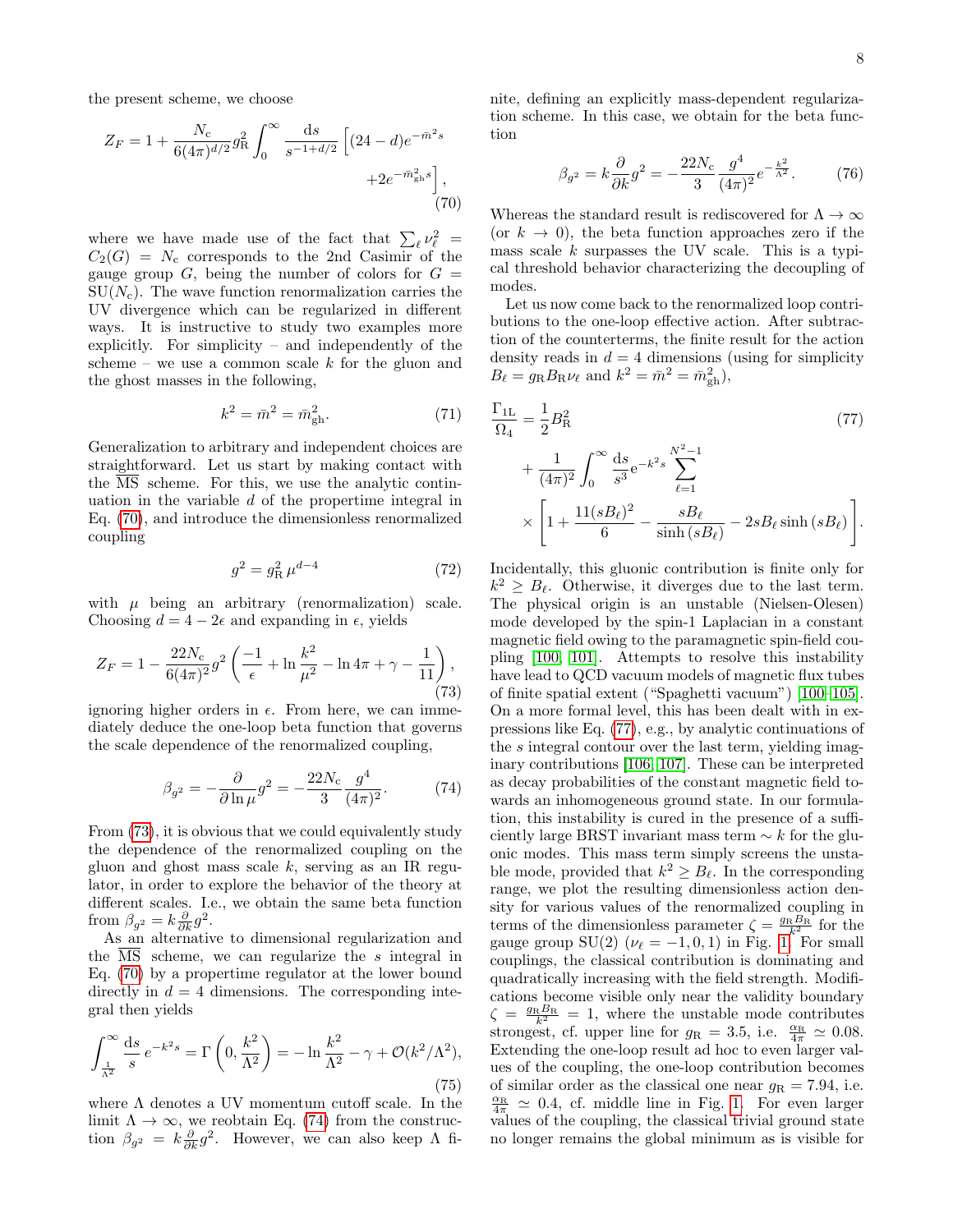

<span id="page-8-0"></span>Figure 1. Numerical result for the dimensionless action density, as determined in Eq. [\(77\)](#page-7-3), in terms of the dimensionless parameter  $\zeta = \frac{g_{\rm R} B_{\rm R}}{k^2} \leq 1$ , for various values of the renormalized coupling constant. Increasing the renormalized coupling  $g_R$  results in an increasing but finite contribution of the quantum part of the one-loop effective action eventually dominating the classical one.

the lowest line for  $g_R = 12$ , i.e.  $\frac{\alpha_R}{4\pi} \simeq 0.9$ . The lowlying modes in the gluonic spectrum drive the system towards a state of nonvanishing field expectation value which may be taken as an indication for gluon condensation in the present setting.

Note that this follows from extrapolating the one-loop contribution to large coupling within the full validity domain of the one-loop effective action as our gauge-fixing allows to rigorously control the unstable-mode contribution. This is different from the conventional one-loop reasoning, where an analytic continuation of the gluon determinant is needed in order to arrive at a well-defined result. In the latter case, the final result is dominated by the one-loop counter-term  $\sim \frac{11}{6} s^2 B^2$  inside the propertime integral, and the one-loop action acquires the conventional  $B^2 \ln \frac{B^2}{k^2}$  form, which also exhibits a nontrivial minimum [\[108\]](#page-22-18).

# B. Selfdual background and gluon condensation

Addressing the generation of a gluon condensate requires a fully non-perturbative method. For instance, clear evidence is provided by an RG flow computation based on non-perturbative propagators [\[43\]](#page-20-6), yielding satisfactory agreement with phenomenological estimates from spectral sum rules. In the present perturbative setting, it is nevertheless straightforwardly possible to find further indications for the onset of gluon condensation.

For this, we use a Euclidean selfdual background field, e.g., with the choice

$$
F_{12} = F_{34} = f = \text{const.},\tag{78}
$$

for the abelian field strength. Using conventions analogous to the preceding subsection, the classical Yang-Mills action reduces to  $\frac{1}{4}F_{\mu\nu}^aF_{\mu\nu}^a = f^2$ , and the one-loop effective action can be expressed in terms of the variable

$$
\bar{f}_{\ell} = \bar{g} f \nu_{\ell}.\tag{79}
$$

The advantage of the selfdual background is that the corresponding spectrum of the gluonic transversal fluctuation operator  $\mathfrak{D}_{\mathsf{T}}$  does not have an unstable mode, but features a double zero mode [\[109\]](#page-23-0). Though this removes the instability encountered in the preceding subsection, the treatment of the zero mode still requires some care.

As a second ingredient, we choose the ghost mass term to vanish  $\bar{m}_{\rm gh} = 0$  while we keep a finite gluon mass  $m > 0$ . In fact, this mimicks the so-called *decoupling* solution known from the nonperturbative study of gluon and ghost propagators [\[21,](#page-20-9) [68](#page-21-4)[–81\]](#page-22-0). A parametrization of these nonperturbative propagators in terms of massive gluons but massless ghosts works surprisingly successfully in phenomenological applications [\[8–](#page-19-6)[14\]](#page-19-7).

Analogously to the computation for the magnetic case in the preceding subsection, we can compute the corresponding determinants for the selfdual case using the explicit forms for the heat kernel (cf. [\[43\]](#page-20-6)). Equivalently, the one-loop renormalization can be performed, yielding the same result for the running coupling. Here, we concentrate on the final form of the one-loop effective action in terms of the analogously renormalized field strength parameter  $f_{\rm R}$ . Using the abbreviation  $f_{\ell} = g_{\rm R}f_{\rm R}\nu_{\ell}$ , the resulting renormalized one-loop action density reads

<span id="page-8-1"></span>
$$
\frac{\Gamma_{1L}}{\Omega_4} = f_R^2
$$
\n
$$
+ \frac{1}{(4\pi)^2} \int_0^\infty \frac{ds}{s^3} \sum_{\ell=1}^{N^2 - 1}
$$
\n
$$
\times \left\{ e^{-\bar{m}^2 s} \left[ 2 + \frac{11(sf_\ell)^2}{3} - \frac{2(sf_\ell)^2}{\sinh^2(sf_\ell)} - 4(sf_\ell)^2 \right] - \left( 1 - \frac{(f_\ell s)^2}{\sinh^2(f_\ell s)} \right) \right\}.
$$
\n(80)

Here, we have subtracted the counterterms completely within the gluon loop terms corresponding to the terms in square brackets; a naive separate subtraction of the gluon and ghost loops would artificially induce an IR divergence in the ghost term, and also render the wave function renormalization IR divergent. By contrast, the present subtraction prescription is a pure UV subtraction and renders the one-loop action UV and IR finite.

The last term of the decomposition of the gluon loop in square brackets  $\sim 4(s f_\ell)^2$  corresponds to the zeromode contribution. The latter introduces a subtlety: as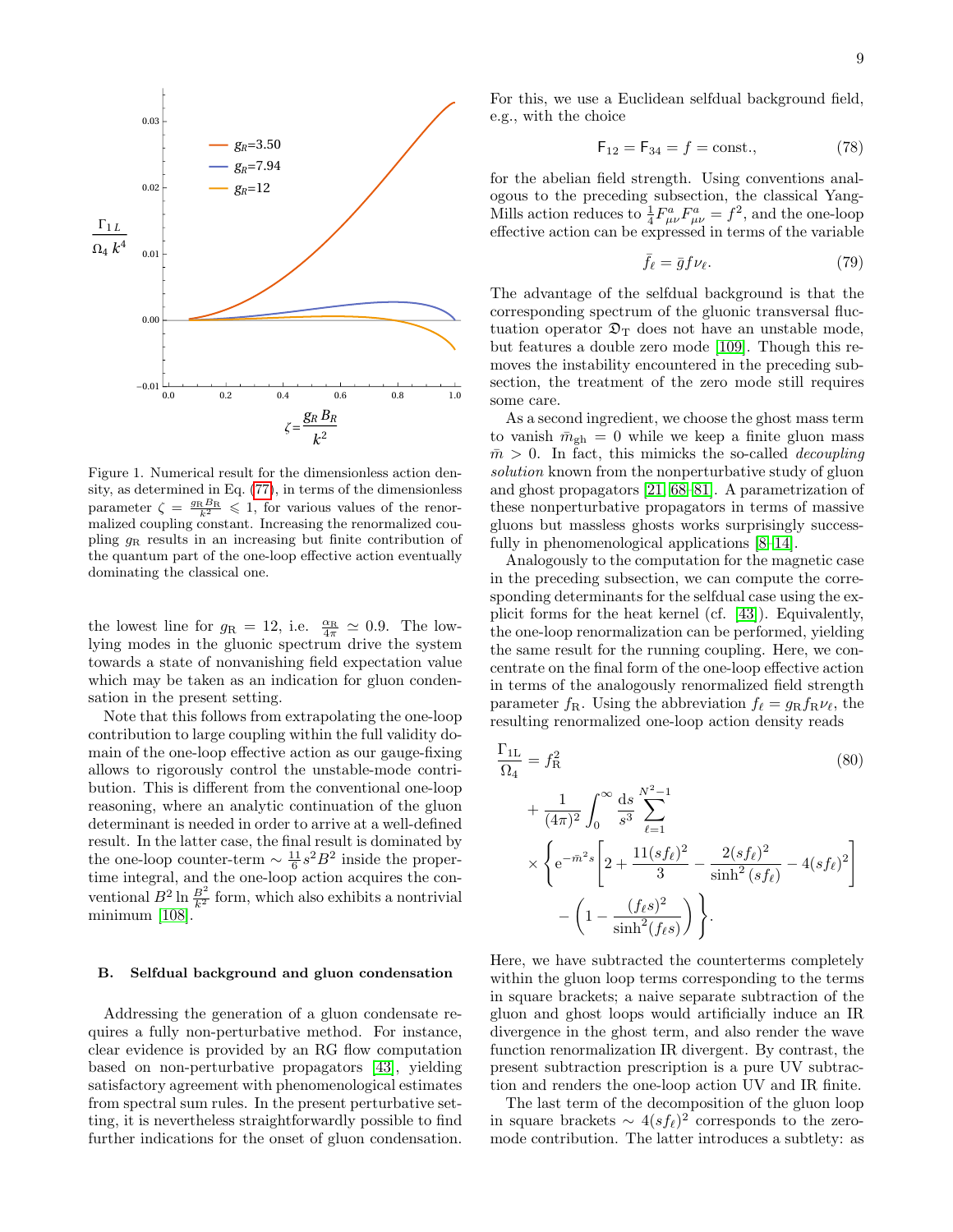



<span id="page-9-1"></span>Figure 2. Action density for a selfdual background field, Eq. [\(80\)](#page-8-1), in terms of the parameter  $g_R B_R$ . All quantities are plotted in units of the gluon mass which we choose as  $\bar{m}^2$  = 1 here. An increase of the renormalized coupling beyond a critical coupling  $g_{cr} \simeq 5$  results in the appearance of a nontrivial minimum which can be taken as an indication for a gluon condensate.

is well known, there exists a nontrivial IR-UV interplay in the presence of zero modes [\[110\]](#page-23-1). Though the zero mode is clearly an IR feature of the spectrum, it can affect the strong-field limit of effective actions which are generically dominated by the UV properties of the theory. In the present case, the zero mode indeed spoils the large-field asymptotics, in the sense that this last term in square brackets leads to a large-field asymptotics  $\sim -f^2 \ln f^2 / \bar{m}^4$  unbounded from below.

Since the zero mode does not contribute to the smallfield behavior (it is subtracted by the counterterm), this artifact can be cured easily: we may multiply the zero-mode contribution with an IR-regularizing function that suppresses its large-field asymptotics, for instance, by the replacement  $-4(sf_\ell)^2 \rightarrow -4(sf_\ell)^2 \exp(-s^2/L^4)$ . Here,  $L \gg 1/\bar{m}$ ,  $1/\sqrt{f}$  can be thought of as a generic IR length scale over which the homogeneous selfduality assumption persists.

For the following study, the details of this IR regularization are not relevant. It suffices to know that a suitable cure of this artifact exists. Here, we concentrate on the properties of the effective action in the small-field region which is neither affected by the zero mode nor by the details of its regularization.

In Fig. [2,](#page-9-1) we depict the resulting one-loop effective action density for the case of SU(2) as a function of the selfdual field strength in units of the gluon mass parameter for increasing values of the coupling. We observe that the corresponding action density is dominated by the classical part for small renormalized couplings,

<span id="page-9-2"></span>Figure 3. Gluon condensate  $f_{\rm R,min}$ , in units of the gluon mass, corresponding to the nontrivial minimum of the action density as a function of the renormalized coupling  $\alpha_R = \frac{g_R^2}{4\pi}$ . Our result shows a continuous increase of the condensate beyond a critical coupling  $\alpha_R > \alpha_{cr} \simeq 2$ . The transition to a condensate phase is continuous.

cf. the line for  $g_R = 4$ , i.e.  $\alpha_R = \frac{g_R^2}{4\pi} \simeq 1.3$  which persists up to the critical coupling  $g_{cr} \simeq 5$  (or  $\alpha_{cr} \simeq 2$ ). Further increase of the renormalized coupling results in the development of a nontrivial vacuum expectation value, cf. lines for  $g_R = 7.5$  ( $\alpha_R \simeq 4.5$ ) and  $g_R = 8$  ( $\alpha_R \simeq 5.1$ ). The transition to the condensate phase at the critical coupling  $\alpha_{\rm cr} \simeq 2$  is continuous and the subsequent increase proceeds almost linearly with  $\alpha_R$ , see Fig. [3.](#page-9-2)

On the one hand, our approach appears capable of qualitatively addressing the question of gluon condensation using some nonperturbative input based on the decoupling solution for fully dressed propagators. On the other hand, our quantitative result for the value of the condensate depends on the choice for the gluon mass parameter  $\bar{m}$  and further input for the IR behavior of the coupling. Choosing as an example  $\bar{m} \simeq 1 \text{GeV}$ as a typical hadronic scale and the coupling in the range  $\alpha_R \simeq 2...8$  does, however, not lead to a value of the condensate that would match with phenomenological estimates [\[111\]](#page-23-2); the latter would correspond to  $f_{\min} \bar{m}^2 \simeq 0.21 \text{GeV}^2$  in our conventions. This poor quantitative accuracy is most likely due to the one-loop approximation adopted here.

## <span id="page-9-0"></span>VI. SCHWINGER FUNCTIONAL SOURCE TERM FOR COVARIANTLY CONSTANT BACKGROUNDS

To one-loop order, our nonlinear gauge fixing induces a structural difference to conventional formulations in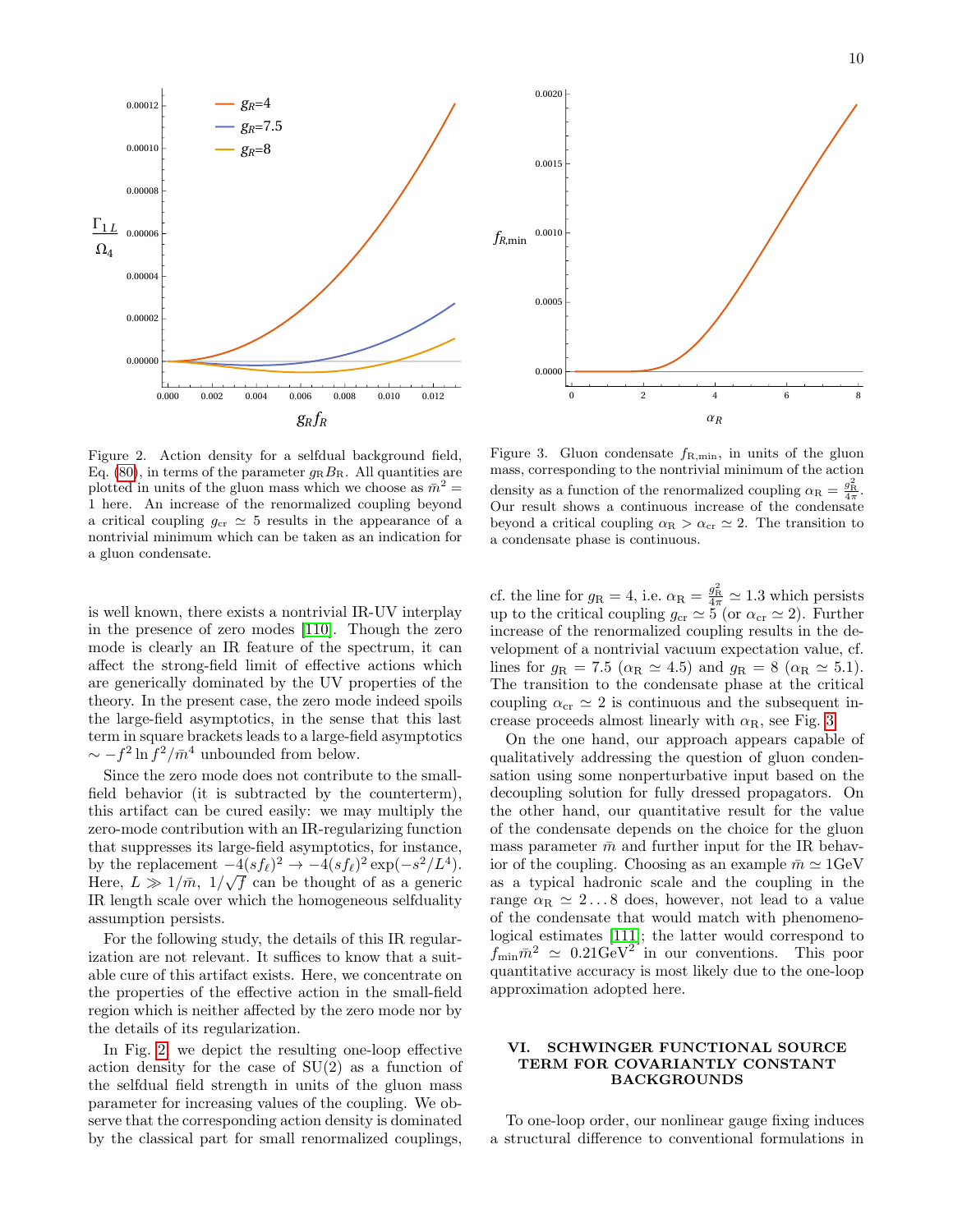the form of the 1PR contribution to the Schwinger functional, cf. Eq. [\(54\)](#page-5-2). As the Schwinger functional generates all connected diagrams, contributing to S-matrix elements, this additional term is of general interest and is explored from different perspectives in this and the following sections. We confine ourselves to vanishing external sources  $j = 0$ , see Eq. [\(47\)](#page-4-6), such that Eq. [\(54\)](#page-5-2) acquires the form

<span id="page-10-0"></span>
$$
W_{\text{source}}[A, v] = \frac{1}{2} \mathcal{K}_{\mu}^{a}[A, v] \left( M^{-1} \right)_{\mu\nu}^{ab} [A] \mathcal{K}_{\nu}^{b}[A, v], \quad (81)
$$

where K has been defined in  $(55)$ . A priori,  $W_{\text{source}}$  depends independently on the background field A as well as on the external  $v$  field, even though these two fields are connected by a constraint, cf. Eq. [\(44\)](#page-4-7). Whereas the background field has a natural physical interpretation, the  $v$  field is part of the gauge fixing, hence, we expect that it does not contribute to observables.

At this point, we still have the freedom to choose a condition for the form of the background A and external field v. In the present section, we focus on covariantly constant fields, satisfying Eq. [\(59\)](#page-6-2). Provided the classical equations of motion are fulfilled, this directly implies that the current  $J[A, v]$  carrying the v field dependence, cf. Eq. [\(42\)](#page-4-8), also has to vanish according to Eq. [\(41\)](#page-4-3). The immediate conclusion is that the source term Eq. [\(81\)](#page-10-0) vanishes identically (assuming the absence of relevant zero modes of  $M$ ). This proves that – under these assumptions – the one-loop S-matrix elements are independent of the  $v$  field of the gauge-fixing sector as expected.

However, it is instructive to relax these assumptions and keep the discussion slightly more general. From a physical perspective, the potential presence of unstable modes for covariantly constant fields, such as the pseudoabelian magnetic case used above, suggests to consider the covariantly-constant-field assumption as a local approximation to fields varying sufficiently slowly in space and time. We still assume vacuum conditions, i.e., the absence of external currents  $j = 0$ , such that an on-shell stable background field configuration should be covariantly constant. However we no longer assume that the classical equations of motion Eq. [\(41\)](#page-4-3) are fulfilled. While we now take  $J[A, v]$  as potentially non-vanishing, consistency of the equation of motion requires J to be covariantly conserved,  $D_{\mu}J_{\mu} = 0$ , which we keep as an assumption also when A is off-shell.

In addition, in this section we consider a more general form of the souce which is only assumed to be covariantly longitudinal,

$$
J_{\mu}^{a}[A,v] = D_{\mu}^{ab}[A]\chi^{b},\qquad(82)
$$

where  $\chi^a$  is an arbitrary auxiliary quantity. The special form of the source in Eq. [\(42\)](#page-4-8) which is specific for a Fourier-noise implementation of the backgroundcovariant gauge fixing can be recovered by appropriately choosing  $\chi$ .

For these choices, the source contribution Eq. [\(54\)](#page-5-2) becomes

$$
W_{\text{source}}[A, v] = \frac{1}{2} J_{\mu}^{a}[A, v] \left( M^{-1} \right)_{\mu\nu}^{ab} [A] J_{\nu}^{b}[A, v]. \quad (83)
$$

For the concrete analysis, let us consider the gluonic mass parameter  $\bar{m}$  to be sufficiently large. Also, we keep the gauge-fixing parameter  $\xi$  general. In view of Eq. [\(81\)](#page-10-0) we need the inverse gluonic fluctuation operator. For this, let us rewrite Eq. [\(53\)](#page-5-7) as

<span id="page-10-4"></span>
$$
M_{\mu\nu}^{ab}[A] = \bar{m}^2 \delta_{\mu\nu}^{ab} + \mathcal{Q}_{\mu\nu}^{ab}[A],\tag{84}
$$

where

$$
\mathcal{Q}^{ab}_{\mu\nu}[A] = 2\bar{g}f^{abc}F^{c}_{\mu\nu} - (D^2)^{ab}\delta_{\mu\nu} + \left(1 - \frac{1}{\xi}\right)D^{ac}_{\mu}D^{cb}_{\nu}.
$$
\n(85)

The gluonic fluctuation operator and its inverse, schematically are given by

$$
M = \bar{m}^2 \left[ 1 + \bar{m}^{-2} \mathcal{Q} \right], \quad M^{-1} = \bar{m}^{-2} \left[ \frac{1}{1 + \bar{m}^{-2} \mathcal{Q}} \right].
$$
\n(86)

As we assume the gluonic mass to be sufficiently large, we expand the gluon propagator in powers of the operator Q,

<span id="page-10-7"></span>
$$
(M^{-1})^{ab}_{\mu\nu} = -\sum_{n=0}^{\infty} \left[ \left( \frac{i}{\bar{m}} \right)^{2n+2} (\mathcal{Q}^n)^{ab}_{\mu\nu} \right],\tag{87}
$$

where  $(Q^n)_{\mu\nu}^{ab} = Q^{ac}_{\mu\rho} Q^{cd}_{\rho\sigma} \cdots Q^{er}_{\kappa\tau} Q^{rb}_{\tau\nu}$  $\overbrace{n \text{ times}}$ was used. It is

useful to decompose the operator  $\mathcal{Q}_{\mu\nu}$  in terms of the longitudinal  $\mathfrak{D}_{\mathrm{L}}$  and transversal  $\mathfrak{D}_{\mathrm{T}}$  kinetic operators

$$
\mathcal{Q}_{\mu\nu}^{ab}[A] = (\mathfrak{D}_{\mathrm{T}})_{\mu\nu}^{ab} - \left(1 - \frac{1}{\xi}\right)(\mathfrak{D}_{\mathrm{L}})_{\mu\nu}^{ab},\qquad(88)
$$

where

 $\overline{(\ }$ 

$$
\left(\mathfrak{D}_{\mathrm{T}}\right)^{ab}_{\mu\nu} = -\delta_{\mu\nu} \left(D^2\right)^{ab} + 2i\bar{g}F^{ab}_{\mu\nu},\tag{89}
$$

<span id="page-10-6"></span><span id="page-10-3"></span>
$$
\mathfrak{D}_{\mathcal{L}}\big)_{\mu\nu}^{ab} = -D_{\mu}^{ac} D_{\nu}^{cb}.
$$
\n(90)

The latter are further discussed in [\[28–](#page-20-1)[30\]](#page-20-4). Some useful properties of these kinetic operators for the present case are

<span id="page-10-1"></span>
$$
\left[\mathfrak{D}_{\mathrm{T}}, \mathfrak{D}_{\mathrm{L}}\right]_{\mu\nu}^{ab} = 0,\tag{91}
$$

<span id="page-10-2"></span>
$$
\left(\mathfrak{D}_{\mathrm{L}}\right)^{ab}_{\mu\nu} J^{b}_{\nu} = 0, \quad J^{a}_{\mu} \left(\mathfrak{D}_{\mathrm{L}}\right)^{ab}_{\mu\nu} = 0. \tag{92}
$$

<span id="page-10-5"></span>Eq. [\(91\)](#page-10-1) relies on the assumption of covariantly constant background field. Equations [\(92\)](#page-10-2) are a direct consequence of the definition of the longitudinal kinetic operator given by Eq. [\(90\)](#page-10-3) and of current conservation.

The source contribution to the Schwinger functional, Eq. [\(83\)](#page-10-4), now takes the following form in the large-mass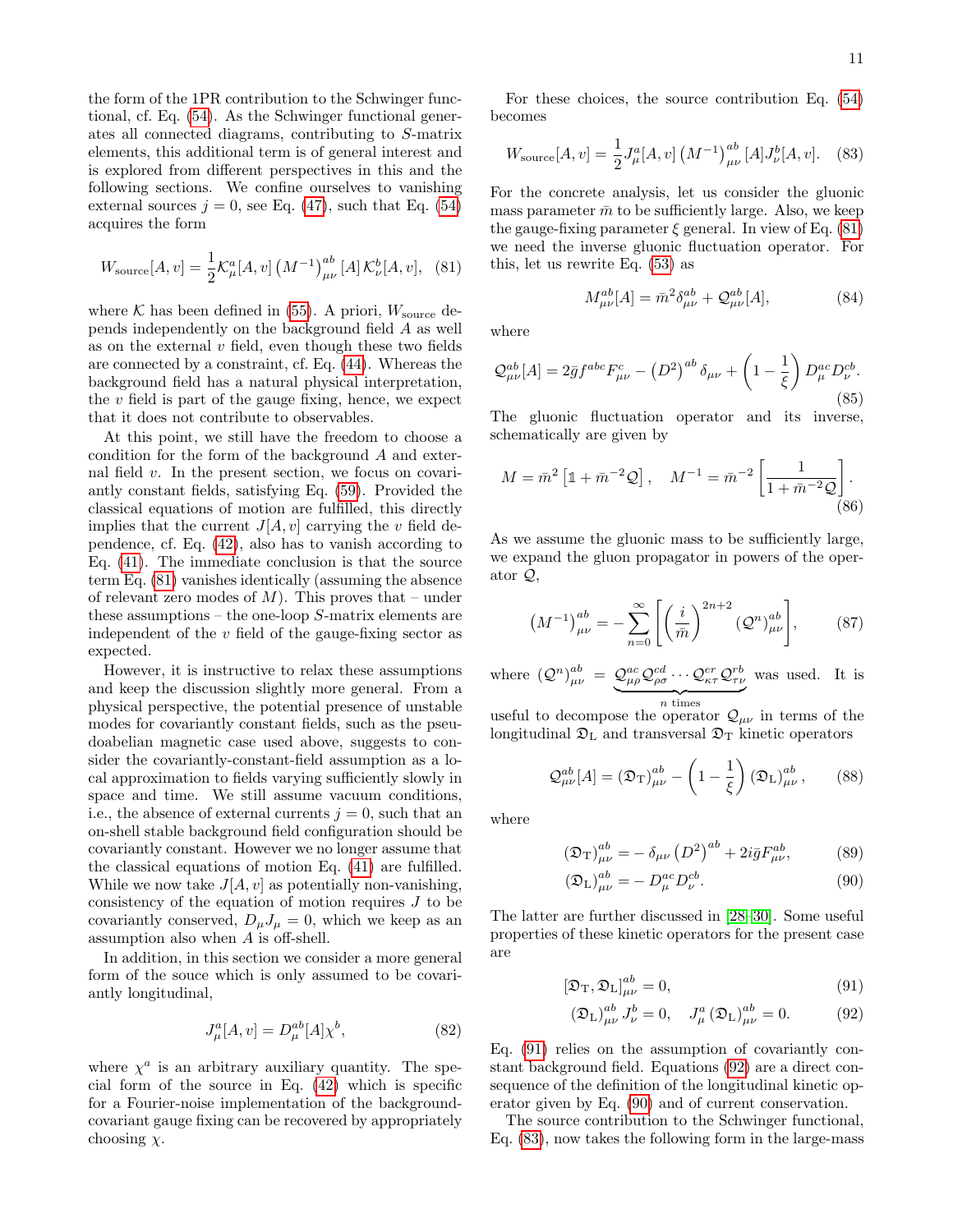expansion

$$
W_{\text{source}}[A, v] = -\frac{1}{2} J_{\mu}^{a} \sum_{n=1}^{\infty} \left[ \left( \frac{i}{\bar{m}} \right)^{2n+2} (\mathfrak{D}_{\text{T}}^{n})_{\mu\nu}^{ab} \right] J_{\nu}^{b}
$$
\n(93)

which highlights that the longitudinal contributions of the gluon propagator and thus any gauge-parameter  $\xi$ dependence drops out of the 1PR source term as a consequence of Eqs. [\(91\)](#page-10-1) and [\(92\)](#page-10-2). For the evaluation of Eq. [\(93\)](#page-11-0), we need the following commutator valid for covariantly constant background fields

$$
\left[D^2, D_\mu\right]^{ab} = -2i\bar{g}F^{ac}_{\alpha\mu}D^{cb}_\alpha.
$$
 (94)

Then, using the fact that the current has a longitudinal form, cf. Eq. [\(82\)](#page-10-5), we obtain from the definition of  $\mathfrak{D}_{\mathrm{T}}$ in Eq. [\(89\)](#page-10-6),

$$
\mathfrak{D}^{ab}_{\mathrm{T},\mu\nu}J^b_{\nu} = -(D^2)^{ab}D^{bc}_{\mu}\chi^c + 2i\bar{g}F^{ab}_{\mu\nu}J^b_{\nu}
$$
  
= 
$$
D^{ab}_{\mu}D^{bc}_{\alpha}J^c_{\alpha} - 2i\bar{g}F^{ab}_{\mu\nu}J^b_{\nu} + 2i\bar{g}F^{ab}_{\mu\nu}J^b_{\nu}
$$
  
= 0. (95)

Here, the first term on the right-hand side vanishes due to current conservation and the other two cancel. Hence we conclude that the 1PR source contribution to the Schwinger functional ,

$$
J_{\mu}^{a} \left( M^{-1} \right)_{\mu\nu}^{ab} J_{\nu}^{b} \Big|_{DF=0, DJ=0} = 0, \tag{96}
$$

vanishes for covariantly constant backgrounds and for a conserved and longitudinal current  $J[A, v]$  to all orders in the large-mass expansion. Note that the equations of motion for the background field are consistent with these assumptions, even entail them, but need not be satisfied in itself for the conclusion to hold. Equation [\(96\)](#page-11-1) also holds true in the case where the current is given by Eq. [\(42\)](#page-4-8). In fact in this case the current is covariantly longitudinal, and in addition current conservation can be used to show that  $J = 0$ .

Alternatively, we could have imposed the consistency condition for the  $v$  field, Eq.  $(44)$ , that arises from current conservation. In fact, if this consistency condition is satisfied, then the auxiliary quantity  $\chi^b$  introduced above vanishes identically and so does the current  $J[A, v]$ . In this case, Eq. [\(96\)](#page-11-1) is satisfied as well independently of the background field, assuming the absence of relevant zero modes of the gluon propagator.

In either case, this leads to an expression for the oneloop Schwinger functional

 $\mathbf{r}$ 

$$
-W_{1L}[A]\Big|_{DF=0,D\cdot J=0} = S_{\rm v}[A] - \ln \Delta_{\rm FP}[A] + \frac{1}{2}\ln \det M[A], \tag{97}
$$

being independent of any v contribution and thus of the nonlinear gauge-fixing sector except for the BRST invariant mass terms. As a consequence, one-loop Smatrix elements also remain independent of the  $v$  field as expected.

## VII. SCHWINGER FUNCTIONAL WITH A DISORDER v FIELD

<span id="page-11-0"></span>The choice of a Fourier weight in the implementation of the gauge-fixing procedure, see Section [II,](#page-1-0) leads to a v-dependent generating functional, Eq. [\(18\)](#page-2-4). The linear part of the gauge fixing condition, Eq. [\(26\)](#page-3-0), introduces a further source of  $v$  dependence, which subsequently leads to 1PR terms in the Schwinger functional and also affects the Faddeev-Popov determinant. As shown before, one-loop results become independent again once consistency and/or on-shell conditions are used. However, from a practical viewpoint, it can be useful to have a computational formalism where no implementation of consistency/on-shell conditions at certain stages is required.

It is useful to think of the  $v$  field as a gauge-parameter field. The most common implementation of the gaugefixing condition is through a Gaussian averaging over the noise. The latter would correspond to a Gaussian average over the  $v$  field. This averaging can either be implemented as an annealed or quenched disorder. While the former prescription coincides with a standard Gaussian Nakanishi-Lautrup sector, the latter is less trivial and we therefore find it interesting to analyze. In detail, we focus on the following quenched average over the external Nakanishi-Lautrup field of the Schwinger functional

<span id="page-11-1"></span>
$$
W_{1L}[A] = \mathcal{N} \int \mathcal{D}v \ e^{-S_{\rm NL}[v]} \ W_{1L}[A, v], \qquad (98)
$$

$$
S_{\rm NL}[v] = \int \mathrm{d}^d x \, \frac{v^2}{2\alpha},\tag{99}
$$

where  $\mathcal N$  is a normalization constant fixed by normalizing the free quenched average to unity.

Then, the terms that originate from the v dependence and their effects can be studied. As only the last contribution in Eq. [\(50\)](#page-5-1) is changed by this averaging, it is useful to denote

$$
W_{\text{source}}[A] = -\frac{\mathcal{N}}{2} \int \mathcal{D}v \ e^{-S_{\text{NL}}[v]} \ W_{\text{source}}[A, v]. \tag{100}
$$

Note that a generic  $v$  field as a representative of all configurations to be integrated over will generally not satisfy the consistency condition [\(44\)](#page-4-7) for a given background field. Whether or not such violations affect final results or may average out thus needs to be investigated. In the following, we will do so on the one-loop level where the  $v$  field occurs only in the 1PR source term of the Schwinger functional, whereas the effective action remains unaffected.

With regard to the structure of the current  $J[A, v]$ that carries the  $v$  dependence inside the source term  $W_{\text{source}}[A, v]$ , cf. Eq. [\(44\)](#page-4-7), we split the current into the derivative term and the term containing the ghost mass, and write the source term as,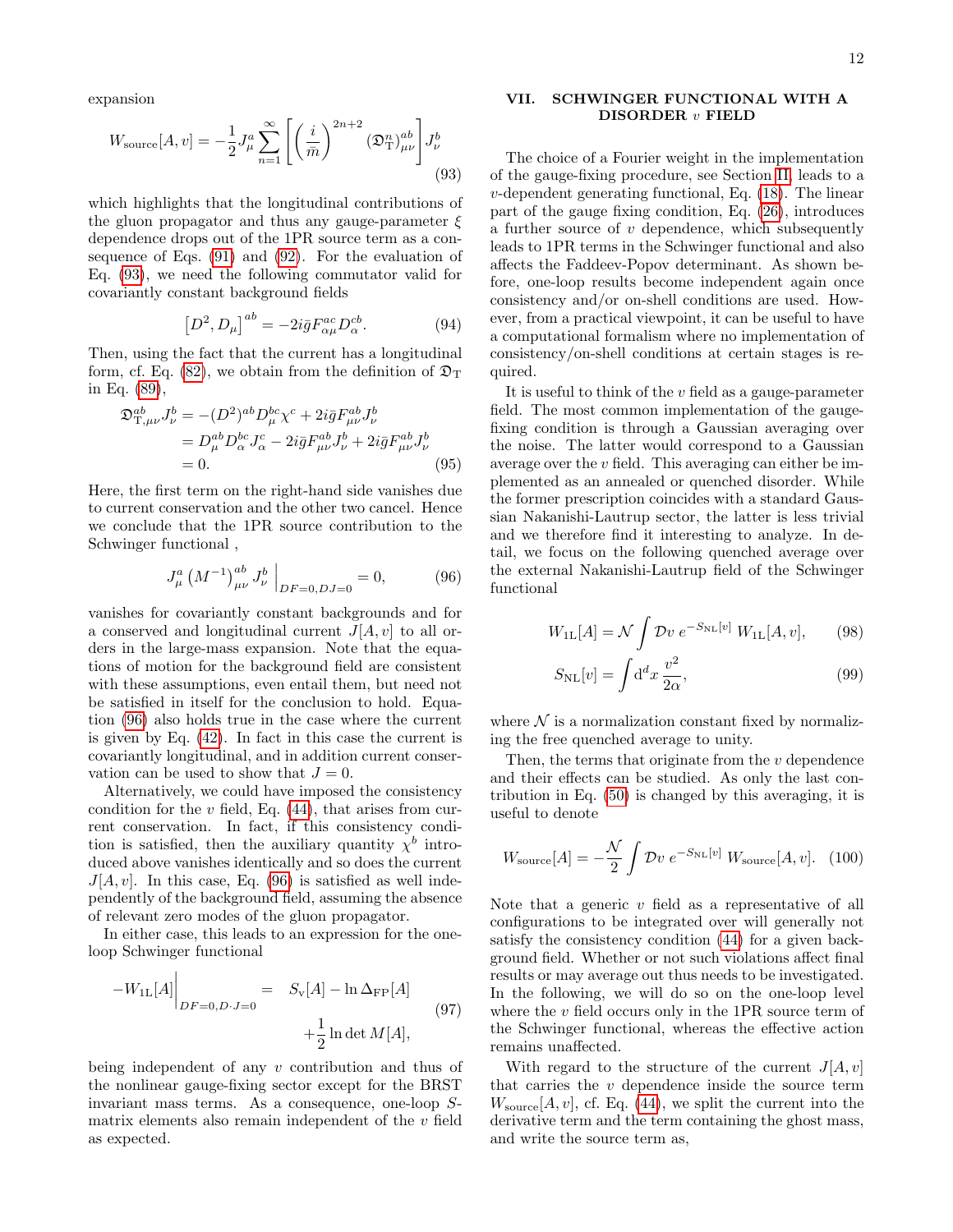<span id="page-12-5"></span>
$$
W_{\text{source}}[A] = -\left(\frac{1}{2}\right) \int \mathcal{D}v \, \mathrm{e}^{-\int \frac{v^2}{2\alpha}} \left[ \left(D_\mu v\right)^a \left(M^{-1}\right)^{ab}_{\mu\nu} \left(D_\nu v\right)^b \right] \tag{i}
$$

$$
- \bar{m}_{\rm gh}^2 (D_{\mu} v)^a (M^{-1})_{\mu\nu}^{ab} \left( D_{\nu} \left( \frac{1}{D^2} \right) v \right)^b
$$
 (ii)

$$
- \bar{m}_{\text{gh}}^2 \left( D_{\mu} \left( \frac{1}{D^2} \right) v \right)^a \left( M^{-1} \right)^{ab}_{\mu \nu} \left( D_{\mu} v \right)^b \tag{101}
$$

$$
+\bar{m}_{\mathrm{gh}}^{4}\left(D_{\mu}\left(\frac{1}{D^{2}}\right)v\right)^{a}\left(M^{-1}\right)^{ab}_{\mu\nu}\left(D_{\nu}\left(\frac{1}{D^{2}}\right)v\right)^{b}\right].\qquad\left(\mathrm{iv}\right)
$$

Performing the Gaussian functional integral, the four terms can be written as traces in coordinate, color and Lorentz space,

(i) = 
$$
\left(\frac{\alpha}{2}\right)
$$
 tr<sub>xcL</sub>  $\left[D_{\mu} M_{\mu\nu}^{-1} D_{\nu}\right]$  (102a)

(ii, iii) = 
$$
-\left(\frac{\alpha \bar{m}_{\text{gh}}^2}{2}\right) \text{tr}_{\text{xcL}} \left[\frac{1}{D^2} D_\mu M_{\mu\nu}^{-1} D_\nu\right]
$$
 (102b)

(iv) = 
$$
\left(\frac{\alpha \bar{m}_{\text{gh}}^4}{2}\right) \text{tr}_{\text{xcL}} \left[\frac{1}{D^2} \frac{1}{D^2} D_{\mu} M_{\mu\nu}^{-1} D_{\nu}\right],
$$
 (102c)

where the cyclicity of the trace has been taken into account. As the gluon propagator  $M^{-1}$  is sandwiched between covariant derivatives, the transversal parts drop out and we obtain

(i) = 
$$
\left(\frac{\alpha}{2}\right)
$$
 tr<sub>xcL</sub>  $\left[\frac{1}{\bar{m}^2 - \left(\frac{1}{\xi}\right)D^2}\right]$  (103a)

(ii, iii) = 
$$
-\left(\frac{\alpha \bar{m}_{\text{gh}}^2}{2}\right) \text{tr}_{\text{xcL}} \left[\frac{1}{D^2} \frac{1}{\bar{m}^2 - \left(\frac{1}{\xi}\right) D^2} D^2\right]
$$
 (103b)

(iv) = 
$$
\left(\frac{\alpha \bar{m}_{\text{gh}}^4}{2}\right) \text{tr}_{\text{xcL}} \left[\frac{1}{D^2} \frac{1}{D^2} \frac{1}{\bar{m}^2 - \left(\frac{1}{\xi}\right) D^2} D^2\right].
$$
 (103c)

It is interesting to note that all terms are proportional to the width parameter  $\alpha$  of the quenched disorder field; this implies that all terms vanish in the limit  $\alpha \to 0$ . In this limit, the amplitude of  $v$  as a disorder field vanishes, such that the consistency condition Eq. [\(44\)](#page-4-7) is evidently satisfied as also is current conservation, imposed explicitly in the preceding section. Still at this point, one may wonder whether the occurrence of inverse Laplacians may lead to ill-defined expressions.

In order to obtain more explicit results, let us evaluate the traces for a covariantly constant, pseudoabelian magnetic field, as also used before, see Section [V.](#page-6-0) It is already interesting to note for this case that none of the above traces are affected by the unstable Nielsen-Olesen mode which has dropped out as a consequence of the implicit longitudinal projection. For convenience, we introduce auxiliary functions that capture the dependence of the operators to be traced on the Laplacian. E.g., for the first term (i), we introduce

$$
h_{(i)}(x) = -\frac{\xi x}{x + \xi \bar{m}^2},\tag{104}
$$

such that the trace in Eq. [\(103a\)](#page-12-0) can be written as

$$
\text{tr}_{\text{xcl.}}\left[h_{\text{(i)}}(x)\right]\big|_{x=-D^2} = -\text{tr}_{\text{xcl.}}\left[\frac{\xi x}{x+\xi \bar{m}^2}\right]\bigg|_{x=-D^2}.
$$
\n(105)

<span id="page-12-0"></span>The trace can be evaluated with heat-kernel techniques using the Laplace transform of the auxiliary function  $h_{(i)}$  which leads us to the propertime representation. As before, we normalize the results by a constant subtraction such that the terms vanish at zero background field. For the trace, we find

<span id="page-12-2"></span><span id="page-12-1"></span>
$$
\text{tr}_{\text{xcL}}\left[h_{\text{(i)}}\left(-D^{2}\right)-h_{\text{(i)}}\left(-\partial^{2}\right)\right]=-\frac{\Omega_{4}}{\left(4\pi\right)^{2}}\sum_{\ell=1}^{N^{2}-1}
$$
\n
$$
\times\int_{0}^{\infty}\frac{ds}{s^{2}}\left[\left(\xi\bar{m}\right)^{2}e^{-\xi\bar{m}^{2}s}-2\xi\delta(s)\right]\left[\frac{sB_{\ell}}{\sinh sB_{\ell}}-1\right],\tag{106}
$$

<span id="page-12-3"></span>where the  $\delta$  function at the integral boundary is understood to contribute with half of its weight. We observe that the result is finite, the integral converges at both boundaries; moreover, it vanishes in the Landau gauge limit  $\xi \to 0$ . It is furthermore instructive to study the small-field limit at order  $B<sup>2</sup>$  which, on the level of the effective action, would correspond to the classical terms contributing to the renormalization of the charge and the field strength. It is straightforward to check that these possible lowest order terms of Eq. [\(106\)](#page-12-1) vanish,

<span id="page-12-4"></span>
$$
\frac{1}{\Omega_4}(\mathbf{i})_{\rm vs} = 0 + \mathcal{O}(B^4/\bar{m}^8),\tag{107}
$$

where the subscript 'vs' denotes vacuum subtraction.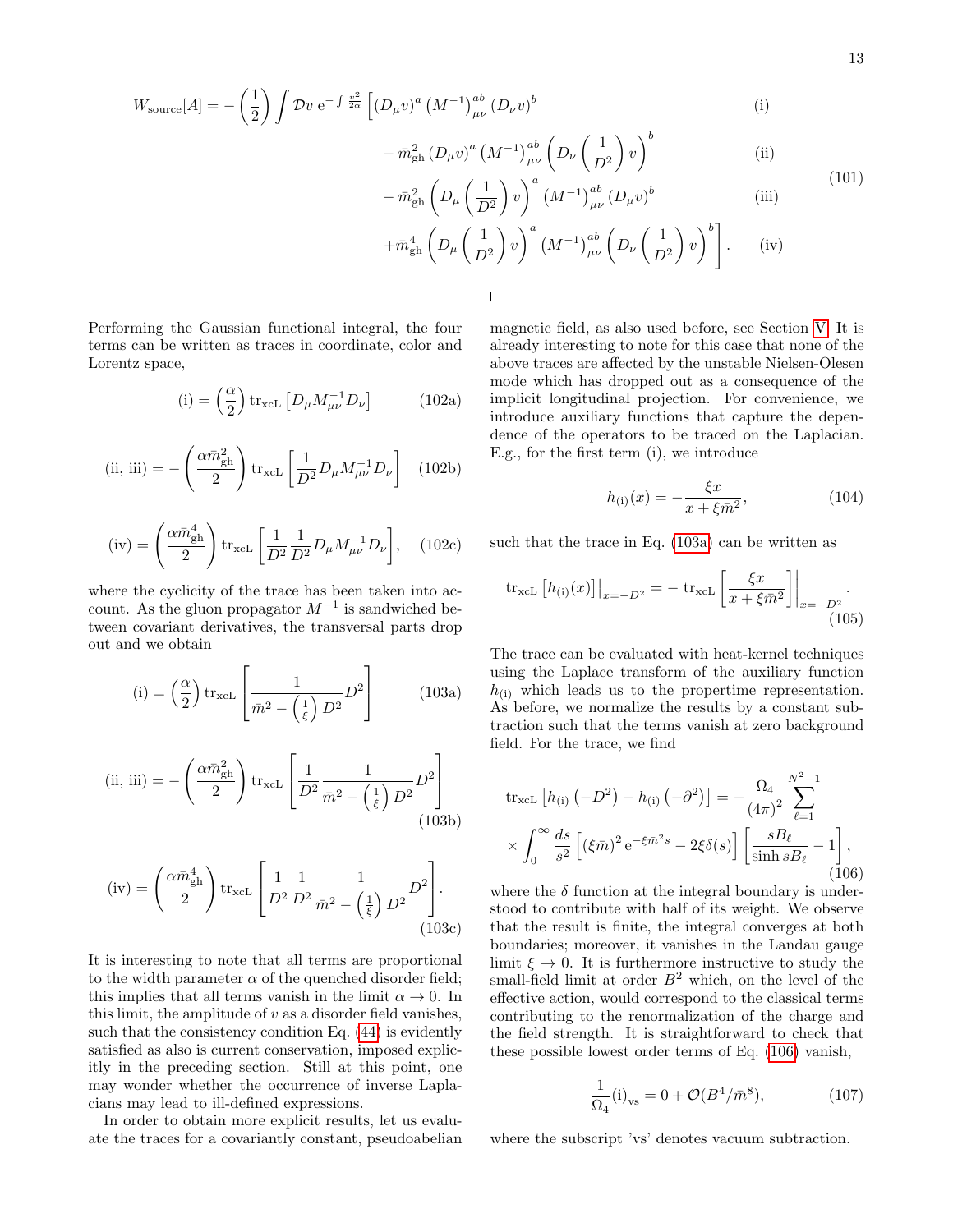The same computational steps can be applied to the terms (ii) and (iii), cf. Eq. [\(103b\)](#page-12-2), using the auxiliary function

$$
h_{\text{(ii)}}(x) = \frac{\xi}{x + \xi \bar{m}^2}.
$$
\n(108)

The corresponding vacuum subtracted trace yields

tr<sub>xcL</sub> 
$$
[h_{(ii)} (-D^2) - h_{(ii)} (-\partial^2)]
$$
  
=  $\Omega_4 \frac{\xi}{(4\pi)^2} \sum_{\ell=1}^{N^2-1} \int_0^\infty \frac{ds}{s^2} e^{-\xi \bar{m}^2 s} \left[ \frac{sB_\ell}{\sinh sB_\ell} - 1 \right].$  (109)

Again, we observe that the integral expression is finite and vanishes in the Landau-gauge limit  $\xi \to 0$ . For this term, we obtain a contribution to quadratic order,

<span id="page-13-1"></span>
$$
\frac{1}{\Omega_4}(\text{ii}, \text{iii})_{\text{vs}} =
$$
\n
$$
\left(\frac{1}{4\pi}\right)^2 \left(\frac{\bar{m}_{\text{gh}}}{\bar{m}}\right)^2 \left(\frac{\alpha}{12}\right) N_c (\bar{g}B)^2 + \mathcal{O}(B^4/\bar{m}^8).
$$
\n(110)

Note that the absence of the gauge parameter is a result of the expansion which is valid only for  $\bar{g}B/(\xi \bar{m}^2) \ll 1$ and does not include the Landau-gauge limit.

For the fourth functional trace, Eq. [\(103c\)](#page-12-3), we introduce the auxiliary function

$$
h_{\text{(iv)}}(x) = -\frac{\xi}{x(x + \xi \bar{m}^2)}\tag{111}
$$

which leads to the explicit form of the vacuum subtracted functional trace

<span id="page-13-0"></span>
$$
\text{tr}_{\text{xcL}}\left[h_{\text{(iv)}}\left(-D^2\right) - h_{\text{(iv)}}\left(-\partial^2\right)\right] = -\frac{\Omega_4}{\left(4\pi\bar{m}\right)^2} \sum_{\ell=1}^{N^2 - 1} |B_\ell|
$$

$$
\times \int_0^\infty \frac{dx}{x^2} \left[1 - e^{-\frac{\xi \bar{m}^2}{|B_\ell|}x}\right] \left[\frac{x}{\sinh x} - 1\right],\tag{112}
$$

where we substituted  $x = s|B_\ell|$ . Again, the integral is finite and vanishes in the Landau-gauge limit  $\xi \to 0$ . As an interesting feature, we observe that the integral in Eq. [\(112\)](#page-13-0) approaches a finite constant in the small-field limit. Up to quadratic order, the expansion yields

$$
\frac{1}{\Omega_4}(\text{iv})_{\text{vs}} = -\left(\frac{1}{4\pi}\right)^2 \left(\frac{\bar{m}_{\text{gh}}}{\bar{m}}\right)^4 \left(\frac{\alpha}{2}\right) \tag{113}
$$
\n
$$
\times \left[\bar{m}^2 \ln\left(\frac{1}{2}\right) \sum_{\ell=1}^{N^2-1} |B_{\ell}| + \frac{1}{6\xi} N_{\text{c}} (\bar{g}B)^2\right] + \mathcal{O}(B^4/\bar{m}^8).
$$

The occurrence of the term linear in  $B_\ell \sim \bar{g}B$  is noteworthy as this term would be invisible in a small-field expansion which is an expansion in  $(\bar{g}B)^2$ . As before, the dependence of the quadratic term on  $1/\xi$  is a result of the expansion which becomes invalid in the Landaugauge limit. The full expression vanishes in the Landau gauge  $\xi = 0$ .

Collecting all results which were derived for the functional traces in the weak-field expansion, Eq. [\(107\)](#page-12-4), Eq. [\(110\)](#page-13-1) & Eq. [\(113\)](#page-13-2) and inserting into the source contribution to the Schwinger functional, Eq. [\(101\)](#page-12-5), then

$$
W_{\rm source}[A]
$$

$$
= \frac{\Omega_4}{(4\pi)^2} \left(\frac{\bar{m}_{\text{gh}}}{\bar{m}}\right)^2 \left(\frac{\alpha}{2}\right) \left[-\bar{m}^2 \ln\left(\frac{1}{2}\right) \sum_{l=1}^{N^2-1} |B_{\ell}| \right. \\
\left. + \frac{\bar{g}^2 N_c}{6} \left(1 - \frac{\bar{m}_{\text{gh}}^2}{\xi \bar{m}^2}\right) B^2\right].
$$
\n(114)

We observe that only the linear B-field term remains for the special choice of  $\bar{m}^2_{\text{gh}} = \xi \bar{m}^2$ .

The one-loop Schwinger functional takes the form

$$
-W_{1L}[A] = S_{\rm v}[A] - \ln \Delta_{\rm FP}[A] + \frac{1}{2} \ln \det M[A]
$$
  
-  $W_{\rm source}[A]$ . (115)

In summary, we find that a treatment of the  $v$  field as a quenched disorder field yields finite contributions to the 1PR source term in the Schwinger functional; of course, by averaging over  $v$  this term becomes 1PI, as the quenched average corresponds to connecting the v-field legs. The implicit violation of the consistency condition [\(44\)](#page-4-7) does not immediately cancel in the disorder average. Nevertheless we observe that these contributions can be controlled in various ways: first and importantly, they stay finite despite the nonlocal structure introduced by inverse Laplacians, second they vanish in the limit of both  $\alpha \to 0$  (vanishing disorder amplitude) as well as  $\xi \rightarrow 0$  (Landau gauge). All terms remain subdominant to the one-loop action or even vanish in the large-field limit and can also be controlled in a small-field expansion, even though the appearance of a finite term linear in  $|B|$  signals the presence of nonanalyticities at vanishing field strength.

For the case of a constant magnetic field, also the Nielsen-Olesen unstable mode does not play any role. Provided that these properties translate to higher-loops or even nonperturbative computations, the treatment of the v field as a disorder field can be a useful computational strategy to deal with this gauge degree of freedom.

#### <span id="page-13-3"></span><span id="page-13-2"></span>VIII. v-FIELD CONTRIBUTIONS TO THE CONNECTED BACKGROUND 2-POINT **FUNCTION**

Whereas the one-loop Schwinger functional is independent of the v field on-shell, off-shell contributions to the connected background 2-point function are expected to appear from the 1PR source term, Eq. [\(54\)](#page-5-2). In the following, we determine these contributions explicitly in the limit of vanishing background  $A \rightarrow 0$  and external source  $j \rightarrow 0$ , see Eq. [\(47\)](#page-4-6) for the definition of j. I.e.,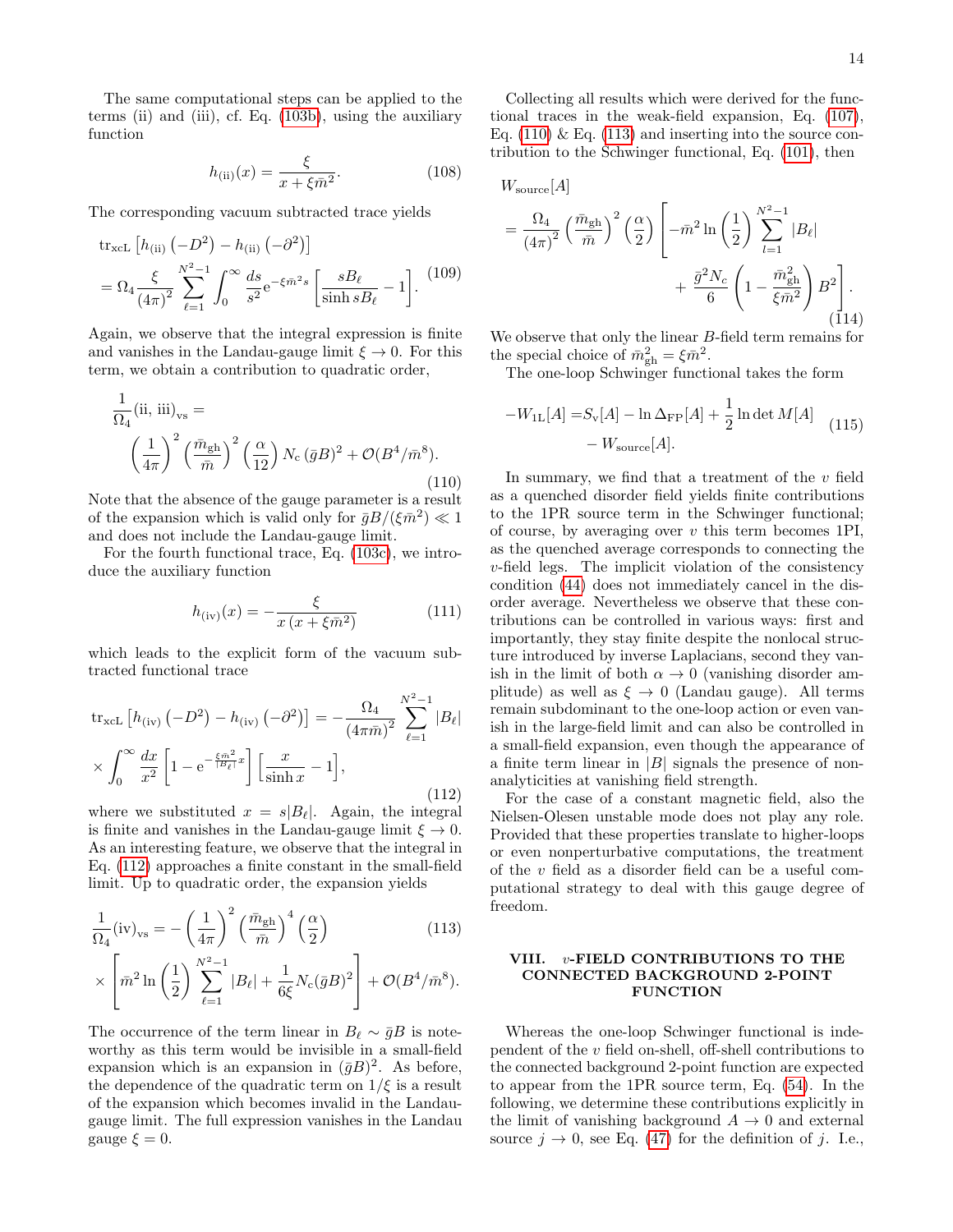we study

<span id="page-14-2"></span>
$$
W_v^{(2)} = \frac{\delta^2 W_{\text{source}}[j, A, v]}{\delta A \delta A} \Big|_{A, j \to 0}, \tag{116}
$$

where  $W_{\text{source}}[j = 0, A, v] = \frac{1}{2} \mathcal{K} M^{-1} \mathcal{K}$ , cf. Eq. [\(81\)](#page-10-0). Since  $\mathcal{K} = DF + J$ , the limit of vanishing background field yields for this quantity using Eq. [\(42\)](#page-4-8),

<span id="page-14-0"></span>
$$
\mathcal{K}^{a}_{\mu}|_{A\to 0} = J^{a}_{\mu}|_{A\to 0} = \partial_{\mu} \left( 1 + \frac{\bar{m}_{\text{gh}}^2}{-\partial^2} \right) v^a, \qquad (117)
$$

which corresponds to the external current discussed in Ref. [\[15\]](#page-19-8). Now, current conservation implies the consistency condition  $(44)$ , requiring the v field to satisfy the massive Klein-Gordon equation in absence of a background

$$
0 = D_{\mu}^{ab} J_{\mu}^{b} \big|_{A \to 0} = \left( \partial^{2} - \bar{m}_{\text{gh}}^{2} \right) v^{a}.
$$
 (118)

Combining Eqs. [\(117\)](#page-14-0) and [\(118\)](#page-14-1) tells us that the source term vanishes in absence of a background

$$
\mathcal{K}_{\mu}^{a}\big|_{A\to 0} = J_{\mu}^{a}\big|_{A\to 0} = 0. \tag{119}
$$

Correspondingly, the functional derivatives of Eq. [\(116\)](#page-14-2) acting on the 1PR source term, Eq. [\(81\)](#page-10-0), only yield finite contributions in the  $A \rightarrow 0$  limit as long as they act on the  $K$  factors. A crucial building block is given by  $\delta J/\delta A$  which is derived in the Appendix in Eq. [\(A10\)](#page-19-10). Furthermore, we need the gluon propagator  $M^{-1}$  for vanishing fields which, in our gauge, reads schematically

<span id="page-14-9"></span>
$$
M^{-1}|_{A\to 0} = \left(\frac{1}{\bar{m}^2 - \partial^2}\right) \Pi_{\rm T} + \left(\frac{1}{\bar{m}^2 - \frac{\partial^2}{\xi}}\right) \Pi_{\rm L}, (120)
$$

where we have used the longitudinal and transversal projectors

$$
(\Pi_{\mathcal{L}})_{\mu\nu}^{ab} = \left(\frac{\partial_{\mu}\partial_{\nu}}{\partial^2}\right)\delta^{ab}, \quad (\Pi_{\mathcal{T}})_{\mu\nu}^{ab} = \delta_{\mu\nu}\delta^{ab} - (\Pi_{\mathcal{L}})_{\mu\nu}^{ab}.
$$
\n(121)

The building blocks for the 2-point function contributions from the source term using the preceding results in momentum space together with Eq. [\(A10\)](#page-19-10) thus read,

$$
\frac{1}{2} \frac{\delta^2 \left[ J^a_\mu (M^{-1})^{ab}_{\mu\nu} J^b_\nu \right]}{\delta A^c_\alpha(p_1) \delta A^d_\beta(p_2)} \Bigg|_{A \to 0}
$$
\n
$$
= \bar{g}^2 f^{abc} f^{acd} \int_q \frac{(2q + p_1)_\alpha}{\bar{m}^2 + \frac{q^2}{\xi}} \frac{(2q - p_2)_\beta}{q^2} v^e_{-q - p_1} v^b_{q - p_2},
$$
\n
$$
\frac{1}{2} \frac{\delta^2 \left[ (DF)^a_{\mu} (M^{-1})^{ab}_{\mu\nu} (DF)^b_{\nu} \right]}{\delta A^c_\alpha(p_1) \delta A^d_\beta(p_2)} \Bigg|_{A \to 0}
$$
\n(123)

$$
= \delta^{cd} \frac{p_1^2}{\bar{m}^2 + p_1^2} \left( p_1^2 \delta_{\alpha \beta} - p_{1\alpha} p_{1\beta} \right) \delta_{p_1, -p_2},
$$
  

$$
\frac{\delta^2 \left[ J_\mu^a \left( M^{-1} \right)_{\mu\nu}^{ab} \left( DF \right)_\nu^b \right]}{\delta A_\alpha^c(p_1) \delta A_\beta^d(p_2)} \Bigg|_{A \to 0} = 0.
$$
 (124)

Whereas the *v*-independent contribution in Eq.  $(123)$  is diagonal in momentum space, the v-dependent one from Eq. [\(122\)](#page-14-4) is not. These nondiagonal parts parametrize the momentum-influx into the 2-point function provided by a possibly space-time dependent  $v$  field. The sum of Eqs. [\(122\)](#page-14-4) and [\(123\)](#page-14-3) represents the general result for the contributions from the 1PR source term of the Schwinger functional to the 2-point correlator at this order for v fields that satisfy the consistency condition, i.e. solve the massive Klein-Gordon equation.

Although we assumed current conservation, it is interesting to average Eq.  $(122)$  and Eq.  $(123)$  over v with a Gaussian distribution, constrained by the requirement that the Klein-Gordon equation, Eq. [\(118\)](#page-14-1), holds. The latter constraint can be implemented by means of a Lagrange multiplier field  $\lambda^a$ . Hence we integrate both terms by means of the formulas

<span id="page-14-6"></span><span id="page-14-5"></span><span id="page-14-1"></span>
$$
\langle 1 \rangle = \mathcal{N} \int \mathcal{D} \lambda^a \mathcal{D} v^a e^{i\lambda^a (-\partial^2 + \bar{m}_{\rm gh}^2) v^a - \frac{v^a v^a}{2\alpha}} = 1, \qquad (125)
$$

$$
\langle v_p^a v_q^b \rangle = \mathcal{N} \int \mathcal{D} \lambda^a \mathcal{D} v^a e^{i\lambda^a (-\partial^2 + \bar{m}_{\rm gh}^2) v^a - \frac{v^a v^a}{2\alpha}} v_p^a v_q^b = 0.
$$

$$
(126)
$$

where the normalization constant  $\mathcal N$  is fixed by the requirement of Eq. [\(125\)](#page-14-5).

After averaging over the  $v$  field, Eq. [\(122\)](#page-14-4) will not contribute to the v-independent 2-point function, as a result of Eq. [\(126\)](#page-14-6). The remaining term arising from Eq. [\(123\)](#page-14-3) then yields the source contribution to the averaged 2-point function

<span id="page-14-7"></span>
$$
\langle W_v^{(2)}(p_1, p_2) \rangle_{\alpha \beta}^{cd} = \frac{\delta^{cd} p_1^4}{\bar{m}^2 + p_1^2} \left( \delta_{\alpha \beta} - \frac{p_{1\alpha} p_{1\beta}}{p_1^2} \right) \delta_{p_1, -p_2} \tag{127}
$$

<span id="page-14-4"></span>The inverse  $(W_v^{(2)})^{-1}$  of this function is a propagator type quantity. For this, we observe that  $(W_v^{(2)})^{-1} \sim$  $1/p_1^2$  decays as usual in momentum space for large momenta implying that S-matrix contributions in the perturbative domain are not enhanced. At the same time, the  $\sim 1/p_1^4$  behavior at small momenta is reminiscent to infrared slavery going hand in hand with the mass gap of the background field excitations.

<span id="page-14-3"></span>Let us go back to the non-averaged case where, for concreteness, we consider the special case of a homogeneous v field

<span id="page-14-8"></span>
$$
v_q^a = v^a \sqrt{(2\pi)^d} \delta(q). \tag{128}
$$

In this case, the consistency condition [\(118\)](#page-14-1) can be satisfied only for a vanishing ghost mass  $\bar{m}_{\mathrm{gh}} = 0$  which we assume here in addition. The final result for  $W_v^{(2)}$  then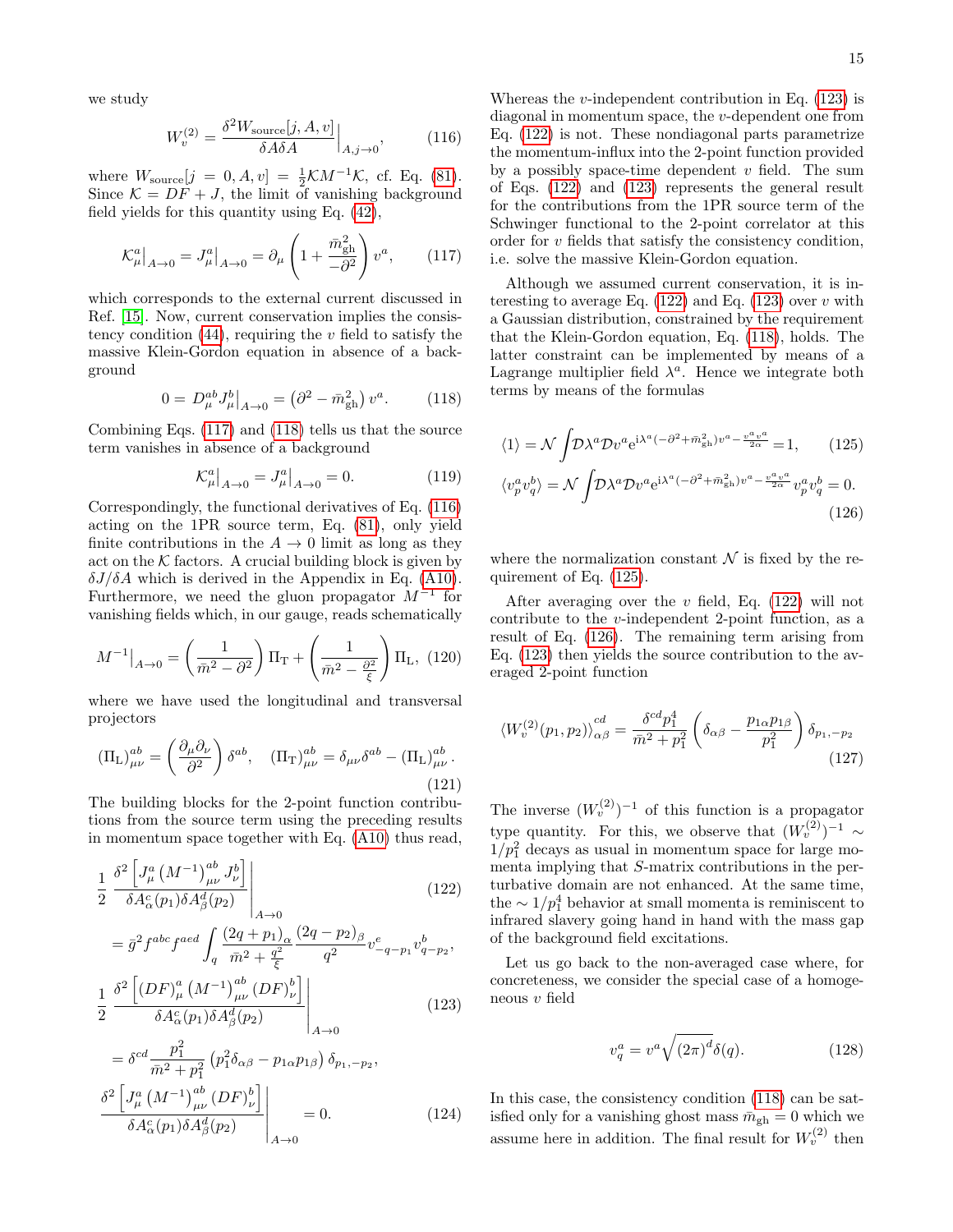is diagonal in momentum space and reads

<span id="page-15-1"></span>
$$
W_v^{(2)}(p|v)_{\alpha\beta}^{cd} = \bar{g}^2 f^{abc} f^{acd} v^b v^e \delta_{p_1,-p_2}
$$
  
 
$$
\times \left\{ \left[ \delta_{\alpha\beta} - \frac{p_{1\alpha} p_{1\beta}}{p_1^2} \right] \frac{1}{\bar{m}^2 + p_1^2} + \frac{p_{1\alpha} p_{1\beta}}{p_1^2} \frac{1}{\bar{m}^2 + \frac{p_1^2}{\xi}} \right\}
$$
  
 
$$
+ \delta^{cd} \frac{p_1^4}{\bar{m}^2 + p_1^2} \left( \delta_{\alpha\beta} - \frac{p_{1\alpha} p_{1\beta}}{p_1^2} \right) \delta_{p_1,-p_2}.
$$
 (129)

For general gauge parameter, we observe transversal and longitudinal contributions; pure transversality occurs in the Landau gauge where longitudinal parts decouple completely. The v-dependent parts affect only modes which are orthogonal to the  $v$  field in color space.

Equation [\(129\)](#page-15-1) can also be averaged over all possible directions of the constant vector  $v^a$ , with a Gaussian weight. For this kind of average, which is more constrained than the one considered in Eqs. [\(125\)](#page-14-5) and [\(126\)](#page-14-6), also the first term on the r.h.s. of Eq. [\(129\)](#page-15-1) would bring a nonvanishing contribution. Notice however that the latter would remain finite and would not modify the structure of one-loop renormalization constants. By contrast, in Ref. [\[15\]](#page-19-8), constant  $v^a$  fields have been observed to yield nonvanishing contributions to the running of the wave function renormalization of the fluctuation field, in absence of a background, with or without averaging over  $v^a$ .

#### <span id="page-15-0"></span>IX.  $v[A]$ -FIELD CONTRIBUTIONS TO THE CONNECTED BACKGROUND 2-POINT FUNCTION

The requirements of current conservation implied by the background equations of motion impose the consistency condition  $(44)$  on the v field. So far, we have implemented this condition at various stages of our studies. In particular in the preceding section, we have made use of the consistency condition, once we have varied the 1PR source term of the Schwinger functional with respect to the background field. Alternatively, we may assume that the consistency condition is satisfied from the beginning, rendering the  $v$  field a functional of the background,  $v = v[A]$ . Correnspondingly, the connected background 2-point function will receive additional contributions, as is analyzed in the following.

The difference to the result from the previous section

arises from the derivative of the current,

<span id="page-15-3"></span>
$$
\frac{\delta J[A, v[A]]}{\delta A} = \frac{\delta J[A, v]}{\delta A}\Big|_{v=v[A]} + N,\tag{130}
$$

where the first term on the right-hand side first appeared in the preceding section and was computed in [\(A10\)](#page-19-10). Denoting

$$
\mathbf{v}^a = v[A \to 0], \qquad \frac{\delta \mathbf{v}^a}{\delta A^c_\alpha} = \frac{\delta v^a}{\delta A^c_\alpha} \bigg|_{A \to 0}, \tag{131}
$$

the additional term N for  $A \rightarrow 0$  reads

<span id="page-15-2"></span>
$$
\left(N_{\mu\alpha}^{ac}\right)_{xy}\Big|_{A\to 0} = \partial_{\mu}^{x}\left(\frac{\delta v_{x}^{a}}{\delta A_{\alpha y}^{c}}\right)
$$
\n
$$
-\bar{m}_{\text{gh}}^{2}\int_{w}\left(\frac{1}{\partial^{2}}\right)_{xw}\partial_{\mu}^{w}\left(\frac{\delta v_{w}^{a}}{\delta A_{\alpha y}^{c}}\right).
$$
\n(132)

This N term gives rise to additional contributions to the connected background 2-point correlator not accounted for in the preceding section. The necessary functional derivative  $\delta v/\delta A$  can be extracted from the consistency condition

$$
(D^2 - \bar{m}_{\rm gh}^2)v[A] = 0.
$$
 (133)

Taking the functional derivative of this equation with respect to the background, yields in the limit  $A \to 0$ 

$$
\int_{z} \frac{\delta (D^2)_{xz}^{ab}}{\delta A_{\alpha y}^c} \bigg|_{A \to 0} \mathbf{v}_z^b = (\partial_x^2 - \bar{m}_{\text{gh}}^2) \left( \frac{\delta \mathbf{v}_x^a}{\delta A_{\alpha y}^c} \right). \tag{134}
$$

Multiplying both sides by the kernel of the Klein-Gordon operator allows us to solve for the desired functional derivative, which in momentum space reads

$$
\left. \frac{\delta v_q^a}{\delta A_{\alpha p}^c} \right|_{A \to 0} = -i\bar{g} f^{abc} \left( \frac{1}{\bar{m}_{\text{gh}}^2 + q^2} \right) (2q - p)_{\alpha} v_{q-p}^b. \tag{135}
$$

Upon insertion into Eq. [\(132\)](#page-15-2) and subsequently into Eq. [\(130\)](#page-15-3), the essential building block for the 2-point function is the current derivative which now becomes

<span id="page-15-4"></span>
$$
\left.\frac{\delta J^a_{\mu q}}{\delta A^c_{\alpha p}}\right|_{A\to 0} = -\bar{g}f^{abc}\frac{q_\mu\left(2q-p\right)_\alpha}{q^2} \left[1 - \frac{p^2 - 2p \cdot q}{\bar{m}_{\text{gh}}^2 + q^2}\right] \mathbf{v}^b_{q-p}.\tag{136}
$$

This equation replaces Eq. [\(A10\)](#page-19-10) as used in the preceding section. Correspondingly, using Eq. [\(136\)](#page-15-4) in the analogue of Eqs. [\(122\)](#page-14-4) and [\(123\)](#page-14-3), we arrive at the following result for the background 2-point function arising from the 1PR source term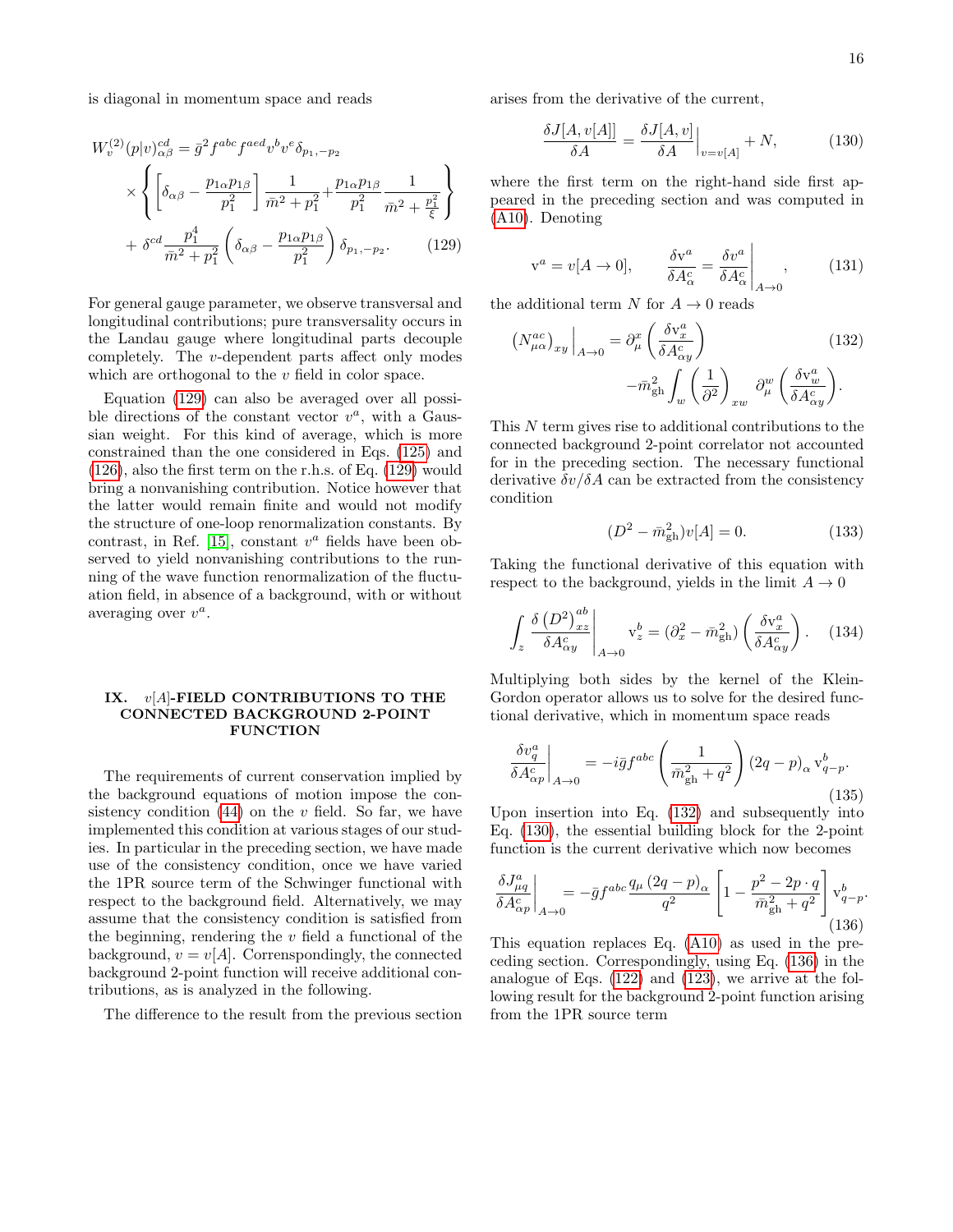$$
17\quad
$$

<span id="page-16-1"></span>
$$
W_v^{(2)}(p_1, p_2|v)_{\alpha\beta}^{cd} = \delta^{cd} \frac{p_1^2}{\bar{m}^2 + p_1^2} \left( p_1^2 \delta_{\alpha\beta} - p_{1\alpha} p_{1\beta} \right) \delta_{p_1, -p_2} + \bar{g}^2 f^{abc} f^{acd} \int_q \left( \frac{1}{\bar{m}^2 + \frac{q^2}{\xi}} \right) \left( \frac{1}{q^2} \right) (2q + p_1)_{\alpha} (2q - p_2)_{\beta}
$$

$$
\times \left[ \left( \frac{1}{\bar{m}_{\text{gh}}^2 + q^2} \right)^2 (p_1^2 + 2p_1 \cdot q) \left( p_2^2 - 2p_2 \cdot q \right) - \frac{(p_2^2 - 2p_2 \cdot q)}{\bar{m}_{\text{gh}}^2 + q^2} + \frac{(p_1^2 + 2p_1 \cdot q)}{\bar{m}_{\text{gh}}^2 + q^2} + 1 \right] v_{q - p_2}^b v_{-q - p_1}^e.
$$
\n(137)

<span id="page-16-2"></span>.

Again, these contributions parametrize the momentum influx that can be provided by a spacetime-dependent v field. It is interesting to observe that the additional terms arising from treating the  $v$  field as background dependent  $v = v[A]$  go along with multiplicative ghostpropagator contributions, as a consequence of the consistency condition.

Similar to the previous section, let us now average over the v field in the 2-point function, Eq.  $(137)$ , under the constraint of current conservation. Then, the average of the second term of Eq. [\(137\)](#page-16-1) vanishes due to Eq. [\(126\)](#page-14-6) and the first term will contribute the same result as in Eq. [\(127\)](#page-14-7), i.e.

$$
\langle W_v^{(2)}(p_1, p_2|v) \rangle_{\alpha\beta}^{cd} = \delta^{cd} \frac{p_1^2}{\bar{m}^2 + p_1^2} \left( p_1^2 \delta_{\alpha\beta} - p_{1\alpha} p_{1\beta} \right) \delta_{p_1, -p_2}
$$
\n(138)

Therefore, the average over the  $v$  field on the level of the 2-point function yields the same result for the 2 point function regardless of the initial consideration of a background-dependent or background-independent v field.

For a simplified direct comparison with the results of the preceding section, it is again instructive to consider a homogeneous v field, cf. Eq.  $(128)$ , leading us to the result

<span id="page-16-3"></span>
$$
W_v^{(2)}(p|v)_{\alpha\beta}^{cd} = \bar{g}^2 f^{abc} f^{acd} v^b v^e \delta_{p_1,-p_2}
$$
  
 
$$
\times \left\{ \left[ \delta_{\alpha\beta} - \frac{p_{1\alpha} p_{1\beta}}{p_1^2} \right] \frac{1}{\bar{m}^2 + p_1^2} + \frac{p_{1\alpha} p_{1\beta}}{p_1^2} \frac{2}{\bar{m}^2 + \frac{p_1^2}{\xi}} \right\}
$$
  
 
$$
+ \delta^{cd} \frac{p_1^4}{\bar{m}^2 + p_1^2} \left( \delta_{\alpha\beta} - \frac{p_{1\alpha} p_{1\beta}}{p_1^2} \right) \delta_{p_1,-p_2}.
$$
 (139)

Interestingly, the only change in comparison to Eq. [\(129\)](#page-15-1) occurs in the longitudinal part in the form of a factor of 2. In the Landau gauge  $\xi \to 0$ , where this part decouples, the difference is irrelevant.

In Table [I](#page-17-0) we have summarized the main results found in Sections [VI,](#page-9-0) [VIII](#page-13-3) & [IX.](#page-15-0)

#### <span id="page-16-0"></span>X. SUMMARY

External-field methods and BRST-invariant perturbation theory are two cornerstones of quantum field theory and its applications to high energy theory. Extending and generalizing these tools to aim at a description of phenomena such as color confinement or the spontaneous breaking of symmetries, most notably of chiral symmetry and scale invariance, and eventually of the physical particle spectrum, requires new theoretical developments.

One successful semi-analytical method able to bridge between the language of perturbation theory and nonperturbative aspects of quantum and statistical field theories is Wilson's RG analysis of effective field theories (EFTs). The power of the latter method is further enhanced by the possibility to work in massive RG schemes, i.e. to assign a mass scale to each degree of freedom and to use such scales as RG times, along whose flow the properties of the system continuously change according to the EFT ideas of matching and decoupling. Maybe the most classic embodiment and application of these ideas is the so-called functional RG (FRG), in which the Wilsonian idea of a continuous RG flow of effective theories is formulated at the level of an exact functional equation for a mass-scale-dependent effective action [\[112–](#page-23-3)[116\]](#page-23-4).

The problem of introducing a Wilsonian floating mass scale in a classically scale-invariant gauge theory without breaking BRST symmetry is as old as relevant for contemporary applications. In the FRG, it is re-phrased as the problem of constructing a BRST-preserving exact RG equation. While the latter problem has been tackled by several approaches in the literature, it is fair to say that none of them serves all purposes. For these reasons, some of us re-considered this problem from a novel perspective in Ref. [\[15\]](#page-19-8). There, a BRSTpreserving embedding of mass parameters for the fields of Faddeev-Popov-quantized Yang-Mills theory, in absence of a background, was achieved at the price of introducing an external Nakanishi-Lautrup field v, and some explicit nonlocality in the ghost action.

The important question whether these unusual features would compromise the consolidated perturbative understanding of gauge-fixed Yang-Mills theory, or might even radically change its one-loop RG flow, was not completely answered there. In this work, we have collected evidence at one loop that the novel gaugefixing prescription does not impede a standard interpretation of the perturbative series, as well as a fruitful implementation of the background field method. In fact, after a straightforward generalization of the gaugefixing construction of Ref. [\[15\]](#page-19-8) to the special class of background-covariant gauges in Secs. [II](#page-1-0) and [III,](#page-4-0) we have shown that the one-loop structure of the background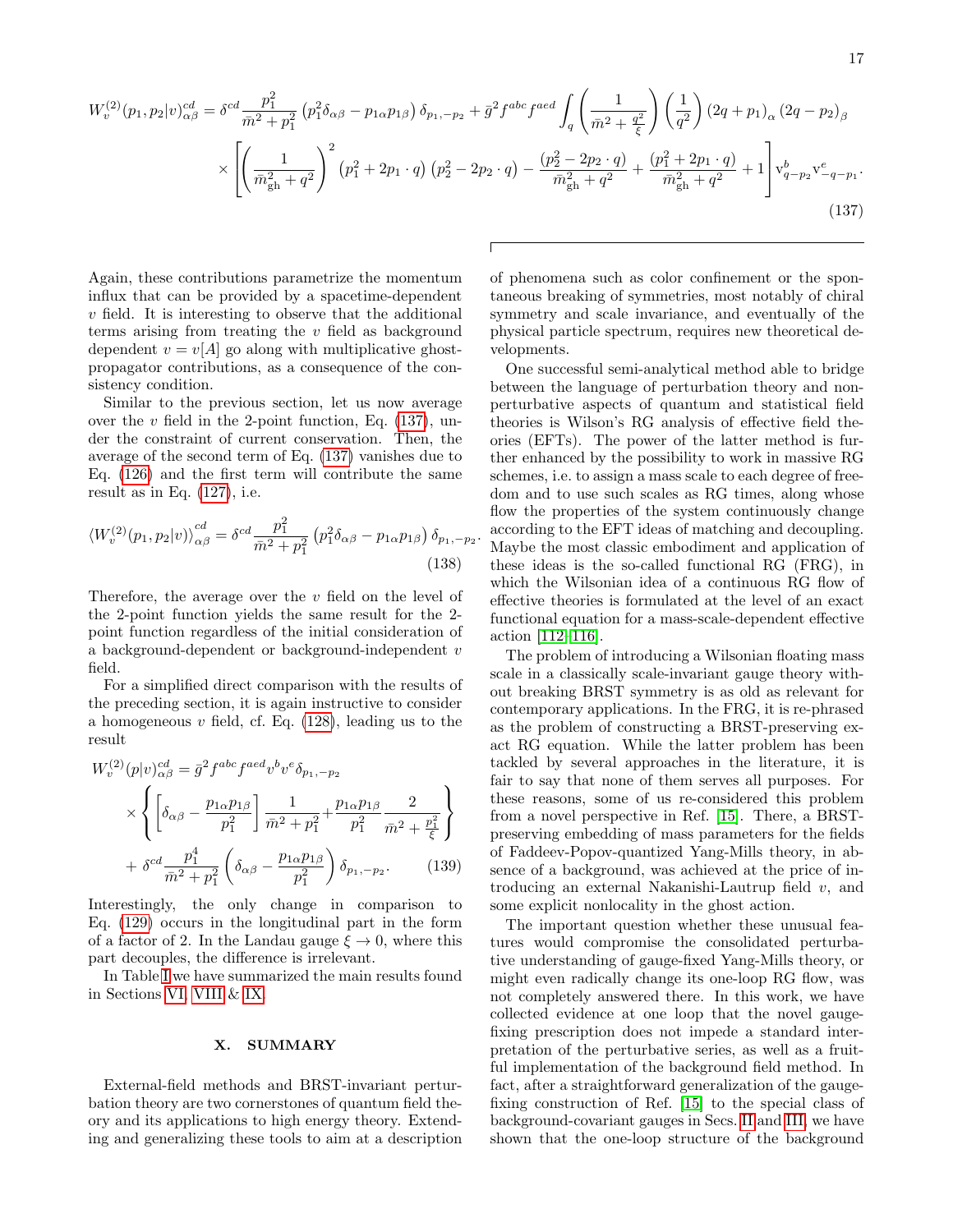| <b>DIFFERENT APPROACHES</b>                        |                              |                                                        |                                 |
|----------------------------------------------------|------------------------------|--------------------------------------------------------|---------------------------------|
| Section                                            | VI                           | VIII                                                   | IХ                              |
| <b>Background</b><br>(A)                           | $D_{\mu}F_{\mu\nu}=0$        | $A\rightarrow 0$                                       | $A\rightarrow 0$                |
| $v$ - field                                        | $(D^2 - m_{\rm gh}^2) v = 0$ | $\left(\partial^2 - \bar{m}_{\text{gh}}^2\right)v = 0$ | $(D^2 - m_{\rm eh}^2) v[A] = 0$ |
| $M^{-1}[A]$                                        | Eq. (87)                     | Eq. $(120)$                                            | Eq. $(120)$                     |
| $W_{\text{source}}[A]$                             | $\Omega$                     | $\Omega$                                               | $\Omega$                        |
| $W_v^{(2)}(p_1,p_2 v)$                             |                              | Eq. $(122) +$ Eq. $(123)$                              | Eq. $(137)$                     |
| $\langle \overline{W^{(2)}_{v}}(p_1,p_2 v)\rangle$ |                              | Eq. $(127)$                                            | Eq. $(138)$                     |
| $W_v^{(2)}(p v)$                                   |                              | Eq. $(129)$                                            | Eq. $(139)$                     |

<span id="page-17-0"></span>Table I. Summary of the approaches adopted in the evaluation of the new source-like contributions to the background connected correlation functions, associated to the special gauge-fixing sector constructed in Sec. [II.](#page-1-0) These contributions depend on two external fields: the background gluon field  $A$ , and the Nakanishi-Lautrup field  $v$ , which have been chosen as specified in the second and third rows respectively. Notice that the  $v[A]$  of the third column differs from the v of the second column, in that we consider the v field as a functional of A before taking functional derivatives w.r.t. an arbitrary A. The main actor in the evaluation of the source-like contributions is the gluon propagator  $M^{-1}$ , for which we refer to the corresponding explicit expression. Under each assumption considered, we report the contributions to the zero-point function  $W_{\text{source}}[A]$  and to the two-point function  $W_v^{(2)}(p_1, p_2|v)$ . Special forms of the latter have been obtained, either by averaging over the  $v$  field with a constrained Gaussian distribution, or by assuming  $v$  to be constant. The corresponding results are respectively recalled in the last two rows. The empty entries in the lower-left corner correspond to computations of the two-point correlator in non-vanishing backgrounds and are left for future studies.

Schwinger functional differs from the standard one (corresponding to a Gaussian Nakanishi-Lautrup action) only through a one-particle-reducible source-like term  $W_{\text{source}}$  presented in Eqs. [\(54\)](#page-5-2) and [\(55\)](#page-5-8), associated to the v-induced external color source  $J$  of Eq. [\(42\)](#page-4-8).

Thus, for an external Nakanishi-Lautrup field the one-loop 1PI effective action still comprehends just the standard contribution of gluon and ghost loops. Of course these loops, while giving rise to the universal one-loop beta function for the marginal gauge coupling (for the derivation of which it was sufficient to adopt dimensional regularization and the MS scheme), are now featuring arbitrary gluon and ghost mass parameters, which affect both the one-loop divergences and the background dependence of the effective action, precisely as one would expect for genuine IR-regulating mass thresholds. More precisely, in Sec. [V](#page-6-0) we have deduced the threshold-depending one-loop beta function in a propertime regularization scheme, Eq. [\(76\)](#page-7-4), and we have illustrated how the presence of large-enough mass parameters can cure the Nielsen-Olesen instability at strong fields (see Fig. [1\)](#page-8-0) for covariantly constant pseudo-Abelian magnetic backgrounds.

This instability does not occur for a selfdual background. Within our approach, it turns out to be straightforward to include nonperturbative information about the gluon and ghost propagators in the Landau gauge in the form of the so-called decoupling solution. Using this input, we have found evidence that the effective action supports a gluon condensate beyond a critical coupling. This result serves as a first illustration that our approach can give immediate access to phenomenologically relevant quantities.

These computations serve as examples of the use and interpretation of the BRST-invariant mass parameters. As the latter enter through the gauge-fixing sector, and therefore belong to BRST-exact deformations of the classical action, one might expect that the associated scale symmetry breaking remains confined in the BRST-exact unphysical sector of the theory space. On the other hand, quantum corrections lead to a dynamical breaking of scale symmetry, which is visible in Figs. [1](#page-8-0) and [2,](#page-9-1) in the form of special non-vanishing stationarity values of the field amplitude. While in more traditional gauge-fixing schemes these nontrivial saddlepoints necessarily come along with the floating regularization scale, as the bare action is scale-free, in the present framework the latter scale is replaced by the BRST-invariant mass parameters. Thus, as a consequence of quantum corrections, the tree-level breaking of scale invariance in the BRST-exact sector acts as a seed which is communicated by radiative corrections to the physical sector of the theory space. Even more interestingly, we observe that this mechanism does not require nonperturbative approximations or the discussion of the Singer-Gribov ambiguity.

We have then devoted the rest of this study to the investigation of the nontrivial contribution  $W_{\text{source}}$ , as a functional of both the background gluon field A and the external Nakanishi-Lautrup/disorder field v. As far as the latter is concerned, it is reasonable to assume color current conservation, such that the consistency condition Eq. [\(44\)](#page-4-7) holds true. This equation entails a mutual relation between the two field configurations, which can be either assumed to hold for arbitrary A (off shell) or for the chosen A only (on shell). The two assump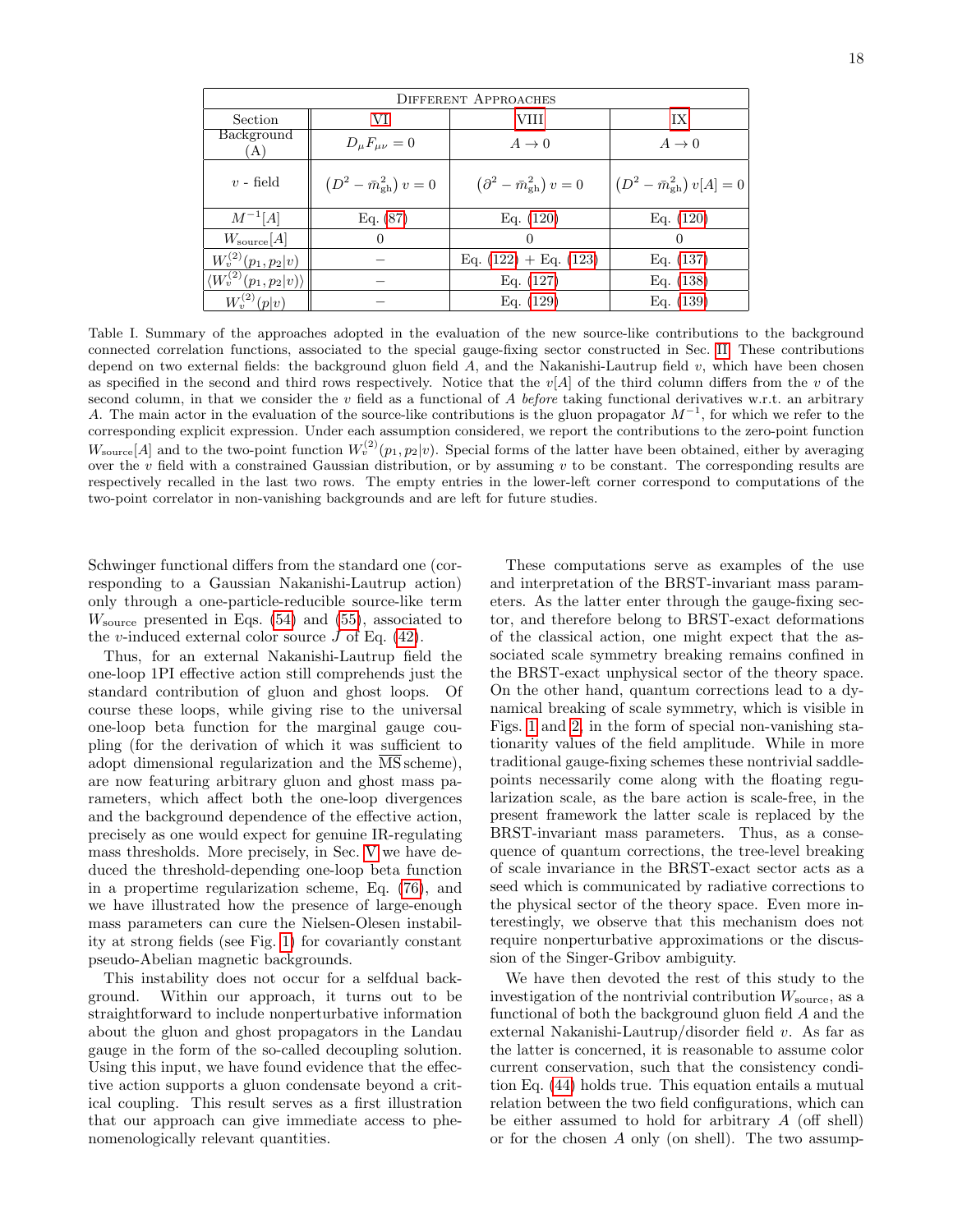tions correspondingly lead to different structures in the derivatives of  $W_{\text{source}}$  w.r.t. A, depending on whether v is a functional of A or is independent of it. The results of our investigation are summarized in Table [I.](#page-17-0)

We have also further explored the idea of treating  $v$  as a disorder field, to be averaged over, which was discussed also in Ref. [\[15\]](#page-19-8). The two alternative treatments of annealed or quenched disorder then correspond to integrating out the Nakanishi-Lautrup auxiliary field either first (at the level of the bare action) or last (at the level of the Schwinger functional). Our findings for Wsource further substantiate the general conclusion that at one-loop no major interpretational novelties appear, since the source contribution to the zero-point function is found to vanish, and the source contribution to the background two-point function is finite both for constant (i.e. homogeneous)  $v$  fields and for Gaussian quenched disorder.

In the present study, we have taken advantage of the mass parameters which can be included in the bare action of Yang-Mills theory by means of the gauge-fixing sector to describe the structure of one-loop corrections to the pure background effective action, thus neglecting nonvanishing sources (i.e. expectation values) for the gluon fluctuations and for the ghosts. As a consequence, while we addressed the running of the gauge coupling, we could not, for instance, compute the running of the mass parameters themselves. Retaining nonvanishing sources besides the background field would also allow for a discussion of the so-called split Ward identities, namely of the symmetry corresponding to simultaneous shifts of the gluon background and of the corresponding fluctuation. This is especially relevant for the construction of functional truncations in the FRG framework. The latter is a possible interesting extension of this work.

#### ACKNOWLEDGMENTS

We thank Shimasadat Asnafi and Kevin Falls for useful discussions. This work has been funded by the Deutsche Forschungsgemeinschaft (DFG) under Grant Nos. 398579334 (Gi328/9-1) and 406116891 within the Research Training Group RTG 2522/1. This project has also received funding from the European Union's Horizon 2020 research and innovation programme under the Marie Skłodowska-Curie grant agreement No 754496.

# Appendix A: Useful Relations for the connected background two-point function

In this Appendix, we will summarize our conventions and some details needed for the computations in Sects. [VIII](#page-13-3) and [IX,](#page-15-0) where the 1PR source term contributions to the connected two-point function are studied. In the main text, we often use condensed notation in which color indices implicitly represent spacetime indices as well.

For the transition from coordinate to momentum space, we use the Fourier conventions

$$
\Phi_x^i = \int_p e^{-ipx} \Phi_p^i, \quad \Phi_p^i = \int_x e^{ipx} \Phi_x^i,
$$
  

$$
\delta_{xy} = \int_p e^{-ip(x-y)},
$$
 (A1)

where

$$
\int_p = \int \frac{d^d p}{(2\pi)^d}, \quad \int_x = \int d^d x.
$$

Using this more explicit but compact notation, the covariant derivative reads

$$
\left(D_{\mu}^{ab}\right)_{xy} = \left(\delta^{ab}\partial_{\mu}^{x} + \bar{g}f^{acb}A_{\mu x}^c\right)\delta_{xy}
$$

reflecting a notation that is also used in the main text.

A building block required during the computations are functional derivatives of the Laplacian, which in position space reads

$$
(D^2)_{xy}^{ab} = \left[\delta^{ab}\partial_x^2 + 2\bar{g}f^{acb}A_{\mu x}^c\partial_\mu^x + \bar{g}f^{acb}\left(\partial_\mu^x A_{\mu x}^c\right) + \bar{g}^2f^{acd}f^{cbe}A_{\mu x}^dA_{\mu x}^e\right]\delta_{xy}.
$$
\n(A2)

Specifically, we need its functional derivative for vanishing background fields,

$$
\frac{\delta \left( D^2 \right)^{ab}_{xy}}{\delta A^c_{\alpha z}} \Bigg|_{A \to 0} = 2 \bar{g} f^{acb} \delta_{xz} \left( \partial^x_{\alpha} \delta_{xy} \right) + \bar{g} f^{acb} \left( \partial^x_{\alpha} \delta_{xz} \right) \delta_{xy}.
$$
\n(A3)

Also, the functional derivative of the inverse Laplacian operator at vanishing background is required. For this, we make use of the following relation for the functional derivative for the inverse of a generic operator,

$$
\frac{\delta \left(\Theta^{-1}\right)_{\mu\nu}^{ab}}{\delta A_{\alpha}^{c}} = -\left(\Theta^{-1}\right)_{\mu\lambda}^{ad} \left(\frac{\delta \Theta_{\lambda\rho}^{de}}{\delta A_{\alpha}^{c}}\right) \left(\Theta^{-1}\right)_{\rho\nu}^{eb}.\tag{A4}
$$

Using that the Laplacian at vanishing background is diagonal in momentum space, the derivative of the inverse Laplacian operator in momentum space at vanishing background reads

$$
\frac{\delta}{\delta A_{\alpha p}^c} \left(\frac{1}{D^2}\right)_{q_1 q_2}^{ab} \Big|_{A \to 0} = -i\bar{g} f^{acb} \frac{(q_1 + q_2)_{\alpha}}{q_1^2 q_2^2} \delta_{q_1 q_2 p},\tag{A5}
$$

where we have abbreviated  $\delta(q_1 - q_2 - p_1) = \delta_{q_1 q_2 p_1}$ .

Next, we turn to the source term induced by the presence of the  $v$  field. In the main text, we discussed that the conservation of this source term, Eq. [\(44\)](#page-4-7), imposes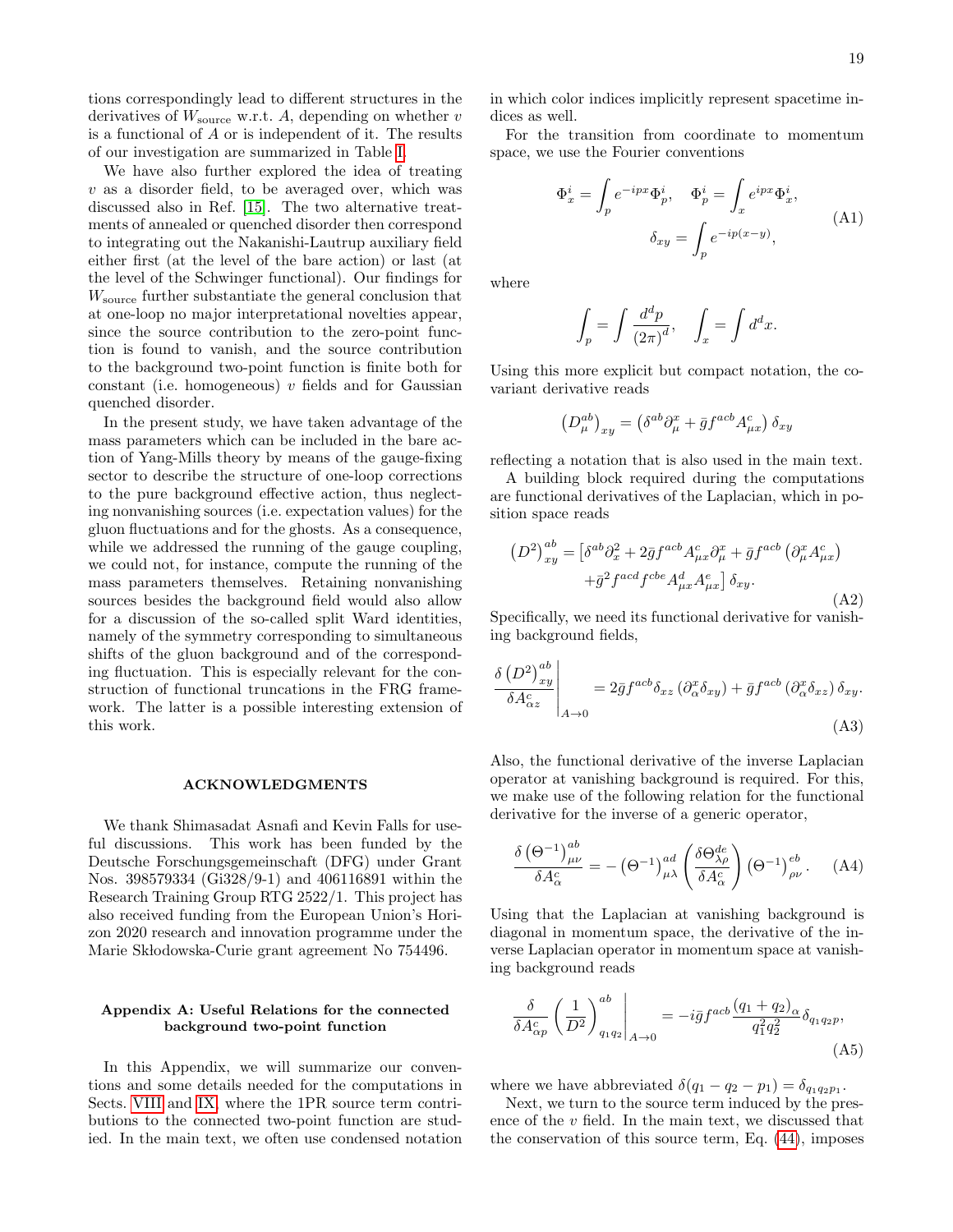a consistency condition on the  $v$  field, which – for vanishing backgrounds – corresponds to a massive Klein-Gordon equation,

$$
\left(D_{\mu}^{ab}\right)_{xy} J_{\mu}^{b} \Big|_{A \to 0} = 0 \Rightarrow \left(\partial_x^2 - \bar{m}_{\text{gh}}^2\right) v_x^a = 0, \quad (A6)
$$

which in momentum space takes the form

$$
\left(q^2 + \bar{m}_{\rm gh}^2\right)v_q^a = 0.\tag{A7}
$$

Correspondingly, the limit of vanishing backgrounds also allows us to write down explicit expressions for the source term in momentum space:

$$
J_{\mu q}^{a}\Big|_{A\to 0} = \begin{cases} -iq_{\mu} \left(1 + \frac{\bar{m}_{\text{gh}}^2}{q^2}\right) v^a(q), & D \cdot J|_{A\to 0} \neq 0\\ 0, & D \cdot J|_{A\to 0} = 0 \end{cases}
$$
(A8)

- <span id="page-19-0"></span>[1] L. F. Abbott; Introduction to the Background Field Method; Acta Phys. Polon. B (1982); 13:33.
- <span id="page-19-1"></span>[2] L. F. Abbott; The Background Field Method Beyond One Loop; Nucl. Phys. (1981); B185:189–203; URL [http://dx.doi.org/10.1016/0550-3213\(81\)](http://dx.doi.org/10.1016/0550-3213(81)90371-0) [90371-0](http://dx.doi.org/10.1016/0550-3213(81)90371-0).
- <span id="page-19-2"></span>[3] C. Becchi, A. Rouet and R. Stora; Renormalization of the Abelian Higgs-Kibble Model; Commun. Math. Phys. (1975); 42:127–162; URL [http://dx.doi.org/](http://dx.doi.org/10.1007/BF01614158) [10.1007/BF01614158](http://dx.doi.org/10.1007/BF01614158).
- [4] C. Becchi, A. Rouet and R. Stora; Renormalization of Gauge Theories; Annals Phys. (1976); 98:287–321; URL [http://dx.doi.org/10.1016/0003-4916\(76\)](http://dx.doi.org/10.1016/0003-4916(76)90156-1) [90156-1](http://dx.doi.org/10.1016/0003-4916(76)90156-1).
- <span id="page-19-3"></span>[5] I. V. Tyutin; Gauge Invariance in Field Theory and Statistical Physics in Operator Formalism (1975); 0812.0580.
- <span id="page-19-4"></span>[6] J. Zinn-Justin; Renormalization of Gauge Theories; *Lect. Notes Phys.* (1975); **37**:1-39; URL [http://dx.](http://dx.doi.org/10.1007/3-540-07160-1_1) [doi.org/10.1007/3-540-07160-1\\_1](http://dx.doi.org/10.1007/3-540-07160-1_1).
- <span id="page-19-5"></span>[7] J. Zinn-Justin; Renormalization Problems in Gauge Theories; Functional and Probabilistic Methods in Quantum Field Theory. 1. Proceedings, 12th Winter School of Theoretical Physics, Karpacz, Feb 17-March 2, 1975 (1975) 433–453.
- <span id="page-19-6"></span>[8] M. Tissier and N. Wschebor; Infrared propagators of Yang-Mills theory from perturbation theory; Phys. Rev. (2010); D82:101701; URL [http://dx.doi.org/](http://dx.doi.org/10.1103/PhysRevD.82.101701) [10.1103/PhysRevD.82.101701](http://dx.doi.org/10.1103/PhysRevD.82.101701); 1004.1607.
- [9] M. Tissier and N. Wschebor; An Infrared Safe perturbative approach to Yang-Mills correlators; Phys. Rev. (2011); D84:045018; URL [http://dx.doi.org/](http://dx.doi.org/10.1103/PhysRevD.84.045018) [10.1103/PhysRevD.84.045018](http://dx.doi.org/10.1103/PhysRevD.84.045018); 1105.2475.
- [10] U. Reinosa, J. Serreau, M. Tissier and N. Wschebor; Yang-Mills correlators at finite temperature: A perturbative perspective; Phys. Rev. (2014); D89(10):105016; URL [http://dx.doi.org/10.1103/](http://dx.doi.org/10.1103/PhysRevD.89.105016)

Here we have distinguished between the cases where the consistency condition [\(A7\)](#page-19-11) is satisfied (implying current conservation) or not. In the same fashion, we can give explicit momentum space expressions for the functional derivative of the current as needed in the main text. If Eq. [\(A7\)](#page-19-11) is not imposed as a constraint, then

$$
\frac{\delta J_{\mu q}^{a}}{\delta A_{\alpha p}^{c}}\Big|_{A\to 0} = -\bar{g}f^{abc} \left[\delta_{\mu\alpha} + \bar{m}_{\text{gh}}^{2} \frac{\delta_{\mu\alpha}}{(q-p)^{2}} + \bar{m}_{\text{gh}}^{2} \frac{q_{\mu} (2q-p)_{\alpha}}{q^{2} (q-p)^{2}}\right] v_{q-p}^{b},
$$
\n(A9)

<span id="page-19-11"></span>whereas imposing the consistency condition [\(A7\)](#page-19-11) leads to

<span id="page-19-10"></span>
$$
\frac{\delta J^a_{\mu q}}{\delta A^c_{\alpha p}}\bigg|_{A\to 0} = \bar{g} f^{abc} q_\mu (2q - p)_\alpha \left(\frac{1}{q^2}\right) v^b_{q-p}.\tag{A10}
$$

The latter corresponds to the relation that is used in Sect. [VIII.](#page-13-3)

[PhysRevD.89.105016](http://dx.doi.org/10.1103/PhysRevD.89.105016); 1311.6116.

- [11] M. Peláez, M. Tissier and N. Wschebor; Two-point correlation functions of QCD in the Landau gauge; *Phys. Rev.*  $(2014)$ ; **D90**:065031; URL [http://dx.doi.](http://dx.doi.org/10.1103/PhysRevD.90.065031) [org/10.1103/PhysRevD.90.065031](http://dx.doi.org/10.1103/PhysRevD.90.065031); 1407.2005.
- [12] U. Reinosa, J. Serreau, M. Tissier and N. Wschebor; Deconfinement transition in  $SU(N)$  theories from perturbation theory; Phys. Lett. (2015); B742:61– 68; URL [http://dx.doi.org/10.1016/j.physletb.](http://dx.doi.org/10.1016/j.physletb.2015.01.006) [2015.01.006](http://dx.doi.org/10.1016/j.physletb.2015.01.006); 1407.6469.
- [13] U. Reinosa, J. Serreau, M. Tissier and N. Wschebor; How nonperturbative is the infrared regime of Landau gauge Yang-Mills correlators?; Phys. Rev. (2017); D96(1):014005; URL [http://dx.doi.org/10.1103/](http://dx.doi.org/10.1103/PhysRevD.96.014005) [PhysRevD.96.014005](http://dx.doi.org/10.1103/PhysRevD.96.014005); 1703.04041.
- <span id="page-19-7"></span>[14] M. Peláez, U. Reinosa, J. Serreau, M. Tissier and N. Wschebor; A window on infrared QCD with small expansion parameters; Reports on Progress in Physics (2021); 84(12):124202; URL [http://dx.doi.org/10.](http://dx.doi.org/10.1088/1361-6633/ac36b8) [1088/1361-6633/ac36b8](http://dx.doi.org/10.1088/1361-6633/ac36b8).
- <span id="page-19-8"></span>[15] S. Asnafi, H. Gies and L. Zambelli; BRST invariant RG flows; Phys. Rev. D (2019); 99(8):085009; URL <http://dx.doi.org/10.1103/PhysRevD.99.085009>; 1811.03615.
- <span id="page-19-9"></span>[16] U. Ellwanger; Flow equations and BRS invariance for Yang-Mills theories; Phys. Lett. (1994); B335:364–370; URL [http://dx.doi.org/10.1016/](http://dx.doi.org/10.1016/0370-2693(94)90365-4) [0370-2693\(94\)90365-4](http://dx.doi.org/10.1016/0370-2693(94)90365-4); hep-th/9402077.
- [17] U. Ellwanger, M. Hirsch and A. Weber; Flow equations for the relevant part of the pure Yang-Mills action; Z. Phys. (1996); C69:687-698; URL [http://dx.doi.](http://dx.doi.org/10.1007/s002880050073) [org/10.1007/s002880050073](http://dx.doi.org/10.1007/s002880050073); hep-th/9506019.
- [18] U. Ellwanger, M. Hirsch and A. Weber; The Heavy quark potential from Wilson's exact renormalization group; *Eur. Phys. J.* (1998); **C1**:563-578; URL <http://dx.doi.org/10.1007/s100520050105>; hep-ph/9606468.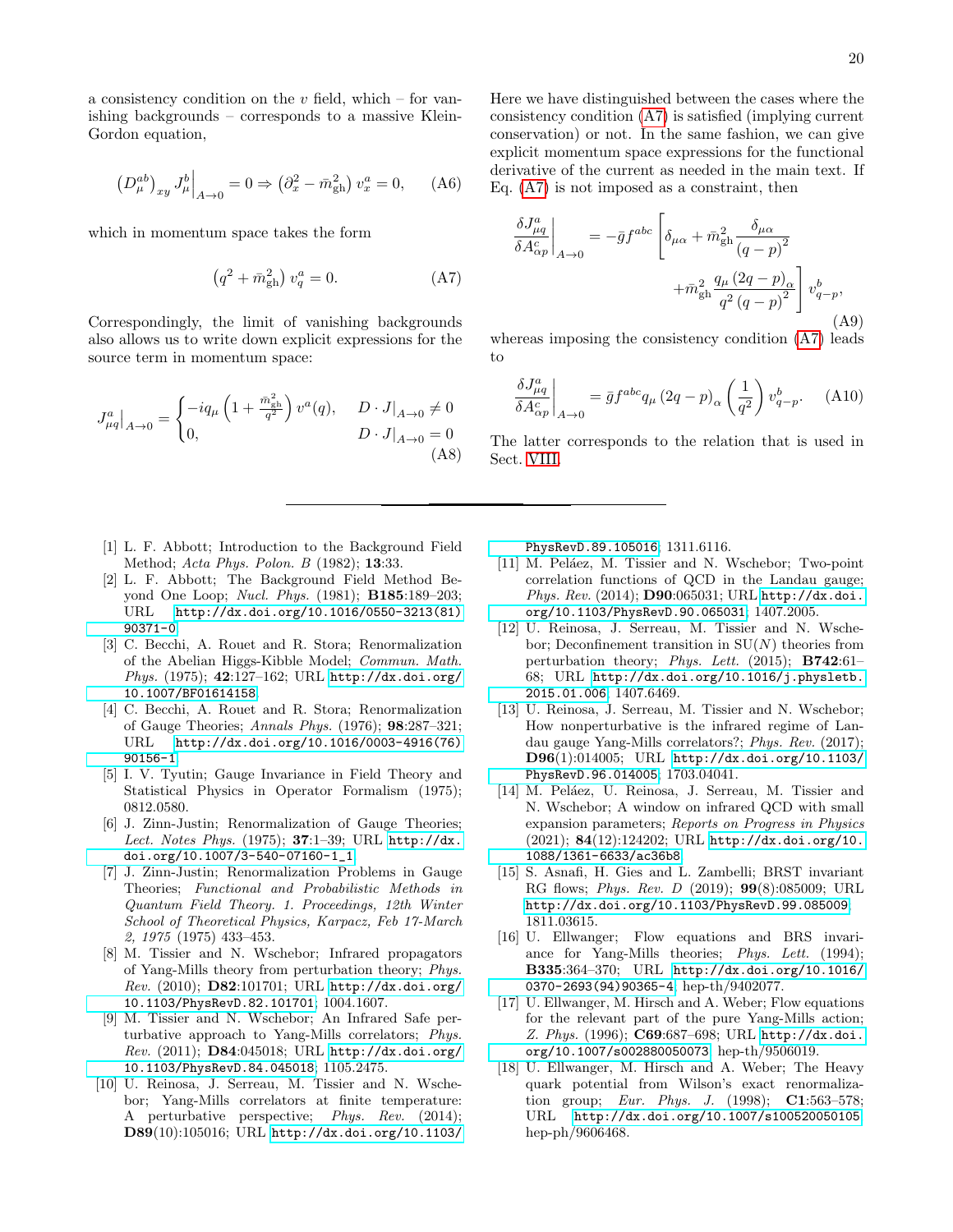- [19] H. Gies, J. Jaeckel and C. Wetterich; Towards a renormalizable standard model without fundamental Higgs scalar; Phys. Rev. (2004); D69:105008; URL <http://dx.doi.org/10.1103/PhysRevD.69.105008>; hep-ph/0312034.
- [20] C. S. Fischer and H. Gies; Renormalization flow of Yang-Mills propagators; JHEP (2004); 10:048; URL [http://dx.doi.org/10.1088/1126-6708/2004/](http://dx.doi.org/10.1088/1126-6708/2004/10/048) [10/048](http://dx.doi.org/10.1088/1126-6708/2004/10/048); hep-ph/0408089.
- <span id="page-20-9"></span>[21] C. S. Fischer, A. Maas and J. M. Pawlowski; On the infrared behavior of Landau gauge Yang-Mills theory; Annals Phys. (2009); 324:2408–2437; URL [http://](http://dx.doi.org/10.1016/j.aop.2009.07.009) [dx.doi.org/10.1016/j.aop.2009.07.009](http://dx.doi.org/10.1016/j.aop.2009.07.009); 0810.1987.
- [22] A. K. Cyrol, L. Fister, M. Mitter, J. M. Pawlowski and N. Strodthoff; Landau gauge Yang-Mills correlation functions; *Phys. Rev.* (2016); D94(5):054005; URL [http://dx.doi.org/10.1103/](http://dx.doi.org/10.1103/PhysRevD.94.054005) [PhysRevD.94.054005](http://dx.doi.org/10.1103/PhysRevD.94.054005); 1605.01856.
- [23] G. Fejos and T. Hatsuda; Renormalization group flows of the N-component Abelian Higgs model; Phys. Rev. (2017); D96(5):056018; URL [http://dx.doi.org/10.](http://dx.doi.org/10.1103/PhysRevD.96.056018) [1103/PhysRevD.96.056018](http://dx.doi.org/10.1103/PhysRevD.96.056018); 1705.07333.
- [24] M. Bonini, M. D'Attanasio and G. Marchesini; Renormalization group flow for SU(2) Yang-Mills theory and gauge invariance; Nucl. Phys. (1994); B421:429–455; URL [http://dx.doi.org/10.1016/](http://dx.doi.org/10.1016/0550-3213(94)90335-2) [0550-3213\(94\)90335-2](http://dx.doi.org/10.1016/0550-3213(94)90335-2); hep-th/9312114.
- [25] M. D'Attanasio and T. R. Morris; Gauge invariance, the quantum action principle, and the renormalization group; Phys. Lett. (1996); **B378**:213-221; URL [http:](http://dx.doi.org/10.1016/0370-2693(96)00411-X) [//dx.doi.org/10.1016/0370-2693\(96\)00411-X](http://dx.doi.org/10.1016/0370-2693(96)00411-X); hepth/9602156.
- [26] D. F. Litim and J. M. Pawlowski; On gauge invariance and Ward identities for the Wilsonian renormalization group; Nucl. Phys. Proc. Suppl. (1999); 74:325–328; URL [http://dx.doi.org/10.1016/S0920-5632\(99\)](http://dx.doi.org/10.1016/S0920-5632(99)00187-5) [00187-5](http://dx.doi.org/10.1016/S0920-5632(99)00187-5); [,325(1998)]; hep-th/9809020.
- <span id="page-20-0"></span>[27] D. F. Litim and J. M. Pawlowski; On gauge invariant Wilsonian flows; The exact renormalization group. Proceedings, Workshop, Faro, Portugal, September 10-12, 1998 (1998) 168–185; URL [http:](http://inspirehep.net/record/482330/files/arXiv:hep-th_9901063.pdf) [//inspirehep.net/record/482330/files/arXiv:](http://inspirehep.net/record/482330/files/arXiv:hep-th_9901063.pdf) [hep-th\\_9901063.pdf](http://inspirehep.net/record/482330/files/arXiv:hep-th_9901063.pdf); hep-th/9901063.
- <span id="page-20-1"></span>[28] M. Reuter and C. Wetterich; Effective average action for gauge theories and exact evolution equations; Nucl. Phys. (1994); B417:181–214; URL [http://dx.doi.](http://dx.doi.org/10.1016/0550-3213(94)90543-6) [org/10.1016/0550-3213\(94\)90543-6](http://dx.doi.org/10.1016/0550-3213(94)90543-6).
- <span id="page-20-3"></span>[29] M. Reuter and C. Wetterich; Indications for gluon condensation for nonperturbative flow equations (1994); hep-th/9411227.
- <span id="page-20-4"></span>[30] M. Reuter and C. Wetterich; Gluon condensation in nonperturbative flow equations; *Phys. Rev.* (1997); D56:7893–7916; URL [http://dx.doi.org/10.1103/](http://dx.doi.org/10.1103/PhysRevD.56.7893) [PhysRevD.56.7893](http://dx.doi.org/10.1103/PhysRevD.56.7893); hep-th/9708051.
- [31] F. Freire, D. F. Litim and J. M. Pawlowski; Gauge invariance, background fields and modified ward identities; Int. J. Mod. Phys. (2001); A16:2035–2040; URL [http://dx.doi.org/10.1142/](http://dx.doi.org/10.1142/S0217751X01004669) [S0217751X01004669](http://dx.doi.org/10.1142/S0217751X01004669); hep-th/0101108.
- [32] F. Freire, D. F. Litim and J. M. Pawlowski; Gauge invariance and background field formalism in the exact renormalization group; Phys. Lett. (2000); B495:256–262; URL [http://dx.doi.org/10.1016/](http://dx.doi.org/10.1016/S0370-2693(00)01231-4) [S0370-2693\(00\)01231-4](http://dx.doi.org/10.1016/S0370-2693(00)01231-4); hep-th/0009110.
- [33] J. M. Pawlowski; Aspects of the functional renormalisation group; Annals Phys. (2007); 322:2831–2915; URL [http://dx.doi.org/10.1016/j.aop.2007.01.](http://dx.doi.org/10.1016/j.aop.2007.01.007) [007](http://dx.doi.org/10.1016/j.aop.2007.01.007); hep-th/0512261.
- [34] I. H. Bridle, J. A. Dietz and T. R. Morris; The local potential approximation in the background field formalism; JHEP (2014); 03:093; URL [http://dx.doi.](http://dx.doi.org/10.1007/JHEP03(2014)093) [org/10.1007/JHEP03\(2014\)093](http://dx.doi.org/10.1007/JHEP03(2014)093); 1312.2846.
- [35] D. Becker and M. Reuter; En route to Background Independence: Broken split-symmetry, and how to restore it with bi-metric average actions; Annals Phys. (2014); 350:225–301; URL [http://dx.doi.org/10.](http://dx.doi.org/10.1016/j.aop.2014.07.023) [1016/j.aop.2014.07.023](http://dx.doi.org/10.1016/j.aop.2014.07.023); 1404.4537.
- [36] J. A. Dietz and T. R. Morris; Background independent exact renormalization group for conformally reduced gravity; JHEP (2015); 04:118; URL [http://dx.doi.](http://dx.doi.org/10.1007/JHEP04(2015)118) [org/10.1007/JHEP04\(2015\)118](http://dx.doi.org/10.1007/JHEP04(2015)118); 1502.07396.
- [37] R. Percacci and G. P. Vacca; The background scale Ward identity in quantum gravity; Eur. Phys. J. (2017); C77(1):52; URL [http://dx.doi.org/10.](http://dx.doi.org/10.1140/epjc/s10052-017-4619-x) [1140/epjc/s10052-017-4619-x](http://dx.doi.org/10.1140/epjc/s10052-017-4619-x); 1611.07005.
- [38] M. Safari and G. P. Vacca; Covariant and single-field effective action with the background-field formalism; Phys. Rev. (2017); D96(8):085001; URL [http://dx.](http://dx.doi.org/10.1103/PhysRevD.96.085001) [doi.org/10.1103/PhysRevD.96.085001](http://dx.doi.org/10.1103/PhysRevD.96.085001); 1607.03053.
- <span id="page-20-8"></span>[39] M. Safari and G. P. Vacca; Covariant and background independent functional RG flow for the effective average action; JHEP (2016); 11:139; URL [http://dx.](http://dx.doi.org/10.1007/JHEP11(2016)139) [doi.org/10.1007/JHEP11\(2016\)139](http://dx.doi.org/10.1007/JHEP11(2016)139); 1607.07074.
- <span id="page-20-2"></span>[40] N. Ohta; Background Scale Independence in Quantum Gravity; PTEP (2017); 2017(3):033E02; URL [http:](http://dx.doi.org/10.1093/ptep/ptx020) [//dx.doi.org/10.1093/ptep/ptx020](http://dx.doi.org/10.1093/ptep/ptx020); 1701.01506.
- <span id="page-20-5"></span>[41] H. Gies; Running coupling in Yang-Mills theory: A flow equation study; *Phys. Rev.*  $(2002)$ ; **D66**:025006; URL [http://dx.doi.org/10.1103/PhysRevD.66.](http://dx.doi.org/10.1103/PhysRevD.66.025006) [025006](http://dx.doi.org/10.1103/PhysRevD.66.025006); hep-th/0202207.
- [42] J. Braun, A. Eichhorn, H. Gies and J. M. Pawlowski; On the Nature of the Phase Transition in SU(N),  $Sp(2)$  and  $E(7)$  Yang-Mills theory; Eur. Phys. J. (2010); C70:689–702; URL [http://dx.doi.org/10.](http://dx.doi.org/10.1140/epjc/s10052-010-1485-1) [1140/epjc/s10052-010-1485-1](http://dx.doi.org/10.1140/epjc/s10052-010-1485-1); 1007.2619.
- <span id="page-20-6"></span>[43] A. Eichhorn, H. Gies and J. M. Pawlowski; Gluon condensation and scaling exponents for the propagators in Yang-Mills theory; Phys. Rev. (2011); D83:045014; URL [http://dx.doi.org/10.1103/PhysRevD.83.](http://dx.doi.org/10.1103/PhysRevD.83.069903, 10.1103/PhysRevD.83.045014) [069903,10.1103/PhysRevD.83.045014](http://dx.doi.org/10.1103/PhysRevD.83.069903, 10.1103/PhysRevD.83.045014); [Erratum: Phys. Rev.D83,069903(2011)]; 1010.2153.
- <span id="page-20-7"></span>[44] T. R. Morris; A Manifestly gauge invariant exact renormalization group; The exact renormalization group. Proceedings, Workshop, Faro, Portugal, September 10-12, 1998 (1998) 1–40; hep-th/9810104.
- [45] S. Arnone, Y. A. Kubyshin, T. R. Morris and J. F. Tighe; Gauge invariant regularization via  $SU(N-N)$ ; Int. J. Mod. Phys. (2002); A17:2283–2330; URL <http://dx.doi.org/10.1142/S0217751X02009722>; hep-th/0106258.
- [46] S. Arnone, A. Gatti and T. R. Morris; A Proposal for a manifestly gauge invariant and universal calculus in Yang-Mills theory; Phys. Rev. (2003); D67:085003; URL [http://dx.doi.org/10.](http://dx.doi.org/10.1103/PhysRevD.67.085003) [1103/PhysRevD.67.085003](http://dx.doi.org/10.1103/PhysRevD.67.085003); hep-th/0209162.
- [47] V. Branchina, K. A. Meissner and G. Veneziano; The Price of an exact, gauge invariant RG flow equation; Phys. Lett. (2003); B574:319–324; URL [http://](http://dx.doi.org/10.1016/j.physletb.2003.09.020)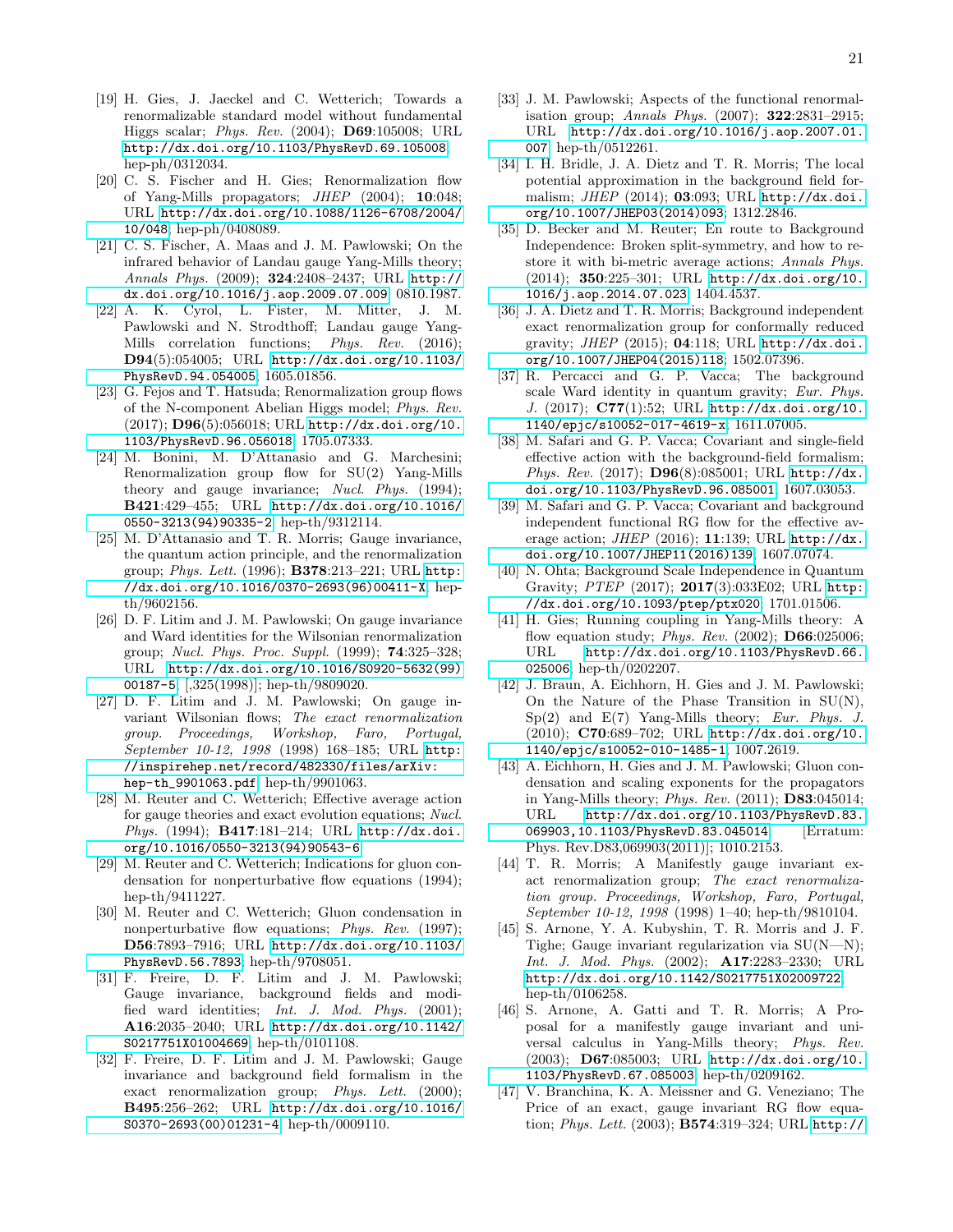[dx.doi.org/10.1016/j.physletb.2003.09.020](http://dx.doi.org/10.1016/j.physletb.2003.09.020); hepth/0309234.

- [48] J. M. Pawlowski; Geometrical effective action and Wilsonian flows (2003); hep-th/0310018.
- [49] S. Arnone, T. R. Morris and O. J. Rosten; A Generalised manifestly gauge invariant exact renormalisation group for  $SU(N)$  Yang-Mills; Eur. Phys. J. (2007); C50:467–504; URL [http://dx.doi.org/10.](http://dx.doi.org/10.1140/epjc/s10052-007-0258-y) [1140/epjc/s10052-007-0258-y](http://dx.doi.org/10.1140/epjc/s10052-007-0258-y); hep-th/0507154.
- [50] T. R. Morris and O. J. Rosten; A Manifestly gauge invariant, continuum calculation of the SU(N) Yang-Mills two-loop beta function; *Phys. Rev.* (2006); D73:065003; URL [http://dx.doi.org/10.](http://dx.doi.org/10.1103/PhysRevD.73.065003) [1103/PhysRevD.73.065003](http://dx.doi.org/10.1103/PhysRevD.73.065003); hep-th/0508026.
- [51] T. R. Morris and O. J. Rosten; Manifestly gauge invariant QCD; *J. Phys.* (2006); **A39**:11657-11681; URL <http://dx.doi.org/10.1088/0305-4470/39/37/020>; hep-th/0606189.
- [52] N. Evans, T. R. Morris and O. J. Rosten; Gauge invariant regularization in the AdS/CFT correspondence and ghost D-branes; Phys. Lett. (2006); B635:148– 150; URL [http://dx.doi.org/10.1016/j.physletb.](http://dx.doi.org/10.1016/j.physletb.2006.02.055) [2006.02.055](http://dx.doi.org/10.1016/j.physletb.2006.02.055); hep-th/0601114.
- [53] O. J. Rosten; Fundamentals of the Exact Renormalization Group; Phys. Rept. (2012); 511:177–272; URL [http://dx.doi.org/10.1016/j.physrep.2011.](http://dx.doi.org/10.1016/j.physrep.2011.12.003) [12.003](http://dx.doi.org/10.1016/j.physrep.2011.12.003); 1003.1366.
- [54] I. Donkin and J. M. Pawlowski; The phase diagram of quantum gravity from diffeomorphism-invariant RGflows (2012); 1203.4207.
- [55] C. Wetterich; Gauge invariant flow equation (2016); 1607.02989.
- [56] C. Wetterich; Gauge-invariant fields and flow equations for Yang–Mills theories; Nucl. Phys. (2018); B934:265–316; URL [http://dx.doi.org/10.1016/j.](http://dx.doi.org/10.1016/j.nuclphysb.2018.07.002) [nuclphysb.2018.07.002](http://dx.doi.org/10.1016/j.nuclphysb.2018.07.002); 1710.02494.
- <span id="page-21-0"></span>[57] K. Falls; Background independent exact renormalisation; Eur. Phys. J. C  $(2021)$ ; 81 $(2)$ :121; URL [http:](http://dx.doi.org/10.1140/epjc/s10052-020-08803-0) [//dx.doi.org/10.1140/epjc/s10052-020-08803-0](http://dx.doi.org/10.1140/epjc/s10052-020-08803-0); 2004.11409.
- <span id="page-21-1"></span>[58] Y. Igarashi, K. Itoh and H. So; Exact symmetries realized on the renormalization group flow; Phys. Lett. (2000); B479:336–342; URL [http://dx.doi.org/10.](http://dx.doi.org/10.1016/S0370-2693(00)00305-1) [1016/S0370-2693\(00\)00305-1](http://dx.doi.org/10.1016/S0370-2693(00)00305-1); hep-th/9912262.
- [59] H. Sonoda; On the construction of QED using ERG; J. Phys. (2007); A40:9675–9690; URL [http://dx.doi.](http://dx.doi.org/10.1088/1751-8113/40/31/034) [org/10.1088/1751-8113/40/31/034](http://dx.doi.org/10.1088/1751-8113/40/31/034); hep-th/0703167.
- [60] Y. Igarashi, K. Itoh and H. Sonoda; Quantum master equation for QED in exact renormalization group; Prog. Theor. Phys. (2007); 118:121-134; URL [http:](http://dx.doi.org/10.1143/PTP.118.121) [//dx.doi.org/10.1143/PTP.118.121](http://dx.doi.org/10.1143/PTP.118.121); 0704.2349.
- [61] F. Ardalan, H. Arfaei, M. Ghasemkhani and N. Sadooghi; Gauge Invariant Cutoff QED; Phys. Scripta (2013); 03:035101; URL [http://dx.doi.org/](http://dx.doi.org/10.1088/0031-8949/87/03/035101) [10.1088/0031-8949/87/03/035101](http://dx.doi.org/10.1088/0031-8949/87/03/035101); 1108.3215.
- [62] P. M. Lavrov and I. L. Shapiro; On the Functional Renormalization Group approach for Yang-Mills fields; JHEP (2013); 06:086; URL [http://dx.doi.org/10.](http://dx.doi.org/10.1007/JHEP06(2013)086) [1007/JHEP06\(2013\)086](http://dx.doi.org/10.1007/JHEP06(2013)086); 1212.2577.
- [63] Y. Igarashi, K. Itoh and J. M. Pawlowski; Functional flows in QED and the modified Ward–Takahashi identity; *J. Phys.* (2016);  $\mathbf{A49}(40):405401$ ; URL [http:](http://dx.doi.org/10.1088/1751-8113/49/40/405401) [//dx.doi.org/10.1088/1751-8113/49/40/405401](http://dx.doi.org/10.1088/1751-8113/49/40/405401); 1604.08327.
- [64] V. F. Barra, P. M. Lavrov, E. A. Dos Reis, T. de Paula Netto and I. L. Shapiro; Functional renormalization group approach and gauge dependence in gravity theories; *Phys. Rev. D* (2020); 101(6):065001; URL [http://dx.doi.org/10.1103/](http://dx.doi.org/10.1103/PhysRevD.101.065001) [PhysRevD.101.065001](http://dx.doi.org/10.1103/PhysRevD.101.065001); 1910.06068.
- [65] J. M. Pawlowski and M. Reichert; Quantum Gravity: A Fluctuating Point of View; Front. in Phys. (2021); 8:551848; URL [http://dx.doi.org/10.3389/](http://dx.doi.org/10.3389/fphy.2020.551848) [fphy.2020.551848](http://dx.doi.org/10.3389/fphy.2020.551848); 2007.10353.
- <span id="page-21-2"></span>[66] Y. Igarashi and K. Itoh; QED in the Exact Renormalization Group (2021); 2107.14012.
- <span id="page-21-3"></span>[67] J. M. Pawlowski, C. S. Schneider and N. Wink; On Gauge Consistency In Gauge-Fixed Yang-Mills Theory (2022); 2202.11123.
- <span id="page-21-4"></span>[68] A. Sternbeck, E. M. Ilgenfritz, M. Muller-Preussker and A. Schiller; Towards the infrared limit in SU(3) Landau gauge lattice gluodynamics; Phys. Rev. D (2005); 72:014507; URL [http://dx.doi.org/10.](http://dx.doi.org/10.1103/PhysRevD.72.014507) [1103/PhysRevD.72.014507](http://dx.doi.org/10.1103/PhysRevD.72.014507); hep-lat/0506007.
- [69] A. C. Aguilar and J. Papavassiliou; Infrared finite ghost propagator in the Feynman gauge; Phys. Rev. D (2008); 77:125022; URL [http://dx.doi.org/10.](http://dx.doi.org/10.1103/PhysRevD.77.125022) [1103/PhysRevD.77.125022](http://dx.doi.org/10.1103/PhysRevD.77.125022); 0712.0780.
- [70] P. Boucaud, T. Bruntjen, J. P. Leroy, A. Le Yaouanc, A. Y. Lokhov, J. Micheli, O. Pene and J. Rodriguez-Quintero; Is the QCD ghost dressing function finite at zero momentum?; JHEP (2006); 06:001; URL [http://dx.doi.org/10.1088/1126-6708/2006/](http://dx.doi.org/10.1088/1126-6708/2006/06/001) [06/001](http://dx.doi.org/10.1088/1126-6708/2006/06/001); hep-ph/0604056.
- [71] A. Cucchieri and T. Mendes; What's up with IR gluon and ghost propagators in Landau gauge? A puzzling answer from huge lattices; PoS (2007); LAT-TICE2007:297; URL [http://dx.doi.org/10.22323/](http://dx.doi.org/10.22323/1.042.0297) [1.042.0297](http://dx.doi.org/10.22323/1.042.0297); 0710.0412.
- [72] P. Boucaud, J. P. Leroy, A. Le Yaouanc, J. Micheli, O. Pene and J. Rodriguez-Quintero; On the IR behaviour of the Landau-gauge ghost propagator; JHEP (2008); 06:099; URL [http://dx.doi.org/10.1088/](http://dx.doi.org/10.1088/1126-6708/2008/06/099) [1126-6708/2008/06/099](http://dx.doi.org/10.1088/1126-6708/2008/06/099); 0803.2161.
- [73] D. Dudal, S. P. Sorella, N. Vandersickel and H. Verschelde; New features of the gluon and ghost propagator in the infrared region from the Gribov-Zwanziger approach; Phys. Rev. D (2008); 77:071501; URL [http://dx.doi.org/10.](http://dx.doi.org/10.1103/PhysRevD.77.071501) [1103/PhysRevD.77.071501](http://dx.doi.org/10.1103/PhysRevD.77.071501); 0711.4496.
- [74] D. Dudal, J. A. Gracey, S. P. Sorella, N. Vandersickel and H. Verschelde; A Refinement of the Gribov-Zwanziger approach in the Landau gauge: Infrared propagators in harmony with the lattice results; Phys. Rev. D (2008); 78:065047; URL [http://dx.doi.org/](http://dx.doi.org/10.1103/PhysRevD.78.065047) [10.1103/PhysRevD.78.065047](http://dx.doi.org/10.1103/PhysRevD.78.065047); 0806.4348.
- [75] I. L. Bogolubsky, E. M. Ilgenfritz, M. Muller-Preussker and A. Sternbeck; Lattice gluodynamics computation of Landau gauge Green's functions in the deep infrared; Phys. Lett. (2009); B676:69-73; URL [http://dx.doi.](http://dx.doi.org/10.1016/j.physletb.2009.04.076) [org/10.1016/j.physletb.2009.04.076](http://dx.doi.org/10.1016/j.physletb.2009.04.076); 0901.0736.
- [76] A. C. Aguilar, D. Binosi and J. Papavassiliou; The dynamical equation of the effective gluon mass; Phys. Rev. (2011); D84:085026; URL [http://dx.doi.org/](http://dx.doi.org/10.1103/PhysRevD.84.085026) [10.1103/PhysRevD.84.085026](http://dx.doi.org/10.1103/PhysRevD.84.085026); 1107.3968.
- [77] A. Sternbeck and M. Müller-Preussker; Lattice evidence for the family of decoupling solutions of Landau gauge Yang-Mills theory; Phys. Lett. B (2013);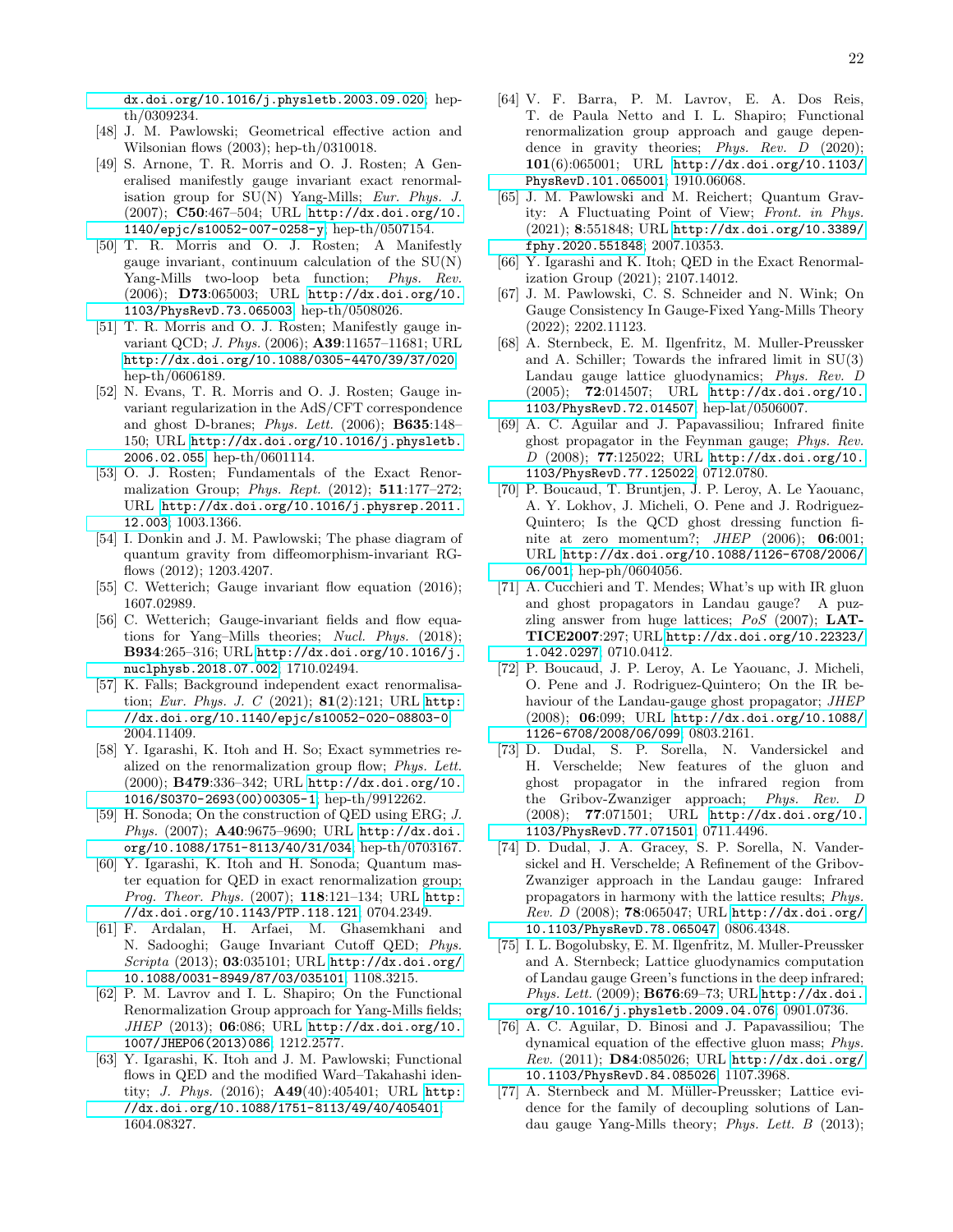726:396–403; URL [http://dx.doi.org/10.1016/j.](http://dx.doi.org/10.1016/j.physletb.2013.08.017) [physletb.2013.08.017](http://dx.doi.org/10.1016/j.physletb.2013.08.017); 1211.3057.

- [78] A. C. Aguilar, D. Binosi and J. Papavassiliou; The Gluon Mass Generation Mechanism: A Concise Primer; Front. Phys.(Beijing) (2016); 11(2):111203; URL [http://dx.doi.org/10.1007/](http://dx.doi.org/10.1007/s11467-015-0517-6) [s11467-015-0517-6](http://dx.doi.org/10.1007/s11467-015-0517-6); 1511.08361.
- [79] M. Q. Huber; Nonperturbative properties of Yang–Mills theories; Phys. Rept.  $(2020)$ ; 879:1– 92; URL [http://dx.doi.org/10.1016/j.physrep.](http://dx.doi.org/10.1016/j.physrep.2020.04.004) [2020.04.004](http://dx.doi.org/10.1016/j.physrep.2020.04.004); 1808.05227.
- [80] M. Q. Huber; Correlation functions of Landau gauge Yang-Mills theory; Phys. Rev. D (2020); 101:114009; URL [http://dx.doi.org/10.1103/PhysRevD.101.](http://dx.doi.org/10.1103/PhysRevD.101.114009) [114009](http://dx.doi.org/10.1103/PhysRevD.101.114009); 2003.13703.
- <span id="page-22-0"></span>[81] M. Napetschnig, R. Alkofer, M. Q. Huber and J. M. Pawlowski; Yang-Mills propagators in linear covariant gauges from Nielsen identities; Phys. Rev. D (2021); 104(5):054003; URL [http://dx.doi.org/10.](http://dx.doi.org/10.1103/PhysRevD.104.054003) [1103/PhysRevD.104.054003](http://dx.doi.org/10.1103/PhysRevD.104.054003); 2106.12559.
- <span id="page-22-1"></span>[82] J. Horak, F. Ihssen, J. Papavassiliou, J. M. Pawlowski, A. Weber and C. Wetterich; Gluon condensates and effective gluon mass (2022); 2201.09747.
- <span id="page-22-2"></span>[83] J. Zinn-Justin; Quantum field theory and critical phenomena; Int. Ser. Monogr. Phys. (1989); 77:1–914.
- <span id="page-22-3"></span>[84] W. Dittrich and M. Reuter; Selected Topics in Gauge Theories; vol. 244 (1986).
- <span id="page-22-4"></span>[85] A. Das; NONLINEAR GAUGE FIXING WITH AUX-ILIARY FIELDS; Phys. Rev. (1982); D26:2774– 2781; URL [http://dx.doi.org/10.1103/PhysRevD.](http://dx.doi.org/10.1103/PhysRevD.26.2774) [26.2774](http://dx.doi.org/10.1103/PhysRevD.26.2774).
- [86] J. Zinn-Justin; Renormalization of Gauge Theories: Nonlinear Gauges; Nucl. Phys. (1984); B246:246–252; URL [http://dx.doi.org/10.1016/](http://dx.doi.org/10.1016/0550-3213(84)90295-5) [0550-3213\(84\)90295-5](http://dx.doi.org/10.1016/0550-3213(84)90295-5).
- <span id="page-22-5"></span>[87] B. L. Giacchini, P. M. Lavrov and I. L. Shapiro; Background field method and nonlinear gauges; Phys. Lett. B (2019); 797:134882; URL [http://dx.doi.org/10.](http://dx.doi.org/10.1016/j.physletb.2019.134882) [1016/j.physletb.2019.134882](http://dx.doi.org/10.1016/j.physletb.2019.134882); 1906.04767.
- <span id="page-22-6"></span>[88] P. A. Grassi; Stability and renormalization of Yang-Mills theory with background field method: A Regularization independent proof; Nucl. Phys. B (1996); 462:524–550; URL [http://dx.doi.org/10.](http://dx.doi.org/10.1016/0550-3213(96)00017-X) [1016/0550-3213\(96\)00017-X](http://dx.doi.org/10.1016/0550-3213(96)00017-X); hep-th/9505101.
- <span id="page-22-7"></span>[89] P. A. Grassi; Renormalization of nonsemisimple gauge models with the background field method; Nucl. Phys.  $B(1999)$ ; 560:499-550; URL [http://dx.doi.org/10.](http://dx.doi.org/10.1016/S0550-3213(99)00457-5) [1016/S0550-3213\(99\)00457-5](http://dx.doi.org/10.1016/S0550-3213(99)00457-5); hep-th/9908188.
- [90] C. Becchi and R. Collina; Further comments on the background field method and gauge invariant effective actions; *Nucl. Phys. B* (1999); **562**:412-430; URL [http://dx.doi.org/10.1016/S0550-3213\(99\)](http://dx.doi.org/10.1016/S0550-3213(99)00555-6) [00555-6](http://dx.doi.org/10.1016/S0550-3213(99)00555-6); hep-th/9907092.
- [91] P. A. Grassi, T. Hurth and M. Steinhauser; Practical algebraic renormalization; Annals Phys. (2001); 288:197–248; URL [http://dx.doi.org/10.](http://dx.doi.org/10.1006/aphy.2001.6117) [1006/aphy.2001.6117](http://dx.doi.org/10.1006/aphy.2001.6117); hep-ph/9907426.
- <span id="page-22-8"></span>[92] R. Ferrari, M. Picariello and A. Quadri; Algebraic aspects of the background field method; Annals Phys. (2001); 294:165–181; URL [http://dx.doi.org/10.](http://dx.doi.org/10.1006/aphy.2001.6198) [1006/aphy.2001.6198](http://dx.doi.org/10.1006/aphy.2001.6198); hep-th/0012090.
- <span id="page-22-9"></span>[93] W. Dittrich and M. Reuter; Effective QCD Lagrangian With Zeta Function Regularization; Phys. Lett. B (1983); 128:321–326; URL [http://dx.doi.org/10.](http://dx.doi.org/10.1016/0370-2693(83)90268-X)

[1016/0370-2693\(83\)90268-X](http://dx.doi.org/10.1016/0370-2693(83)90268-X).

- <span id="page-22-10"></span>[94] G. M. Shore; Symmetry Restoration and the Background Field Method in Gauge Theories; Annals Phys. (1981); 137:262; URL [http://dx.doi.org/10.1016/](http://dx.doi.org/10.1016/0003-4916(81)90198-6) [0003-4916\(81\)90198-6](http://dx.doi.org/10.1016/0003-4916(81)90198-6).
- <span id="page-22-11"></span>[95] H. Gies and F. Karbstein; An Addendum to the Heisenberg-Euler effective action beyond one loop (2016); URL [http://dx.doi.org/10.1007/](http://dx.doi.org/10.1007/JHEP03(2017)108) [JHEP03\(2017\)108](http://dx.doi.org/10.1007/JHEP03(2017)108); [Addendum: JHEP 03, 108 (2017)]; 1612.07251.
- [96] F. Karbstein; All-Loop Result for the Strong Magnetic Field Limit of the Heisenberg-Euler Effective Lagrangian; Phys. Rev. Lett. (2019); 122(21):211602; URL [http://dx.doi.org/10.1103/PhysRevLett.](http://dx.doi.org/10.1103/PhysRevLett.122.211602) [122.211602](http://dx.doi.org/10.1103/PhysRevLett.122.211602); 1903.06998.
- [97] F. Karbstein; Large N external-field quantum electrodynamics (2021); 2109.04823.
- [98] N. Ahmadiniaz, F. Bastianelli, O. Corradini, J. P. Edwards and C. Schubert; One-particle reducible contribution to the one-loop spinor propagator in a constant field; Nucl. Phys. B (2017); 924:377–386; URL [http:](http://dx.doi.org/10.1016/j.nuclphysb.2017.09.012) [//dx.doi.org/10.1016/j.nuclphysb.2017.09.012](http://dx.doi.org/10.1016/j.nuclphysb.2017.09.012); 1704.05040.
- <span id="page-22-12"></span>[99] N. Ahmadiniaz, J. P. Edwards and A. Ilderton; Reducible contributions to quantum electrodynamics in external fields; JHEP (2019); 05:038; URL [http://](http://dx.doi.org/10.1007/JHEP05(2019)038) [dx.doi.org/10.1007/JHEP05\(2019\)038](http://dx.doi.org/10.1007/JHEP05(2019)038); 1901.09416.
- <span id="page-22-13"></span>[100] N. K. Nielsen and P. Olesen; An Unstable Yang-Mills Field Mode; Nucl. Phys. B (1978); 144:376–396; URL [http://dx.doi.org/10.1016/](http://dx.doi.org/10.1016/0550-3213(78)90377-2) [0550-3213\(78\)90377-2](http://dx.doi.org/10.1016/0550-3213(78)90377-2).
- <span id="page-22-14"></span>[101] N. K. Nielsen and P. Olesen; Electric Vortex Lines From the Yang-Mills Theory; Phys. Lett. B (1978); 79:304; URL [http://dx.doi.org/10.1016/](http://dx.doi.org/10.1016/0370-2693(78)90249-6) [0370-2693\(78\)90249-6](http://dx.doi.org/10.1016/0370-2693(78)90249-6).
- [102] H. B. Nielsen and P. Olesen; A Quantum Liquid Model for the QCD Vacuum: Gauge and Rotational Invariance of Domained and Quantized Homogeneous Color Fields; Nucl. Phys. B (1979); 160:380–396; URL [http://dx.doi.org/10.](http://dx.doi.org/10.1016/0550-3213(79)90065-8) [1016/0550-3213\(79\)90065-8](http://dx.doi.org/10.1016/0550-3213(79)90065-8).
- [103] J. Ambjorn and P. Olesen; On the Formation of a Random Color Magnetic Quantum Liquid in QCD; Nucl. Phys.  $B(1980); 170:60–78; \text{ URL http://dx.doi.org/})$  $B(1980); 170:60–78; \text{ URL http://dx.doi.org/})$  $B(1980); 170:60–78; \text{ URL http://dx.doi.org/})$ [10.1016/0550-3213\(80\)90476-9](http://dx.doi.org/10.1016/0550-3213(80)90476-9).
- [104] J. Ambjorn and P. Olesen; A Color Magnetic Vortex Condensate in QCD; Nucl. Phys. B (1980); 170:265–282; URL [http://dx.doi.org/10.1016/](http://dx.doi.org/10.1016/0550-3213(80)90150-9) [0550-3213\(80\)90150-9](http://dx.doi.org/10.1016/0550-3213(80)90150-9).
- <span id="page-22-15"></span>[105] M. N. Chernodub, J. Van Doorsselaere, T. Kalaydzhyan and H. Verschelde; On chromoelectric (super)conductivity of the Yang-Mills vacuum; Phys. Lett.  $B$  (2014); 730:63-66; URL [http://dx.doi.org/10.](http://dx.doi.org/10.1016/j.physletb.2014.01.029) [1016/j.physletb.2014.01.029](http://dx.doi.org/10.1016/j.physletb.2014.01.029); 1212.3168.
- <span id="page-22-16"></span>[106] V. Schanbacher; Gluon Propagator and Effective Lagrangian in QCD; Phys. Rev. D (1982); 26:489; URL <http://dx.doi.org/10.1103/PhysRevD.26.489>.
- <span id="page-22-17"></span>[107] H. Gies; Effective action for the order parameter of the deconfinement transition of Yang-Mills theories; Phys. Rev. D (2001); 63:025013; URL [http://dx.doi.org/](http://dx.doi.org/10.1103/PhysRevD.63.025013) [10.1103/PhysRevD.63.025013](http://dx.doi.org/10.1103/PhysRevD.63.025013); hep-th/0005252.
- <span id="page-22-18"></span>[108] G. K. Savvidy; Infrared Instability of the Vacuum State of Gauge Theories and Asymptotic Freedom; Phys. Lett. B (1977); 71:133-134; URL [http://dx.](http://dx.doi.org/10.1016/0370-2693(77)90759-6)